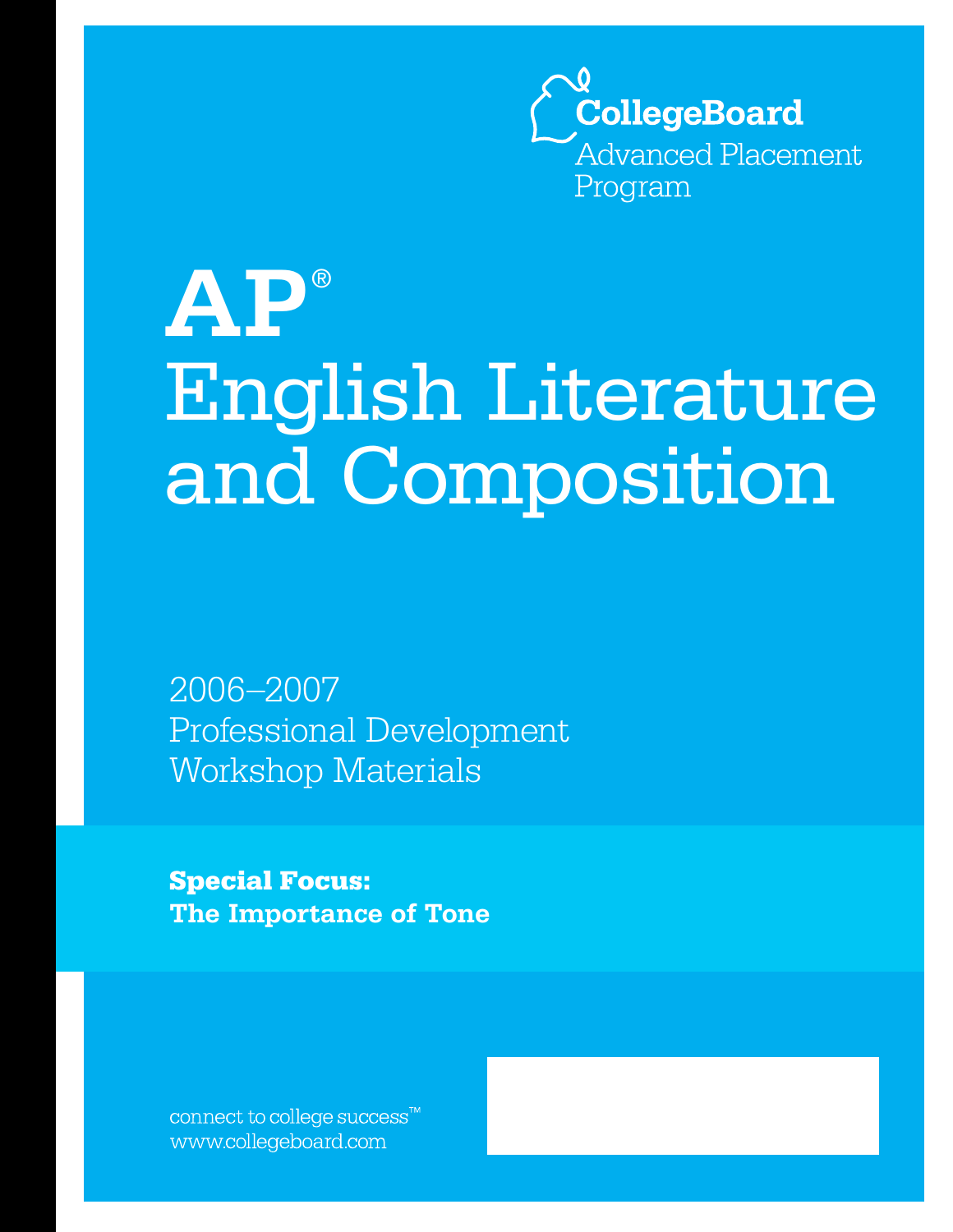

# AP® English Literature and Composition

2006–2007 Professional Development Workshop Materials

**Special Focus: The Importance of Tone**

connect to college success™ www.collegeboard.com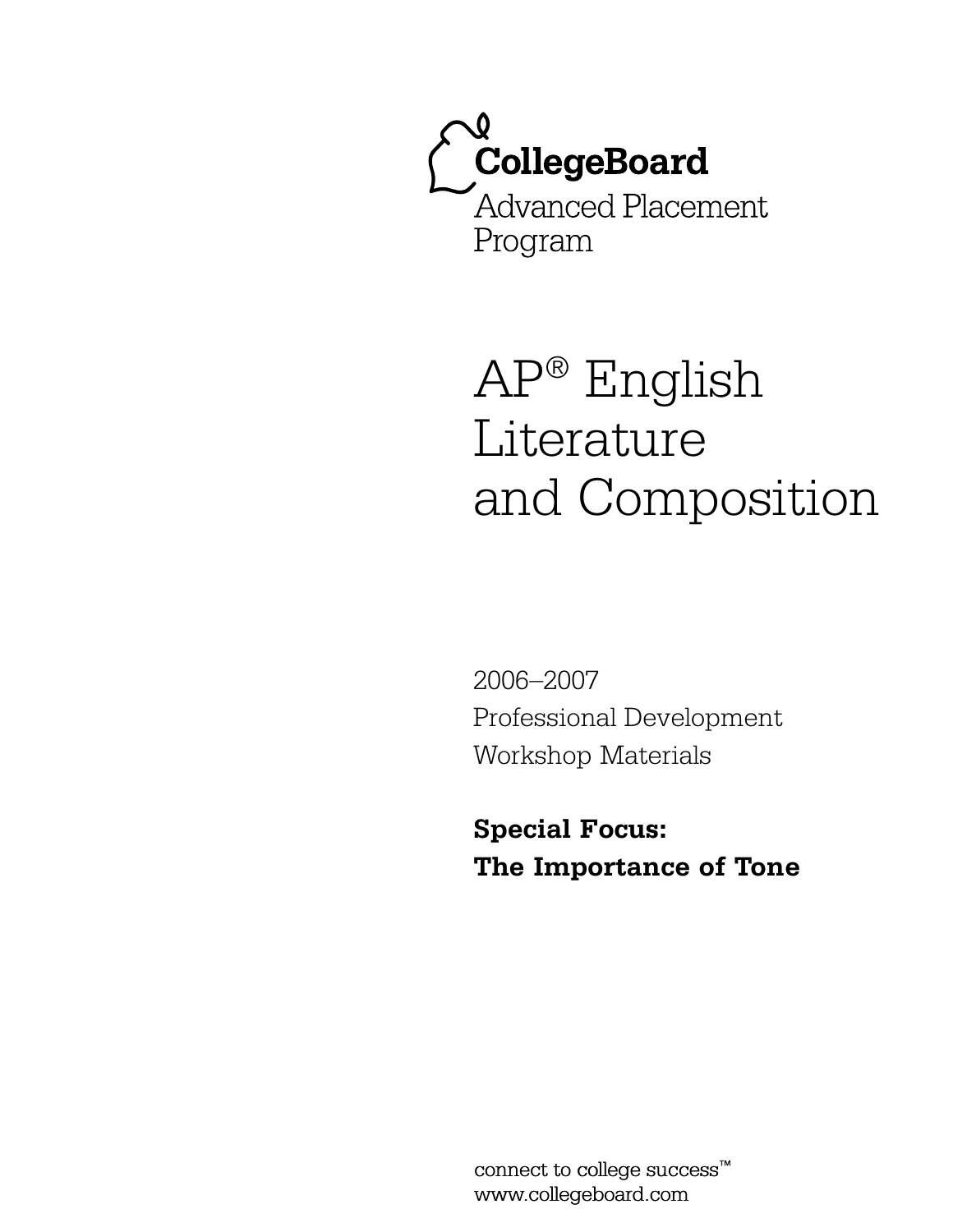# The College Board: Connecting Students to College Success

The College Board is a not-for-profit membership association whose mission is to connect students to college success and opportunity. Founded in 1900, the association is composed of more than 5,000 schools, colleges, universities, and other educational organizations. Each year, the College Board serves seven million students and their parents, 23,000 high schools, and 3,500 colleges through major programs and services in college admissions, guidance, assessment, financial aid, enrollment, and teaching and learning. Among its best-known programs are the SAT®, the PSAT/NMSQT®, and the Advanced Placement Program® (AP®). The College Board is committed to the principles of excellence and equity, and that commitment is embodied in all of its programs, services, activities, and concerns.

# **Equity Policy Statement**

The College Board and the Advanced Placement Program encourage teachers, AP Coordinators, and school administrators to make equitable access a guiding principle for their AP programs. The College Board is committed to the principle that all students deserve an opportunity to participate in rigorous and academically challenging courses and programs. All students who are willing to accept the challenge of a rigorous academic curriculum should be considered for admission to AP courses. The Board encourages the elimination of barriers that restrict access to AP courses for students from ethnic, racial, and socioeconomic groups that have been traditionally underrepresented in the AP Program. Schools should make every effort to ensure that their AP classes reflect the diversity of their student population. For more information about equity and access in principle and practice, contact the National Office in New York.

@ 2006 The College Board. All rights reserved. College Board, AP Central, APCD, Advanced Placement Program, AP, AP Vertical Teams, CollegeEd, Pre-AP, SAT, and the acorn logo are registered trademarks of the College Board. Admitted Class evaluation Service, connect to college success, MyRoad, SAT Professional Development, SAT Readiness Program, Setting the Cornerstones, and The Official SAT Teacher's Guide are trademarks owned by the College Board. PSAT/NMSQT is a registered trademark of the College Board and National Merit Scholarship Corporation. All other products and services may be trademarks of their respective owners. Permission to use copyrighted College Board materials may be requested online at: www.collegeboard.com/inquiry/cbpermit.html.

Visit the College Board on the Web: www.collegeboard.com. AP Central is the official online home for the AP Program and Pre-AP: apcentral.collegeboard.com.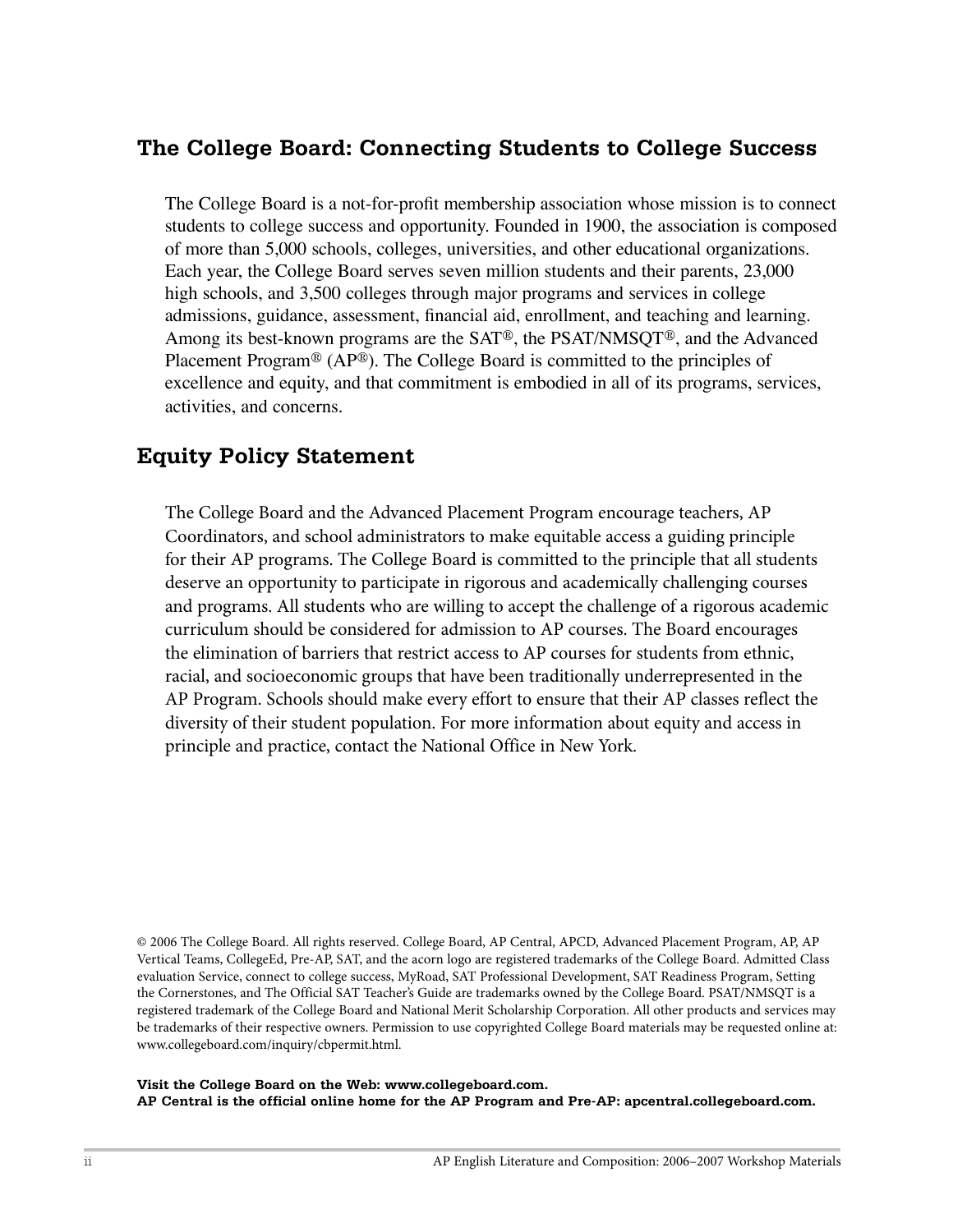# **Special Focus: The Importance of Tone**

| Introduction                                                                                         |  |
|------------------------------------------------------------------------------------------------------|--|
| The Narrative of Moral Ambiguity in All the King's Men                                               |  |
| Hearing the Tone in Jhumpa Lahiri's "Interpreter of Maladies"                                        |  |
| The Writer Embedded in the Story: A Conversation with Jhumpa Lahiri                                  |  |
| Discovering Irony Through Inquiry: Hawthorne's "Young Goodman Brown"                                 |  |
| The Teacher as the Guide on the Side: Understanding Tone in Margaret<br>Atwood's The Handmaid's Tale |  |
| <b>Writerly Reading</b>                                                                              |  |
| Preparing Students for the AP Open Question                                                          |  |
| Tone and Voice in Macbeth                                                                            |  |
|                                                                                                      |  |
|                                                                                                      |  |

 **Important Note:** The following set of materials is organized around a particular theme, or "special focus," that reflects important topics in the AP English Literature and Composition course. The materials are intended to provide teachers with resources and classroom ideas relating to these topics. The special focus, as well as the specific content of the materials, cannot and should not be taken as an indication that a particular topic will appear on the AP Exam.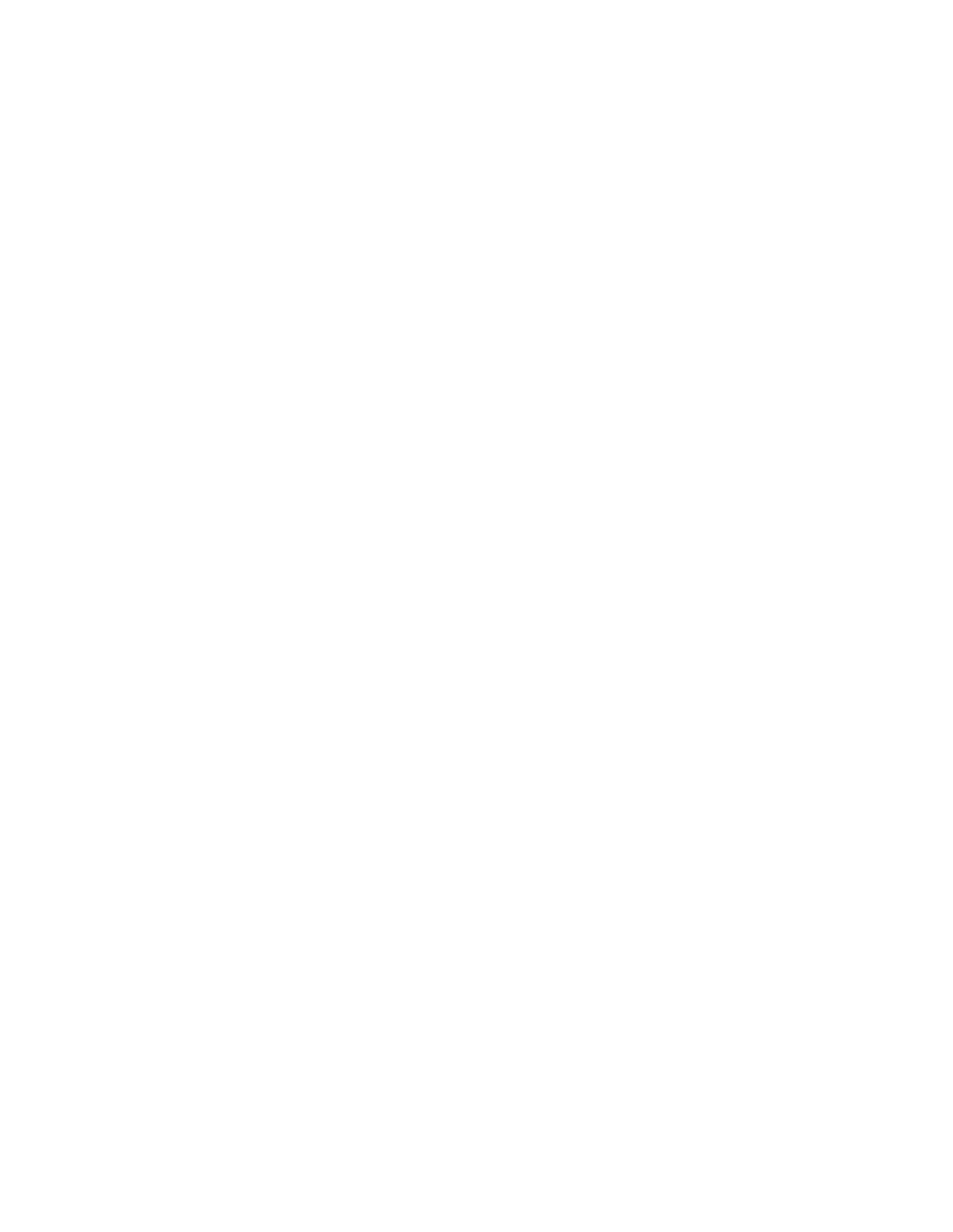# **Introduction**

Carol Jago Santa Monica High School Santa Monica, California

> Helping students tune their ears to a page of text is one of the most difficult tasks AP English Literature and Composition teachers face. In the past when only the most gifted readers in a senior class enrolled in the course, you simply had to explain to students how tone was the author's implied attitude toward the subject and audience, offer a few examples, and your work was done. Now that many more than those rare few who spring whole from Zeus's head take the class—30 percent of the twelfth graders at my school enroll in AP English Literature—teachers need to be increasingly explicit when teaching about tone. The content that follows is designed to help you do just that.

Readers determine tone by paying attention to the particular choices a writer makes in terms of diction, detail, syntax, and imagery. Most of the time, good readers do this instinctively. That is why we derive pleasure from wicked monologues like Dorothy Parker's "But the One on the Right." If I were to read the following passage aloud, my tone of voice would immediately convey the narrator's scathing attitude toward the dinner party and her poor partner.

I knew it. I knew if I came to this dinner, I'd draw something like this baby on my left. They've been saving him up for me for weeks. Now, we've simply got to have him—His sister was so sweet to us in London; we can stick him next to Mrs. Parker—she talks enough for two.

My challenge is to help students hear that tone for themselves from a page of print. I do this by teaching students to pay attention to the tricks and the tools an author uses to create tone. It is vital to their understanding of the work as a whole.

In "Reading at Risk," the National Endowment for the Arts (NEA) survey of literary reading in America, NEA chairman Dana Gioia asserts that advanced literacy is a specific intellectual skill and social habit. "As more Americans lose this capability, our nation becomes less informed, active, and independent-minded. These are not qualities that a free, innovative, or productive society can afford to lose." I agree. My goal as AP teacher is much larger than simply preparing students to identify tone for the May exam. I want the young people in my care to leave able to negotiate challenging literary texts if not with ease, with comprehension—for life. To do that, they will need to sensitize themselves to the nuances of diction and sentence structure. I want students to be able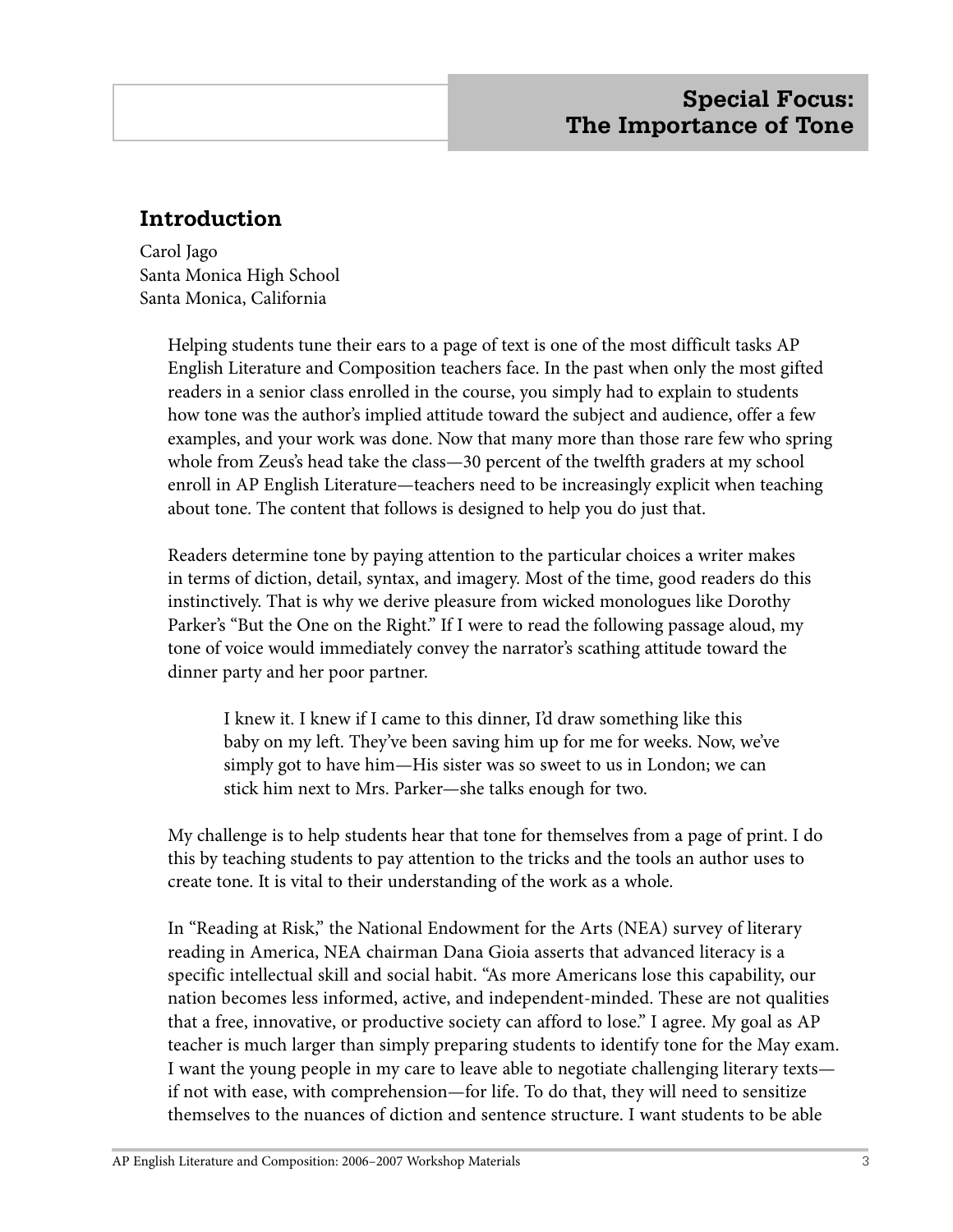to hear the tone in Kansas preacher John Ames's letter to his son and thereby enter the fictional world of Marilynne Robinson's gorgeous, quiet new novel, *Gilead*.

I told you last night that I might be gone sometime, and you said, Where, and I said, To be with the Good Lord, and you said, Why, and I said, Because I'm old, and you said, I don't think you're old. And you put your hand in my hand and you said, You aren't very old, as if that settled it. I told you you might have a very different life from mine, and from the life you've had with me, and that would be a wonderful thing, there are many ways to live a good life.

The contributors to this volume share my belief that this intellectual skill can be taught.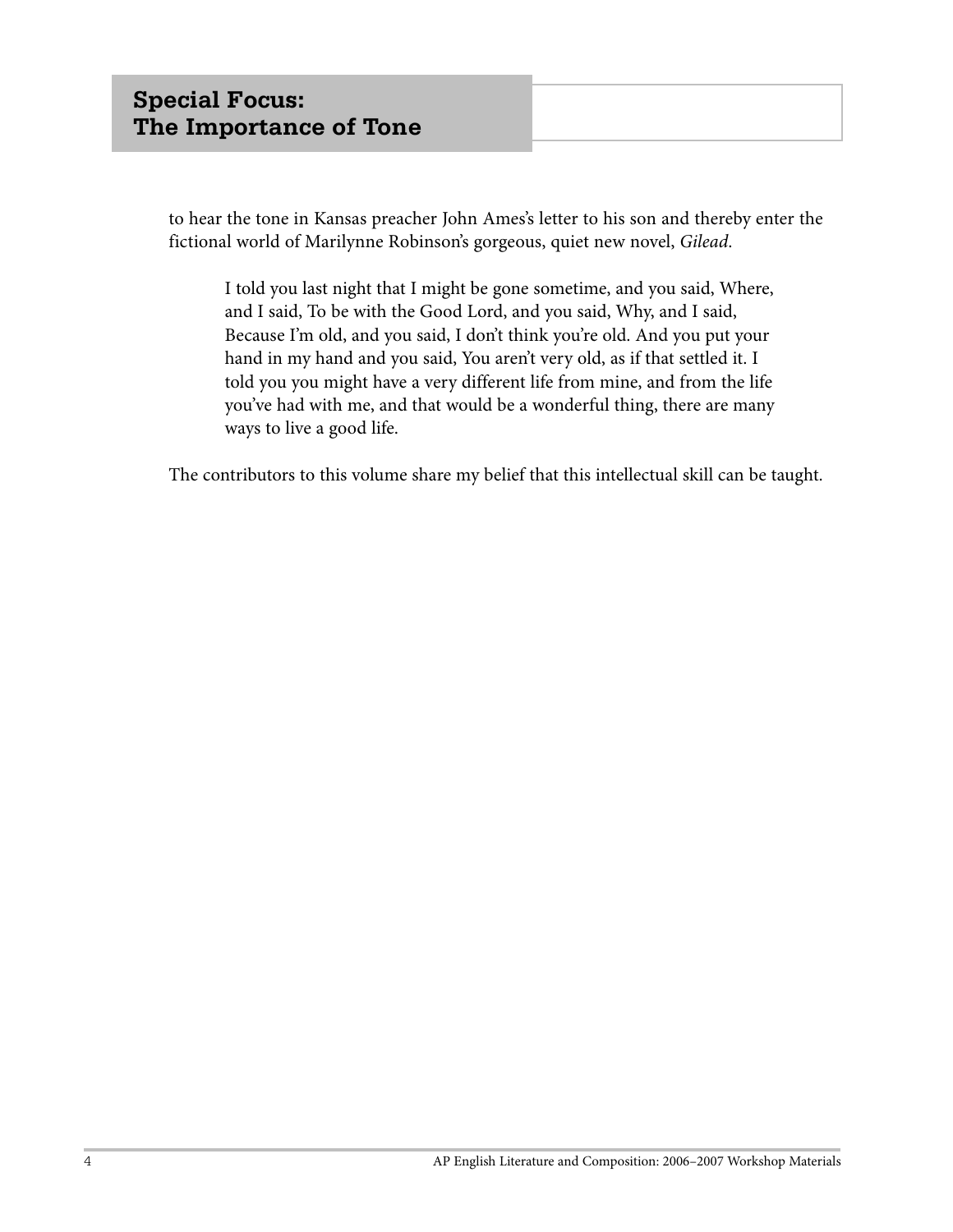# **The Narrative of Moral Ambiguity in All the King's Men**

Robin Aufses J. F. Kennedy High School Bellmore, New York

> The study of point of view in *All the King's Men* is a good cure for the notion that the literary purpose of first-person point of view is to "get inside the head" of a character or to help the reader "feel what the character is feeling." As one of my students said, "Even though Jack is the narrator, we really don't know what he thinks. He talks about everyone else." Jack Burden, the novel's first-person narrator, provides an interesting contrast to Scout in *To Kill a Mockingbird*, Pip in *Great Expectations*, and even Holden Caulfield in *The Catcher in the Rye*. Jack is more reliable than Holden; after all, he had been a reporter and a graduate student in history, and he justifies his objectivity—which borders on irresponsibility—with journalistic and academic prerogatives. *All the King's Men* is not a coming-of-age story like the ones told by Scout or Pip, though, like both characters, Jack comes to terms with his past by telling his story. The novel's world is as detailed and vivid as Pip's London, Scout's Maycomb, or Holden's New York City, and its mood and tone as distinctive. But *All the King's Men* is not just the story of Jack Burden's time in history, nor is it the story of his feelings. Jack's function, and the function of his firstperson narrative, is interpretive, evocative, and thematic. Jack's story is both a political history and a story of character, and his narration reminds us that, in the end, the story of politics is always a story about character.

The questions I've posed, along with suggestions for answers, should help students see point of view as an organic literary element, one of the ways a novel's meaning develops. Jack Burden, the narrator of *All the King's Men*, asks most of the novel's questions: he answers some himself, some are answered by the novel's other characters, the reader answers others, and some remain unanswered altogether.

#### **What is Jack's function in describing the novel's characters? What does he know? What does he miss? What does he misinterpret? How does he justify his relationships with them?**

Jack filters the political and social action of the novel, always returning to the novel's central question: can the ends justify the means? Jack takes us back to 1922 to his first meeting with Willie Stark, who appears to be a country bumpkin. Jack describes Willie's handshake as "a little too moist—which is something you don't hold against a man in certain latitudes—then you discovered that it had a solid substructure" (15). Jack is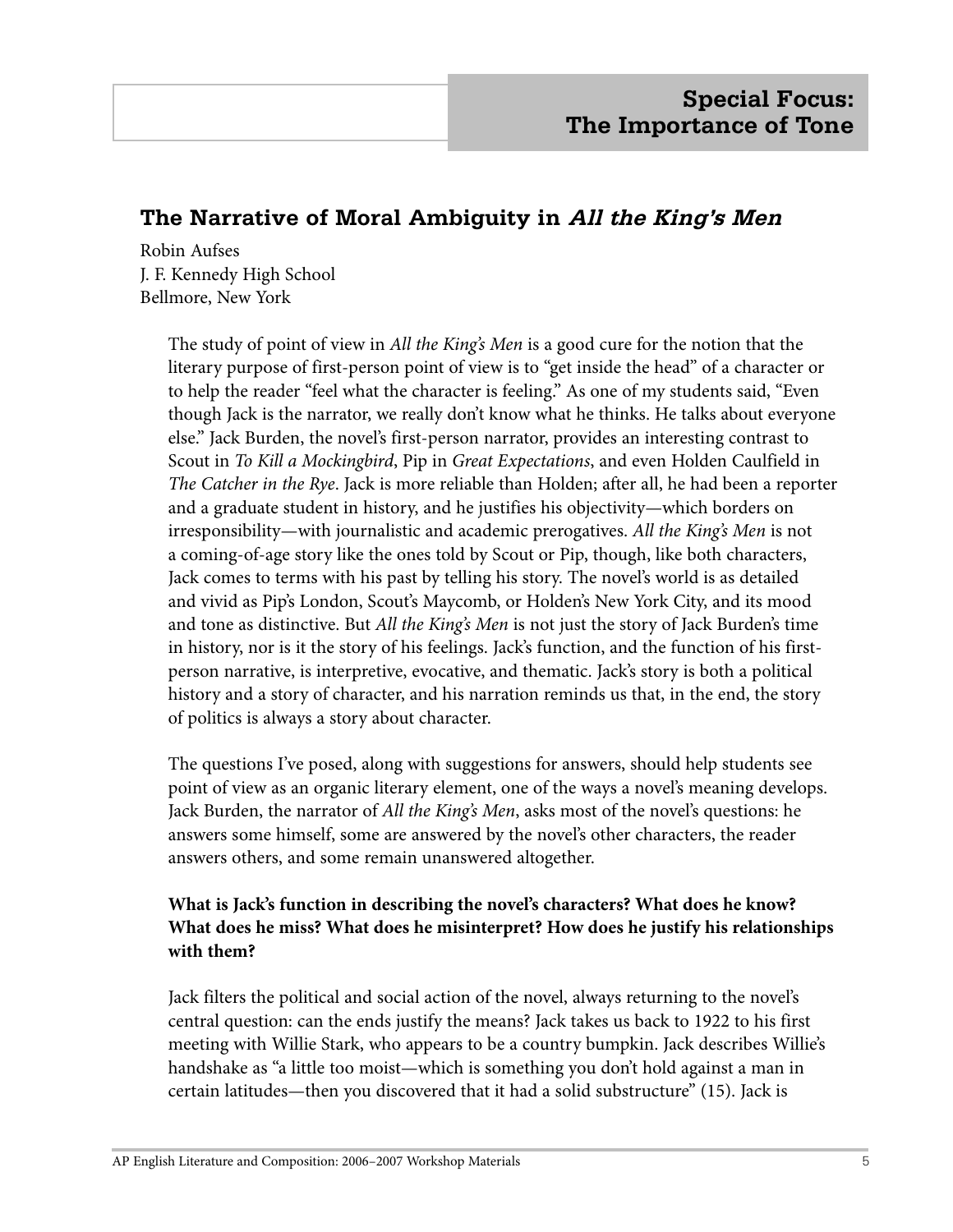pretty sure Willie winks at him, but even years later Willie refuses to commit to having winked. Their relationship is enigmatic, much like that wink. The reader, however, begins to understand why they need each other: their idealism and their cynicism are nicely matched, though Willie is far more self-aware than Jack is.

Jack's view of morally corrupt characters like Tiny Duffy is just as dispassionate as his view of a character like Adam Stanton, who, until the novel's violent denouement, is nearly a stick figure on the moral high road. Jack is a researcher, a reporter, and a detective, always in search of the truth. By seeing the world in thrall to the "Great Twitch," which renders all human action involuntary, he avoids judging both the novel's characters and himself.

#### **How and why do we know that Jack is emotionally crippled? How does this handicap move the narrative, develop the other characters, and create meaning? Is the reader more aware than Jack about what's going on?**

Jack's visits to his mother in Burden's Landing are marked by anger and frustration. At a dinner party where conversation has turned to politics, Jack ponders the peculiar assumption made by the gentry of Burden's Landing: "[E]ven though I did work for Willie my heart was with them. I was just picking up a little, or maybe a lot, of change with Willie, but my heart was in Burden's Landing and they had no secrets from me and they knew they couldn't hurt my feelings" (125). He provokes his dinner companions by asking whether Willie would "be having to make up so many short cuts to get something done to make up for the time lost all these years in not getting something done?" (125). The assembled company is shocked, but Jack backpedals and says he was just offering a "proposition for the sake of argument" (125). Jack is so focused on his effort to maintain moral neutrality that he barely hears Judge Irwin's defense of Willie: "But there's one principle he's grasped: you don't make omelettes without breaking eggs. And precedents. He's broken plenty of eggs and he may make his omelettes. And remember the Supreme Court has backed him up on every issue he's raised to date" (124). Jack's inability, or unwillingness, to defend Willie makes him as culpable as Willie for the mistakes of his administration. And when Jack is at Willie's deathbed, and Willie tells him it could have been different, Jack has his doubts; it is the strength of the novel that the reader is not sure either. The answer to the question of whether the ends justify the means is finally a personal one.

#### **How can point of view create tone and mood? How does the narrative create and convey a tone of moral ambiguity?**

Jack's narration creates the novel's noir mood: his bitterness darkens the novel's scenery; his re-creation of the events of his past, such as his early romance with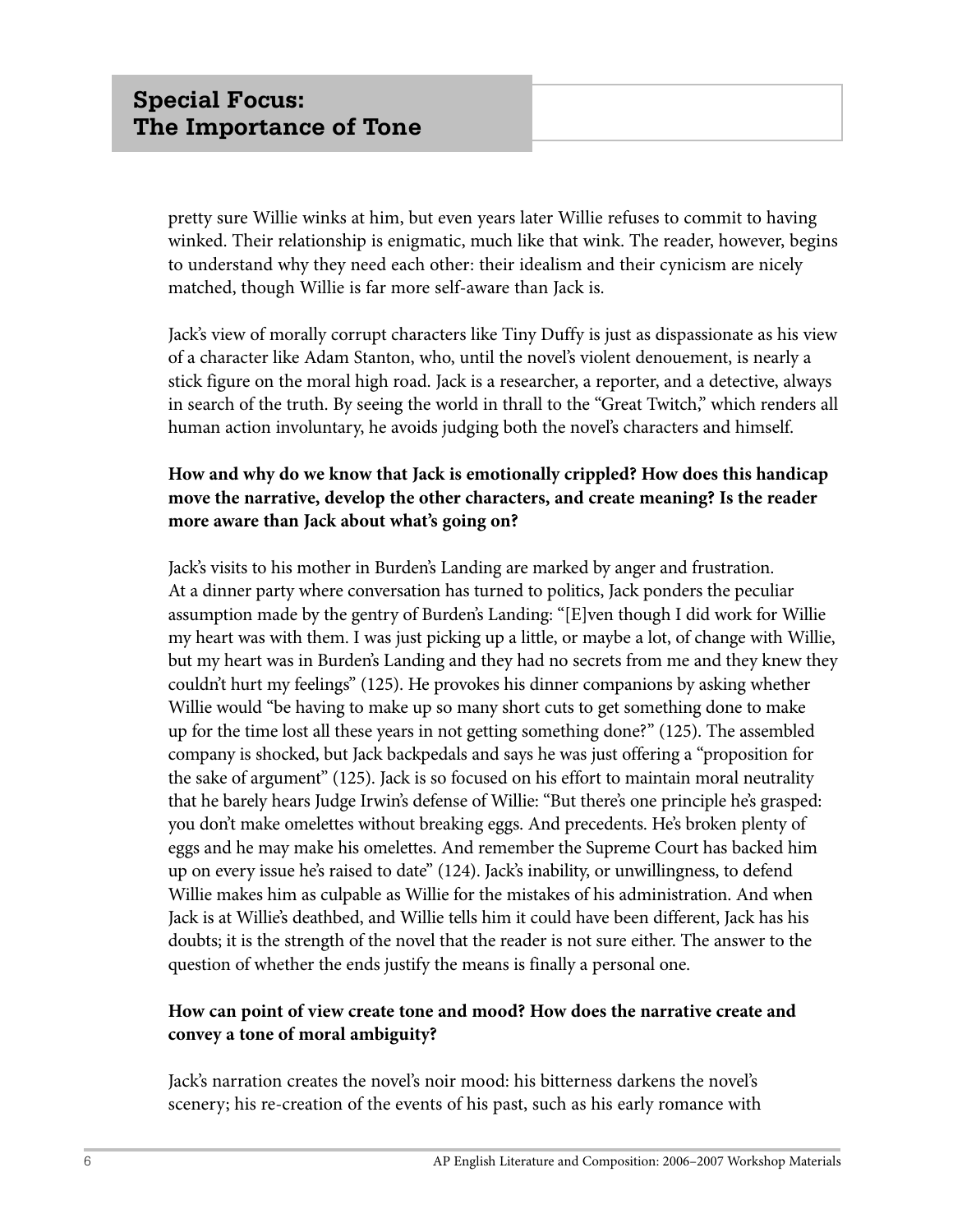Anne Stanton, creates pools of light that dim quickly. The investigation of Judge Irwin and its consequences are all dark twists and turns, ending in the "fox-smelling lair" inhabited by Lily Mae Littlepaugh, browbeaten by Jack into submitting evidence that Irwin had taken a bribe. For good measure he has her make a statement to a notary about Governor Stanton's knowledge of Irwin's crime. Jack, however, maintains the distance of the researcher:

For nothing is lost, nothing is ever lost. There is always the clue, the canceled check, the smear of lipstick, the footprint in the canna bed, the condom on the dark path, the twitch in the old wound, the baby shoes dipped in bronze, the taint in the blood stream. And all times are one time, and all those dead in the past never lived before our definition gives them life, and out of the shadow their eyes implore us.

And that is what all of us historical researchers believe.

And we love truth. (228)

Jack's detachment from the consequences of his actions leads to one of the novel's most cinematic scenes, in a place that Jack describes as a "set for a play" (243). Anne Stanton has summoned him; they've had a drink at Slade's and are walking on a street "blank and dim, with a leaning lamppost at the end of the block, and the cobbles oily-greasyglimmering in its rays and the houses shuttered . . . you expected to see the heroine saunter up, lean against the lamppost and light a cigarette." Instead, Jack plays the part of a very questionable hero. Surprised by the fervor with which Anne pleads with him to convince her brother Adam to take the job running the hospital that is to be the Stark administration's pure and crowning achievement, Jack suggests that Anne "change the picture of the world inside [Adam's] head" (247). But Jack is disturbed by something "like an offstage noise or something caught out of the tail of your eye or an itch that comes when your hands are full and you can't scratch" (245). Rather than figure out what's wrong, Jack bulls on, doing his job, removed from his own instincts; he tells Anne the truth about Judge Irwin and that her father—Governor Stanton himself—knew about the bribe Irwin had taken. Anne runs away from Jack, and a "beefy, black-jowled" policeman comes out of the darkness, ordering Jack to get the lady home. Jack can't resist the urge to bully the bullying cop, and he identifies himself as Governor Stark's right-hand man. The cop, understandably resentful, lets them go, and Jack apologizes to Anne for acting like a "son-of-a-bitch." Anne answers, "I can't imagine to what particular thing you are referring." She refuses to speak to Jack and will not allow him to take her home. Anne does use the information to convince Adam to take the job, but Jack doesn't figure out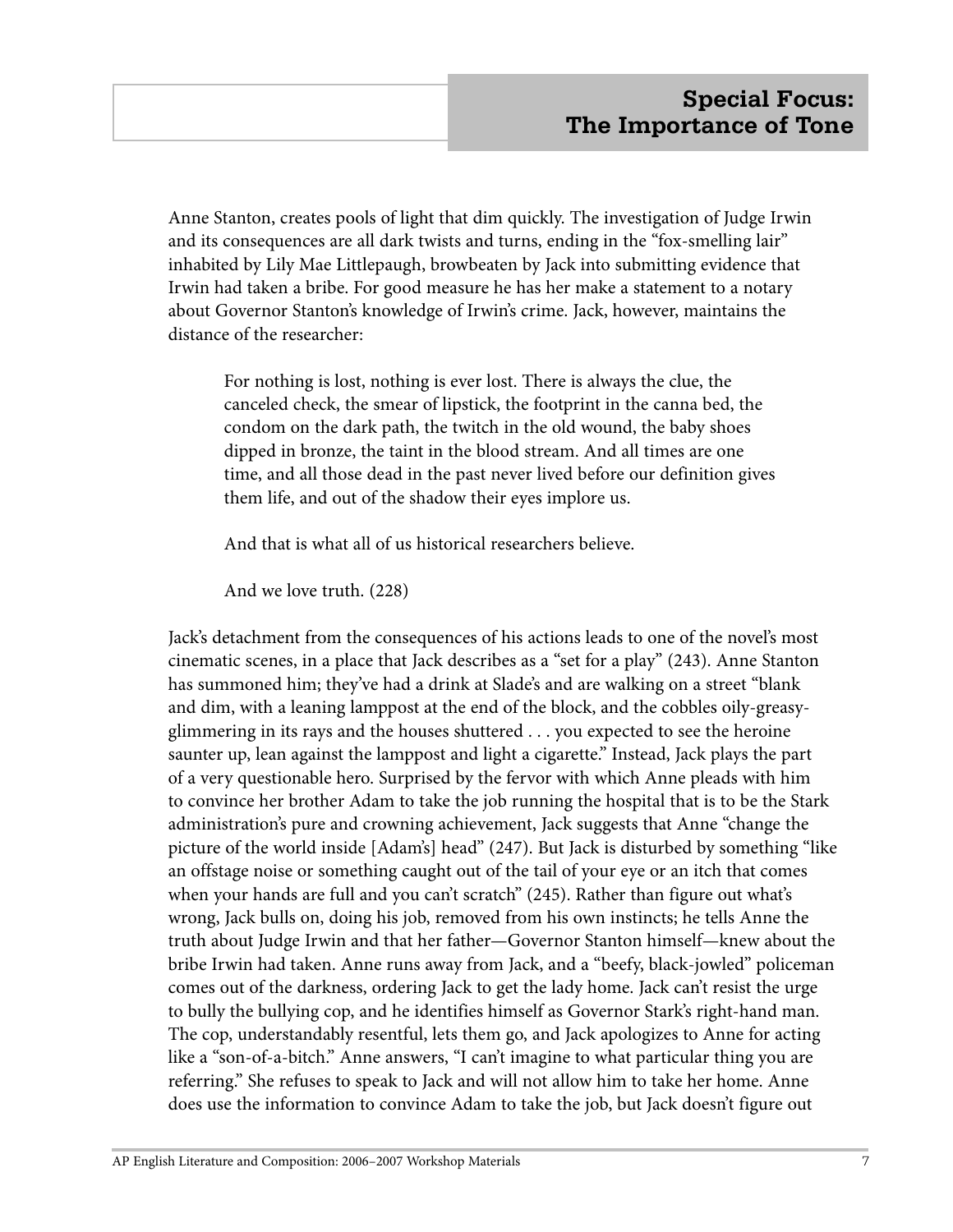until much later that Anne had known about the job offer because she had become Willie's mistress. Jack's willful detachment from the consequences of his actions is justified by both his obsessive rationalization—founded on the notion that a student of history must be objective—and his ever-dependable theory of the Great Twitch. He is so at home in the "cardboard stage set" that he's blind to the way events are spiraling out of control and also to his responsibility for their tragic conclusion.

#### **How does Jack achieve self-knowledge? Does the reader's understanding of events precede, parallel, or follow Jack's?**

The veil is finally lifted from Jack's eyes, and he achieves self-knowledge in the hardest possible way, by seeing himself as others see him. Jack's last investigation is to learn the truth about the events that led to Willie's assassination and Adam's death. Sadie Burke, knowing she couldn't compete, had told Tiny Duffy about Willie's relationship with Anne. Predictably, Tiny, finally reacting to Willie's abuse and desperate to make his own kickback deal for the hospital construction, had made the call to Adam. What is less predictable for Jack, and what opens his eyes, is a job offer from Tiny, who has become the governor. Jack asks himself why Duffy had been so sure he would work for him and finally has to face the "nightmare truth, which was that [they] were twins bound together more intimately and disastrously than the poor freaks of the midway who are bound by the common stitch of flesh . . . under the unwinking eye of Eternity and by the Holy Grace of the Great Twitch which we must all adore" (417). Forced to see the consequences of his detachment, Jack can never again ignore the responsibility of the present by hiding behind the "moral neutrality" of history.

I don't believe the reader has a head start on Jack. His narrative tone is so cynical, so comfortable in its detachment, so objective about the moral flaws of characters like Tiny, Sadie Burke, and even Willie, that one takes his distance from them for granted. *All the King's Men* does not depend on an ironic gap; rather, it depends on the reader's response to Machiavelli's assertion that the ends justify the means.

#### **What conclusions does Jack come to? Are they the same conclusions the reader comes to?**

In the novel's final chapter, as Jack finally reflects and the reader is privy to the "new picture of the world" given to him by his mother, who loved Monty Irwin and was not as cold-hearted as it had been convenient for Jack to believe, Jack forgives himself and Judge Irwin, understanding that "a man's virtue may be but the defect of his desire, as his crime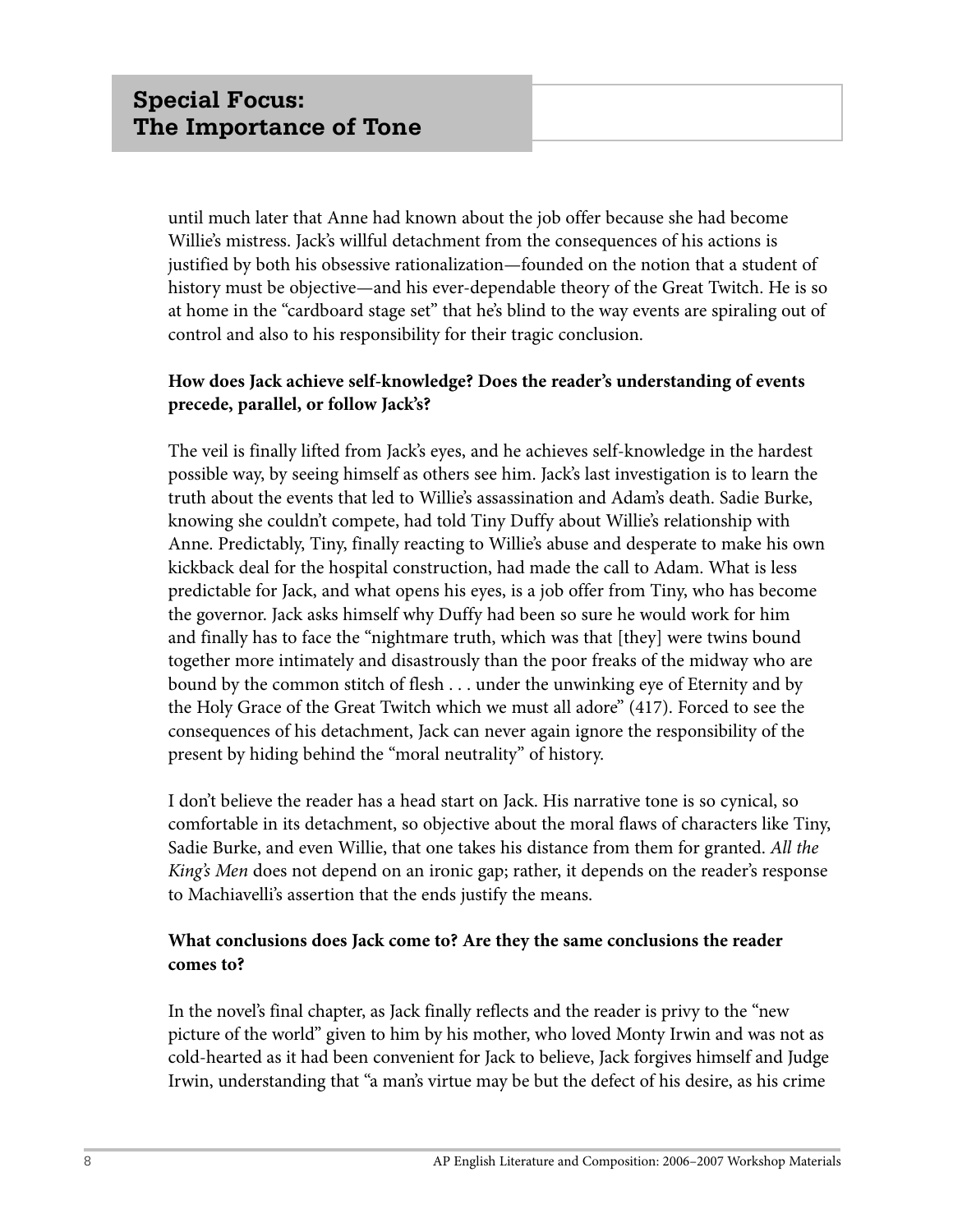may be but a function of his virtue" (437). He admits to having told the story of Willie Stark in order to tell the story of himself, and the novel ends with Jack and his wife Anne living in the house Irwin had bequeathed him, taking care of the "Scholarly Attorney" Jack had always believed to be the father who had abandoned him, and finally writing the Cass Mastern story. He is soon to "go out of the house and go into the convulsion of the world, out of history into history and the awful Responsibility of Time" (438). Jack's journey to self-knowledge has paralleled his role as the novel's narrator: his detached reporting of the novel's events becomes, at the end, analytical, expository, and engaged. The reader may conclude, along with Jack, that history is human activity performed by flawed but often well-meaning men and women. It is hard not to conclude, along with Jack, that character is the acceptance of the burden of responsibility for the past, present, and future.

#### **Teaching All the King's Men**

Teaching *All the King's Men* presents challenges and offers pleasures. One way I have pulled my students in—it's a little underhanded but works effectively on their egos—is to tell them that every year I consider giving it up until I remember that my smartest students love it. My second tactic is to present it as a great political novel; in this election year I replaced my usual opening novel, *The Scarlet Letter*, with *All the King's Men*, and nearly all of my students found interesting and provocative parallels with current events. My third strategy is to consider it a detective novel, with first-person narrator Jack Burden standing in for the hard-boiled Raymond Chandler/Dashiell Hammett hero, complete with film noir mood, deeply cynical tone, and festering moral ambiguity. Of course, the novel is more than a detective story; however, Jack's investigation—finding the "dirt" on Judge Irwin and, like Oedipus, finding unexpected relationships along the way—restates and complicates the novel's political themes, as well as its themes of loyalty, social responsibility, and family. As much as we want to consider this a novel about the rise and fall of a demagogue or a roman à clef about Huey Long, it is no accident that Robert Penn Warren never identifies the state in which it takes place as Louisiana. The novel is the story of Jack Burden, his shedding of and reshouldering the burden of social responsibility. Jack's story of his relationship with Willie and his questionable part in Willie's rise and fall is the story of how Jack's own character develops. And that may be the reason his narration lacks self-awareness except in retrospect. Do we ever know, as it's happening, that we're developing character?

#### **Bibliography**

Warren, Robert Penn. *All the King's Men*. New York: Harcourt Brace and Co., 1946.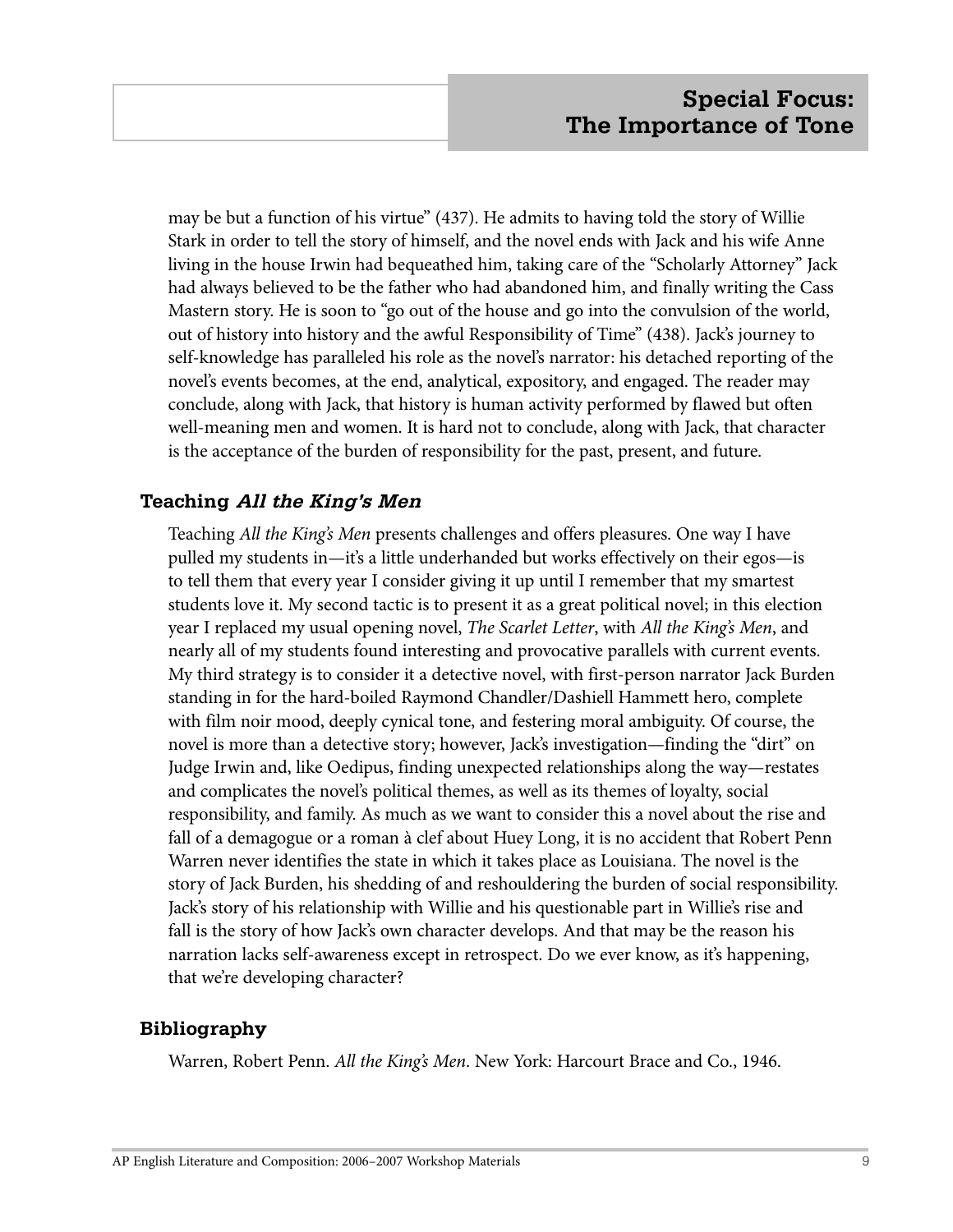# **Hearing the Tone in Jhumpa Lahiri's "Interpreter of Maladies"**

Ellen Greenblatt University High School Fresno, California

> Most students can identify the *subject* of Jhumpa Lahiri's story, "Interpreter of Maladies." It is about a man in India who, while acting as a driver and guide for a visiting Indian-American family, learns something, maybe about the world, maybe about himself. But its *tone* is another matter entirely. From Lahiri's intriguingly ambiguous title (*What* maladies? How does anyone *interpret* maladies?) to the story's ending image of a slip of paper fluttering away in the wind, the tone only subtly and gradually reveals itself.

Mr. Kapasi, the title character of "Interpreter of Maladies," must listen carefully as patients explain their discomforts. He's got to get the words just right as he translates for the doctor who does not understand Gujarati, the language in which his patients are describing their "symptoms of so many swollen bones, countless cramps of bellies and bowels, spots of people's palms that changed color, shape, or size." But, though Mr. Kapasi is proud that he gets the words just right for his Indian employer, he is less successful in understanding and speaking with the Americans for whom he is acting as a tour guide. He finds himself over his head when Mrs. Das, an American of Indian background, privately, almost casually, confesses her infidelity to him. The hopeless fantasies of the thwarted, unhappy interpreter of others' maladies speak so loudly in his mind that he cannot hear—really hear—what Mrs. Das is saying. Trapped in a life and role from which he will never escape, he succumbs to a longing that deafens him.

But Lahiri allows *us* to hear as she creates the overlapping, interweaving tones in the story. We can easily see that the story is *about* a man who imagines he is entering into an intimate relationship, one that readers know from the start is impossible. The dramatic irony—the discrepancy between what the *characters* and the *readers* know is clear. But what is Lahiri's *attitude* toward Mr. Kapasi and the Das family? And how does she convey it?

Tone, the attitude toward a subject conveyed in a literary work, results from a variety of stylistic devices. In Lahiri's as well as others' work, some of the most obvious of those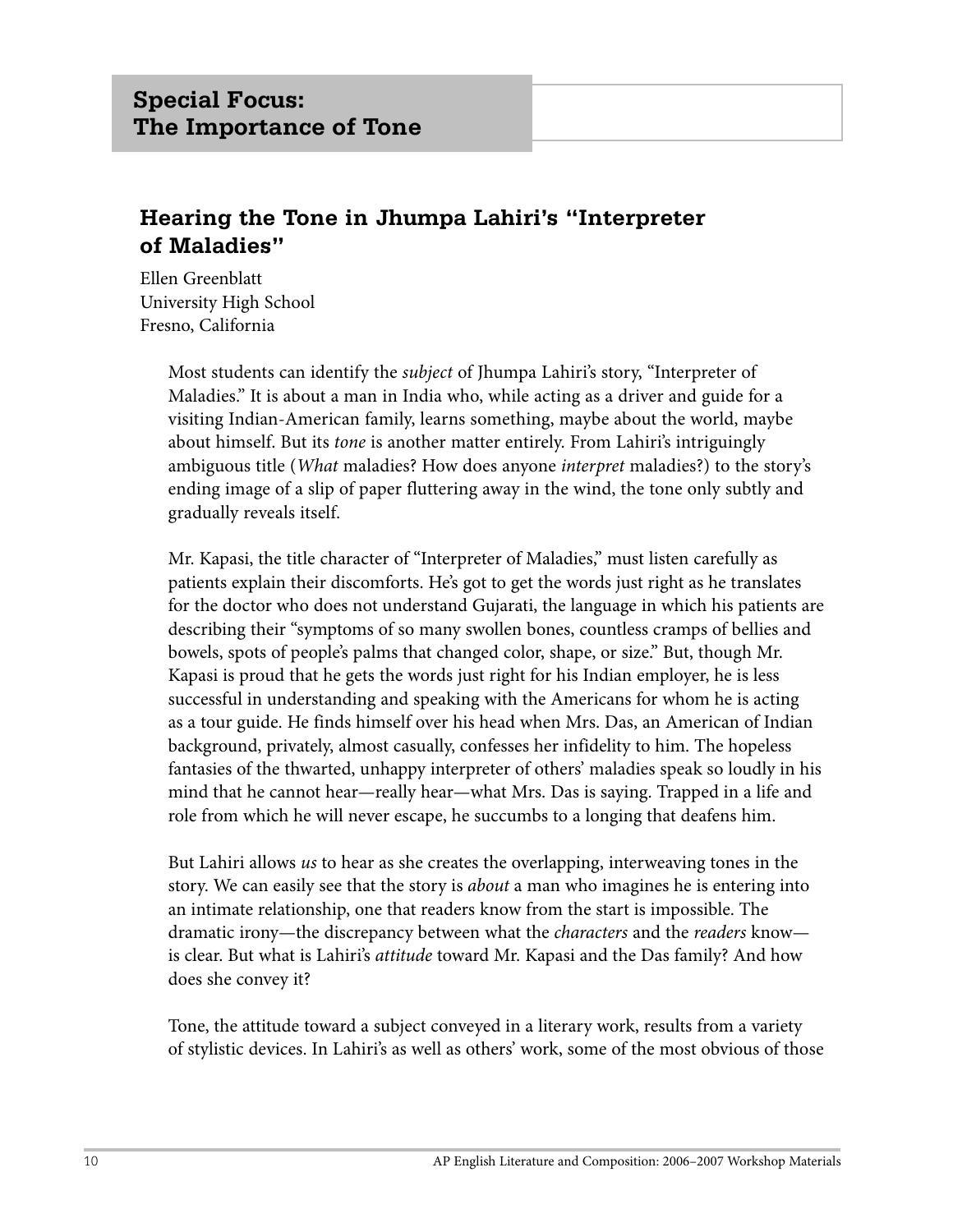devices are diction and detail. Lahiri's unwavering eye invites, then fends off, pity for Mr. Kapasi through the details she includes and the words she chooses. For example, Mr. Kapasi is careful, even vain about what he is wearing: "gray trousers and a matching jacket-style shirt, tapered at the waist, with short sleeves and a large pointed collar, made of a thin but durable material. He had specified both the cut and the fabric to his tailor." Yet the inclusion of "large pointed collar" and "thin but durable material" introduces his difference from Mr. Das, a "magnified version" of his young son, "dressed in shorts, sneakers, and a T-shirt." Mr. Kapasi notes all the details of the Das family, a group that "looked Indian but dressed as foreigners did, the children in stiff, brightly colored clothing and caps with translucent visors," Mrs. Das in "a red-and-white checkered skirt that stopped above her knees . . . and a close-fitting blouse styled like a man's undershirt." From the start, the way Lahiri presents Mr. Kapasi's close observations allows us to feel the inchoate blend of longing, disapproval, and insecurity he feels both about how he looks and where he belongs.

When the Das family and Mr. Kapasi stop just before they reach the temple at Konarak, Mr. Kapasi can "smell a scent on [Mrs. Das's] skin, like a mixture of whiskey and rosewater. He worried suddenly that she could smell his perspiration, which he knew had collected beneath the synthetic material of his shirt." At the same moment, he realizes that a bit of mango juice had "dripped onto his chin. He wondered if Mrs. Das had noticed." Once again, the details and diction convey tone. Of course, we cringe because we know that Mrs. Das notices the "smell," the "perspiration," the "drip" on his chin. But we also know that she does not see Mr. Kapasi as a fully realized human being, even as we have access to his past hopes and dreams of being a translator and his present fantasy that Mrs. Das's request for his address fuels. So the dramatic irony—the distance between what we and Mr. Kapasi know—augments the growing tone of sadness and emptiness.

When, before the story begins, Mr. Kapasi's son dies, his life changes sadly and irrevocably, and though he accepts his fate, he continues to harbor various hopes. Mrs. Das's interest in him, "an interest she did not express in either her husband or her children, [is] mildly intoxicating." The fact that Mrs. Das does not really see him, much less find him "intoxicating," builds the tone of sadness and futility with which the story ends as the "slip of paper with Mr. Kapasi's address on it fluttered away in the wind." How fragile is the "slip" of his hopes! How sad that no one but Mr. Kapasi notices as his hopes "fluttered away."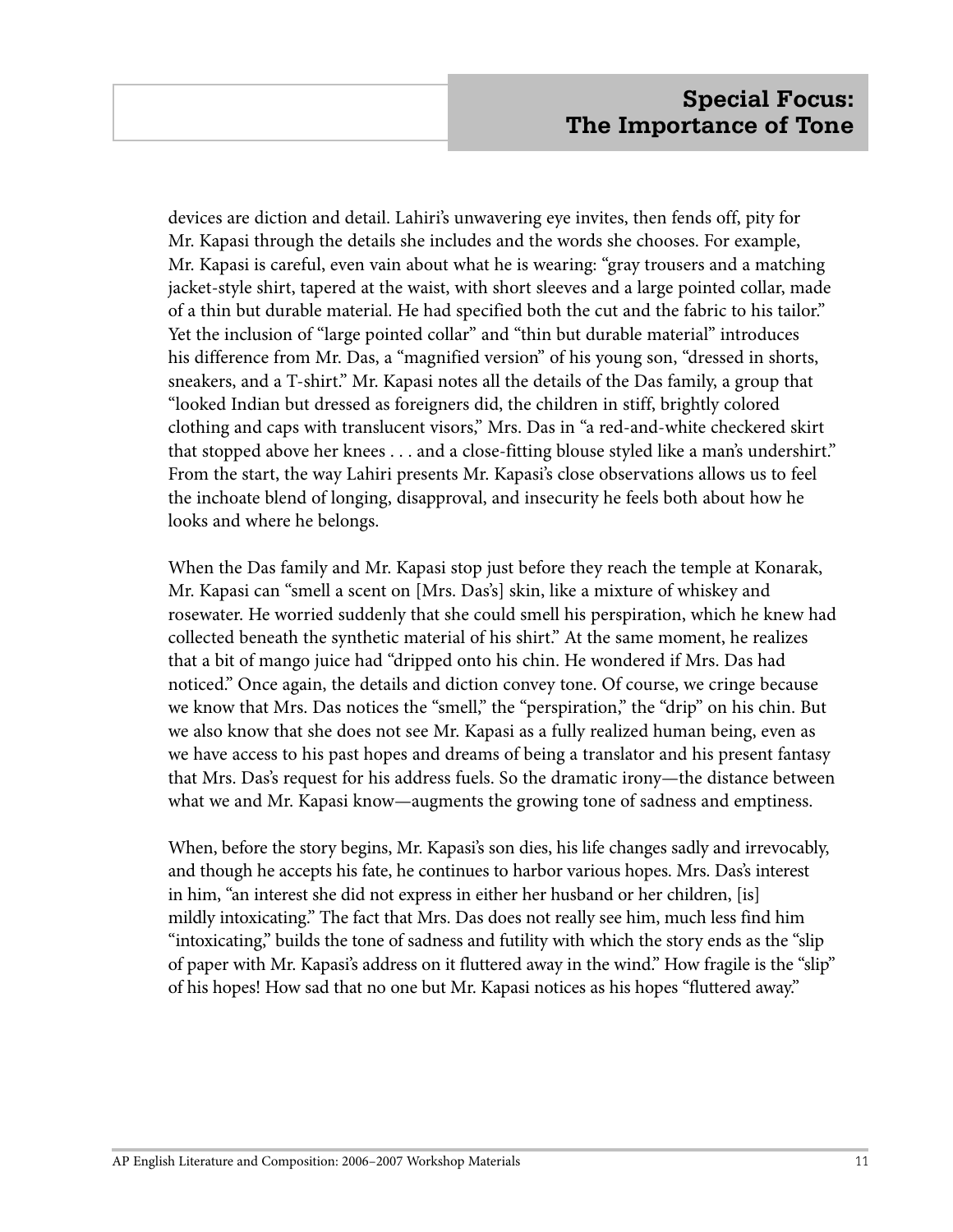#### **Some questions to encourage students to focus on tone:**

- 1. What are the various connotations of maladies in the story? Who is sick? From what are they suffering? How are the maladies presented? Look for specific details as you think about the tone of the descriptions.
- 2. What role do the children play in the story? What details most reveal them? Are they meant to represent innocence? What is the difference between Mr. Kapasi's and the Das parents' attitude toward the children?
- 3. How is the monkey scene presented? What role does each character play in that scene? What is the tone surrounding the scene?
- 4. Look at the scene where Mr. Kapasi is figuring out how many days and weeks it will take for him to receive a letter from Mrs. Das. What details convey the tone of the scene? How does dramatic irony affect tone here?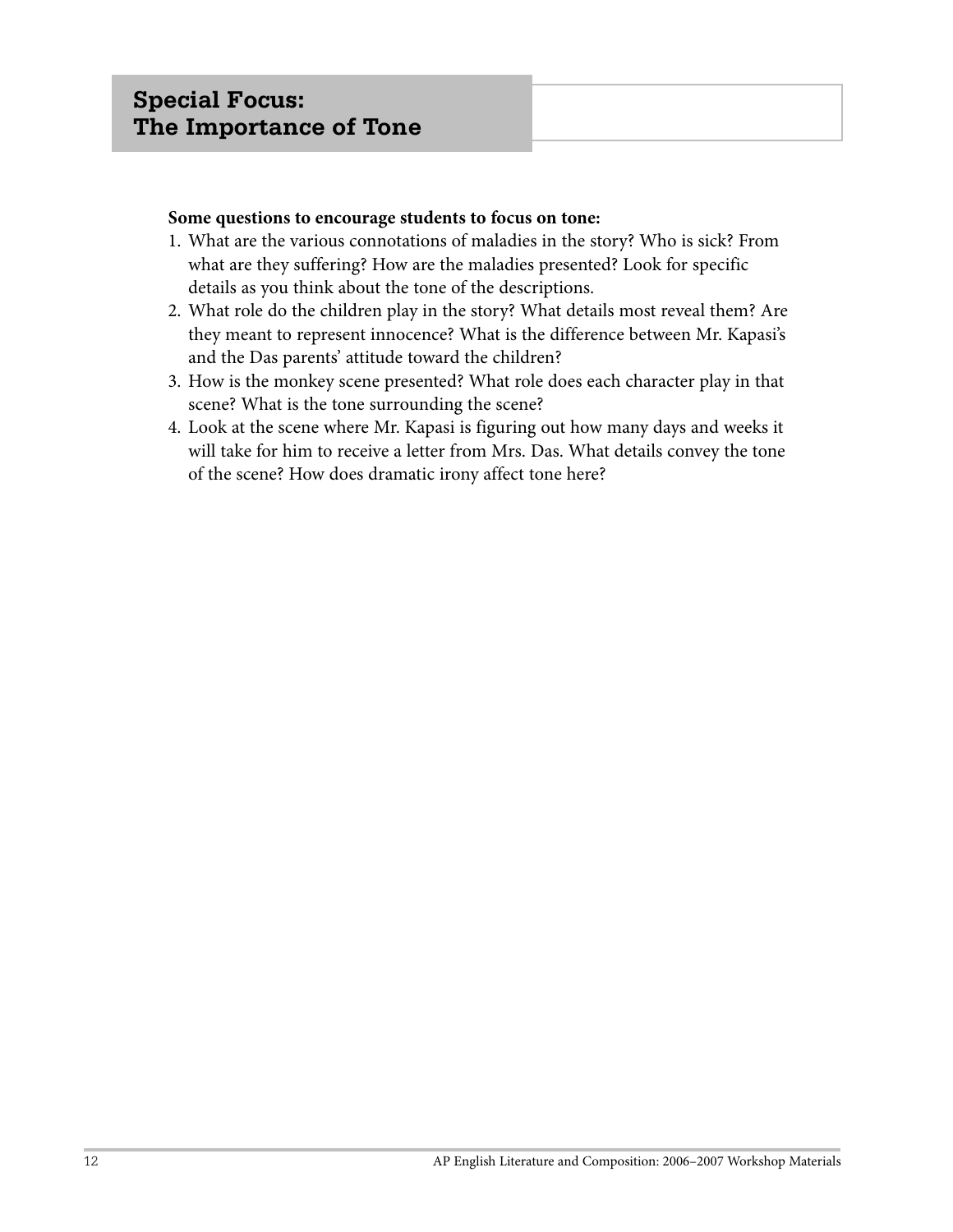# **The Writer Embedded in the Story: A Conversation with Jhumpa Lahiri**

Renee H. Shea Bowie State University Bowie, Maryland

#### **Introduction**

In 2000, Jhumpa Lahiri won the Pulitzer Prize for *Interpreter of Maladies*, a collection of short stories. Not only was she at age 32 the youngest winner of this prestigious prize, but she captured it with her first book. *Interpreter of Maladies* went on to commercial success as well as literary acclaim, including the PEN/Hemingway and the New Yorker Debut of the Year awards. Her novel *The Namesake* (2003) has enjoyed similar success and is currently being made into a film. In a review of *The Namesake* in the *New York Times*, Michiko Kakutani praised Lahiri for taking "the haunting chamber music of her first collection of stories and reorchestrat[ing] its themes of exile and identity to create a symphonic work, a debut novel that is as assured and eloquent as the work of a longtime master of the craft." This interview was conducted in January 2005.

Born in London, Lahiri immigrated with her Bengali parents to Boston and then Kingston, Rhode Island. She received her B.A. in English from Barnard College and earned three M.A. degrees and a doctorate in Renaissance studies from Boston University. She lives in Brooklyn with her husband Alberto Vourvoulias and their two children. Although she is currently on a self-described "maternity leave" after the birth of her daughter Noor in November 2004, she says she is working on another short story collection.

**Renee Shea:** As a teacher, I can't resist asking why three master's degrees and a Ph.D.? You must have loved being a student!

**Jhumpa Lahiri:** I loved reading. I was an English major in college and felt when I graduated that I had so far to go just as a reader to absorb so much about literature and I still feel that way. I started in a literature program, but in the process of studying academically, I became more serious about my own writing. Remaining in an academic setting and schedule was a way for me to continue writing and not have to go out there in the world.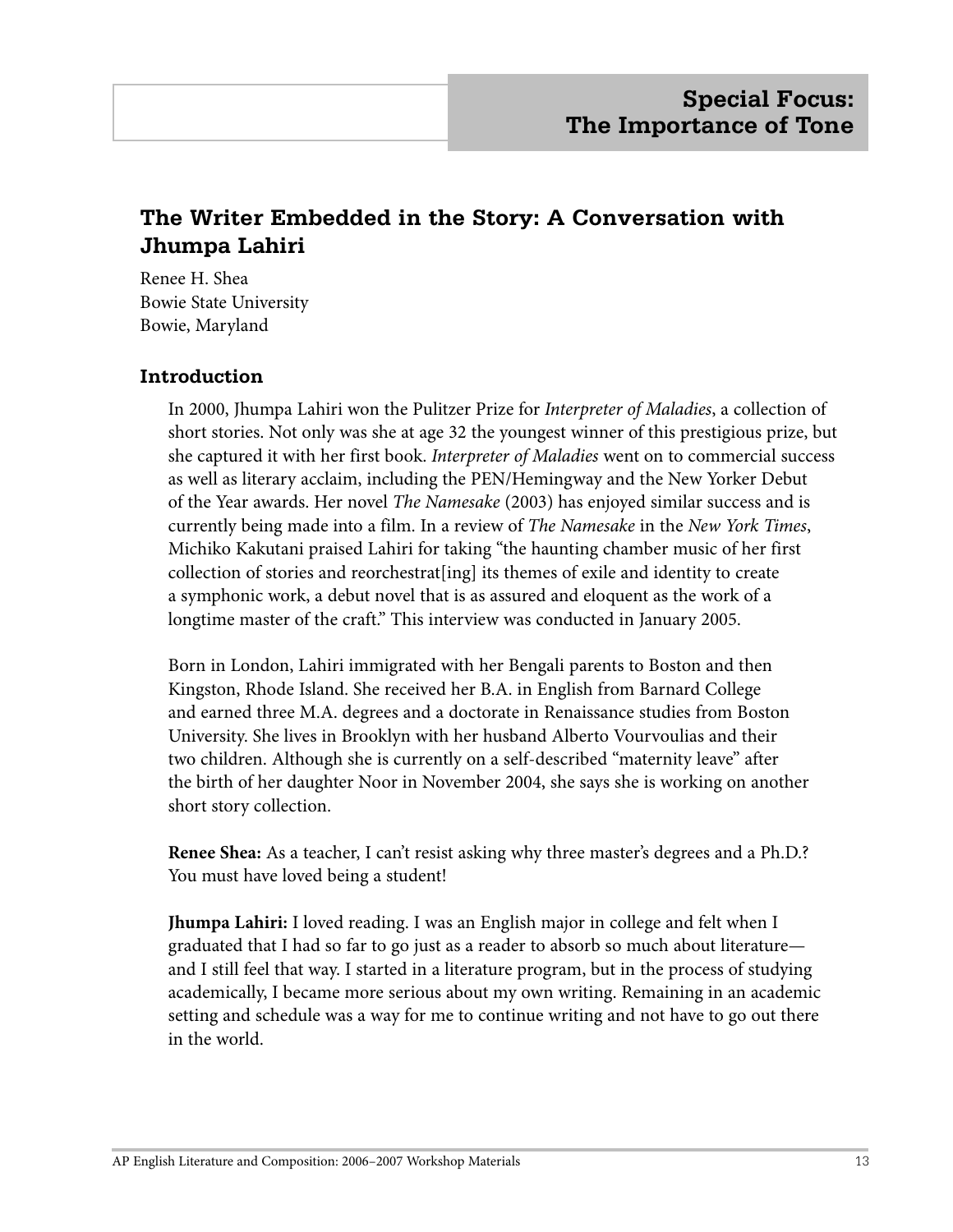**RS:** What was the subject of your dissertation?

**JL:** I did a cross-disciplinary study focusing on architectural history and literature: "Accursed Palace: The Italian Palazzo on the Jacobean Stage (1603–1625)." I looked at a number of plays by English playwrights and the image of the Italian palace as a corrupt setting.

**RS:** I can see your study of architecture contributing to the strong visual elements in your writing as well as the vivid sense of place. Today, though, I'd like to ask you some questions about tone in your work. What does tone mean to you in a general sense?

**JL:** I think of it as a mood—in terms of music. It's hard to put into words when applied to literature, but I have an instinctive feeling for what it is. In short stories, the tone has to be more or less consistent, but in a novel it can vary, and go in and out with darker and lighter tones. That's what I think about in a general sense, but I don't think about it consciously when I'm writing—except when I first start something. Then, I'm aware of the tone, but that's intuitive.

**RS:** Could you explain the analogy of tone in music?

**JL:** Comparing tone to an aspect of music really has to do with key—the way a certain key organizes and dictates the range of notes in a piece of music and, more generally, sets the mood. The definition of a key in music is, after all, a tonal system. I learned to play classical music when I was younger and was always aware of tone in the musical sense. Perhaps that's why tone is something I'm so conscious of in my writing. In music as in writing, tone represents the pitch or character of a piece. The difference is that in music tone corresponds to a specific set of strictures; in language, the concept is more abstract.

**RS:** As a student, how did you learn about tone?

**JL:** It came up more in high school and less so as I advanced in my study. It was a tool that was used to help understand a piece of writing. It seemed to me like one of the more amorphous elements of a story. It's easier to analyze plot, setting, character—the more grounded elements—while tone and theme hover around those.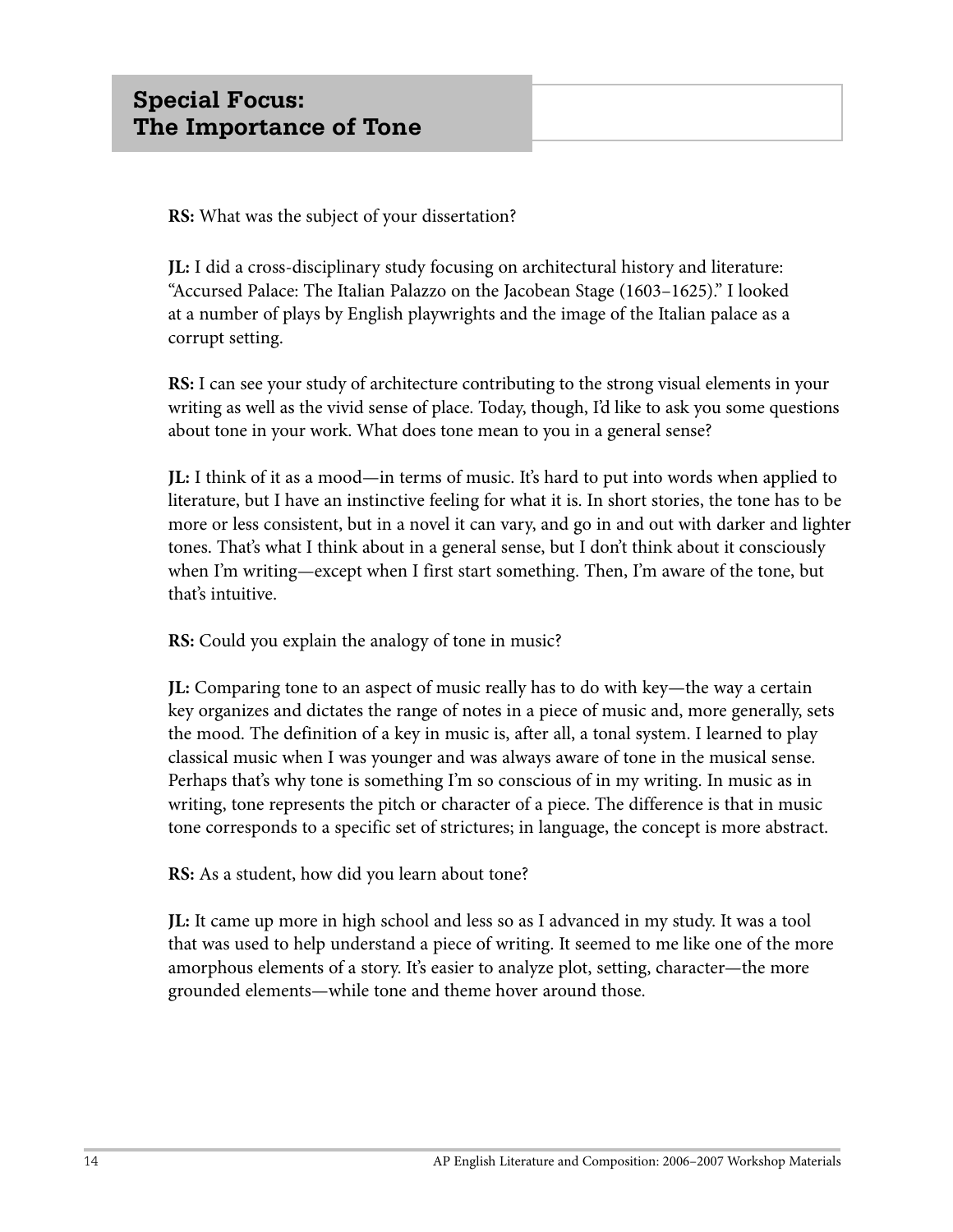**RS:** In a recent piece in the New York Times Book Review, you cited the Irish writer William Trevor as a major influence on you and your work. I think of his stories having such an elegiac tone, and I wonder if the wistful, circumspect tone of many of the stories in *Interpreter of Maladies* comes from this influence.

**JL:** I think so. He's influenced me in many, many ways but partly as a matter of tone. Just reading the opening lines of his stories—they're remarkable, very distinctive. He has his own tone, but it's not something one can imitate.

**RS:** Would you say that tone is what allows us to identify or recognize a specific writer?

**JL:** It's a matter of voice. That's something that gets talked about more in writing classes than literature. Tone and voice bleed into each other—the writer is embedded in the story somehow.

**RS:** Perhaps as teachers, then, we should talk more about voice in our classes as a way to approach tone?

**JL:** Maybe. I think voice is one of those things that confuse people, especially aspiring writers. When you're told, "You need to find your voice," you think, "Well, where is it? Where can I find it?" It comes from writing a lot. You develop a certain sensibility and it's distinctive. It surprised me that, as I wrote more and more over the years, people would read something and say, "I really liked this: it was different but it was definitely you." I realized that there was something running through everything I'm writing—it's that sense of the writer embedded in the work.

**RS:** It sounds as though you are saying that you really understood tone and voice once you began to write yourself. So do you think that engaging students in their own creative writing is the best way to help them understand?

**JL:** Starting to write myself opened up the way I read literature radically, but I don't think one necessarily has to make something in order to understand how to read it or look at it. I've taken art history courses where I've been taught how to appreciate painting, but I haven't made a painting myself—apart from what I did when I was five. In a way, they're such separate activities, reading and writing, even though they're inextricably linked in my life. They use different parts of your brain.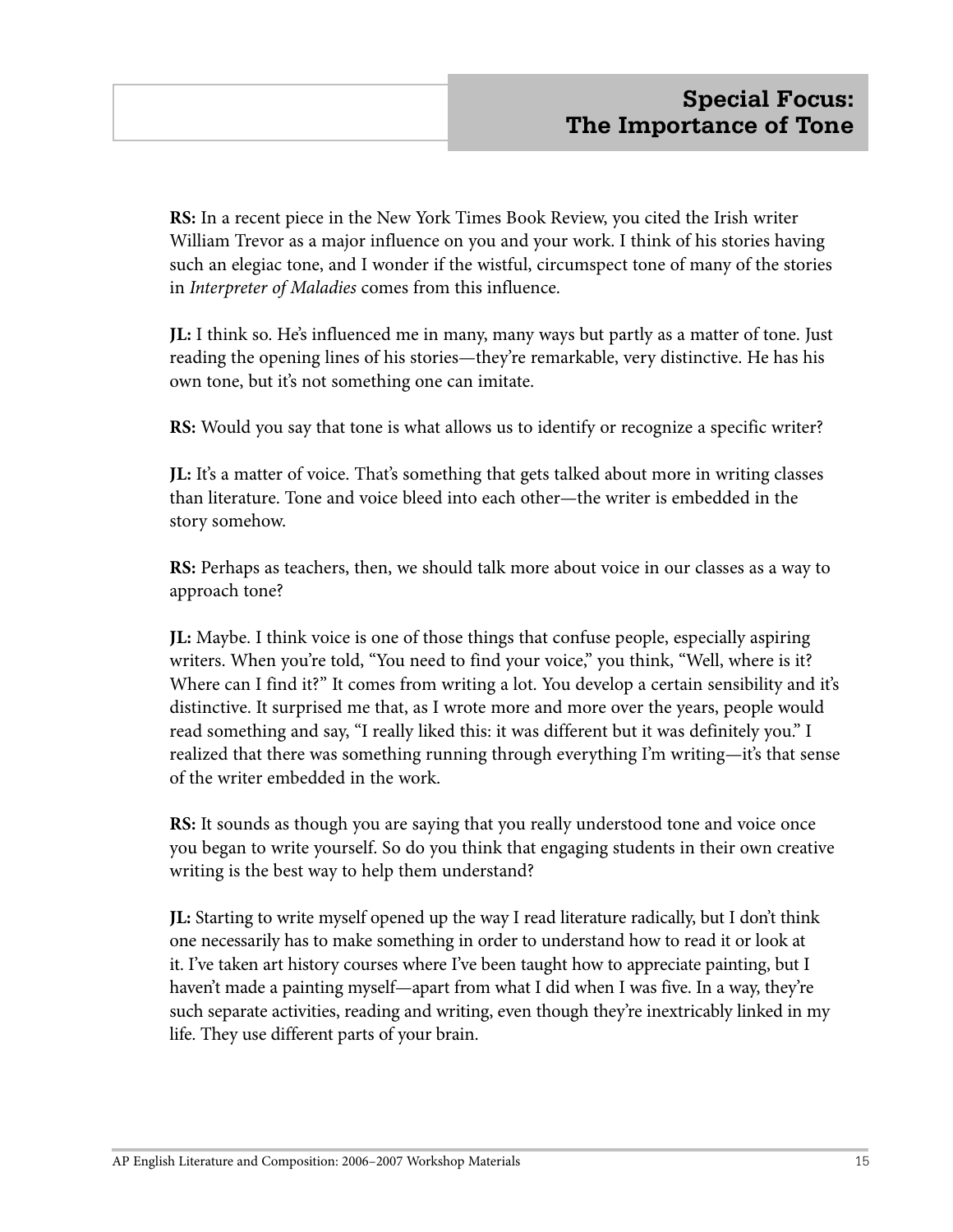**RS:** One of the prevalent themes in your work is the "divided identity" that you have described yourself as having experienced. I'm wondering if that division or dislocation leads to an ironic tone. In "Interpreter of Maladies," for instance, the description of the temple at Konarak could be read straightforwardly, but we experience it as irony because of the dislocation of Mr. and Mrs. Das, who are Indian, having to have their own history explained to them by a tour guide.

**JL:** None of these elements we have to understand a piece of writing exists by itself; they're all different organs, and without them working together, the story can't function. In this example, the characters' backgrounds alter the meaning of what's being explained, so there is something beyond the obvious as a result.

**RS:** You've described the short story, in contrast to the novel, in terms such as "purity and intensity," saying that the short story has "a ruthless distilled quality." Can you explain what you mean?

**JL:** I'm picking up on what I've learned and read, what many writers have said, and also how I feel now that I've tried writing in both forms. I think that the short story has a compression and concentration that is akin to poetry; maybe it's a middle ground between poetry and the novel. Although there's not a length prescription—some of my favorite writers write very long, leisurely stories—but there's still something the story has to do in the first paragraph that a novel does not. It's a matter of a certain hook; if the story doesn't start to open up and unwind from the very beginning, it's not very successful. That's where the demand comes from.

**RS:** Are you an intense reviser?

**JL:** I think every writer is. I can't imagine not going over something I've written hundreds of times.

**RS:** I'm curious about something: Is the main character in your wonderful story "The Third and Final Continent" the beginning of Gogol in *The Namesake*? He reveals so little of his interior life, yet he's so compelling.

**JL:** He is a character who's a very private sort of person who will only reveal some parts of his life—in a kind of tidy way. But there was no connection between him and Gogol. In a broad sense, *The Namesake* is the story of the son of that character—at least that's the world of the novel.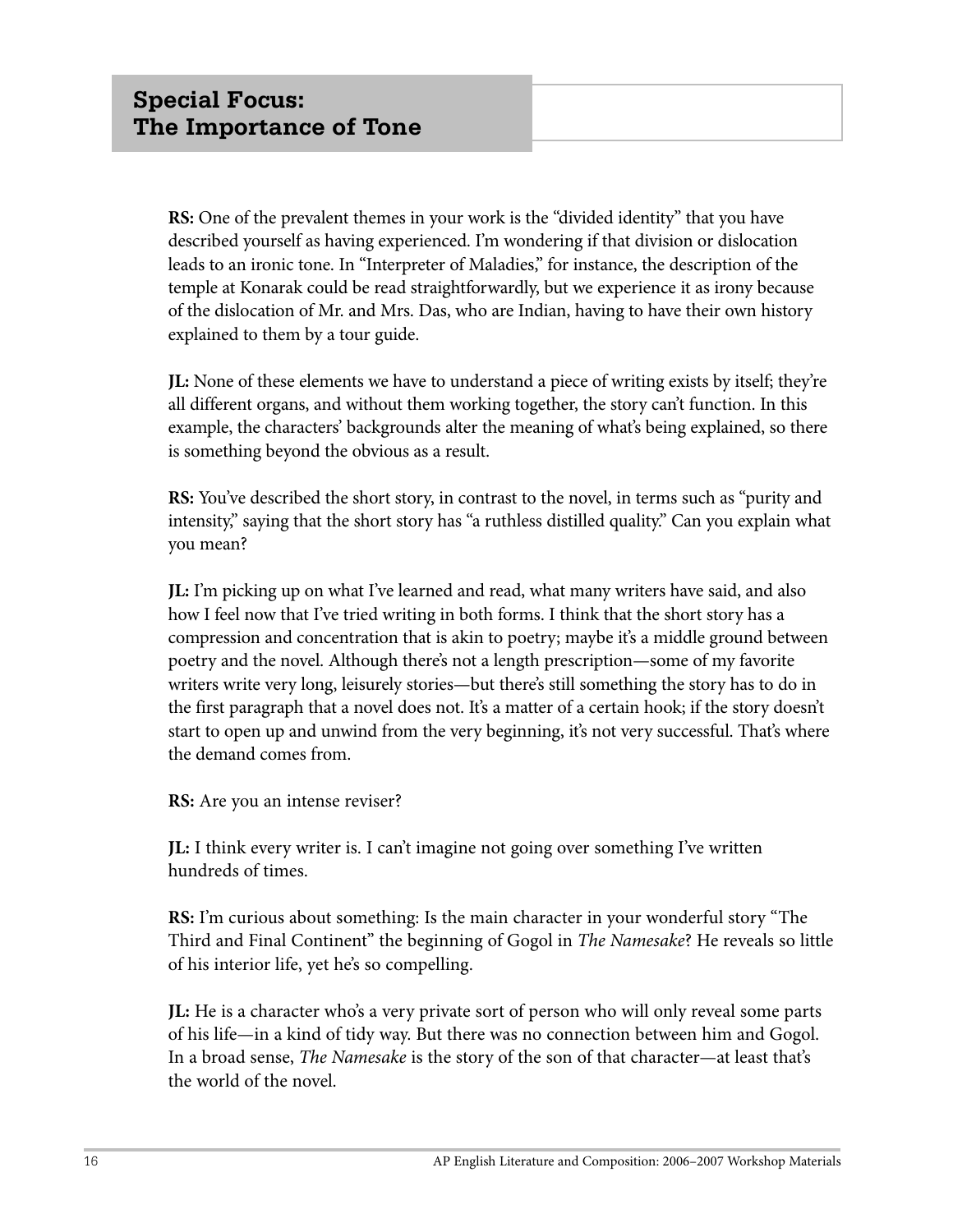**RS:** Are you writing the screenplay for the film of *Namesake* that Mira Nair is directing?

**JL:** No.

**RS:** Then, don't you worry? It seems to me that the easy part of turning a book into a film is the characters and plot, even setting, yet tone is the essential element that often gets lost in the "translation" from written text to visual performance.

**JL:** I think tone is the most vulnerable, especially in matters of transposition. But really, the story, the characters, setting, and plot are in the hands of another person the director—and suddenly it's the director embedded in the work, not the writer. I think that's why it's not possible to capture the tone of a book. How one experiences tone in writing versus a film is very different. What's important is for the film to have a distinctive tone and one that works, but not necessarily the tone of the book. I don't expect Mira to bring to her film rendition exactly my sensibility because she's a completely different person, yet she's responded to the world of the book and characters to the point where she wants to bring them to life in her own way.

**RS:** What do you mean when you say that we experience tone differently in fiction and in film?

**JL:** It's a consequence of different forms. In a book we experience language in one way, but film is in many ways the opposite. We experience a book in silence, there's no visual at all, so much is dependent upon our ability to envision things. We experience the book over time, we can go back. A film has sound, a continuous experience of a couple of hours with no going back (unless you're watching a video). You're almost using different muscles.

**RS:** I'd like to talk about what you think makes good teaching, though, first, I wanted to ask if you're familiar with the Advanced Placement English Literature Exam?

**JL:** Yes, I took it in high school. I didn't do very well on the exam—but I loved the class!

**RS:** Why? What can we as teachers do to instill a love of reading in our students?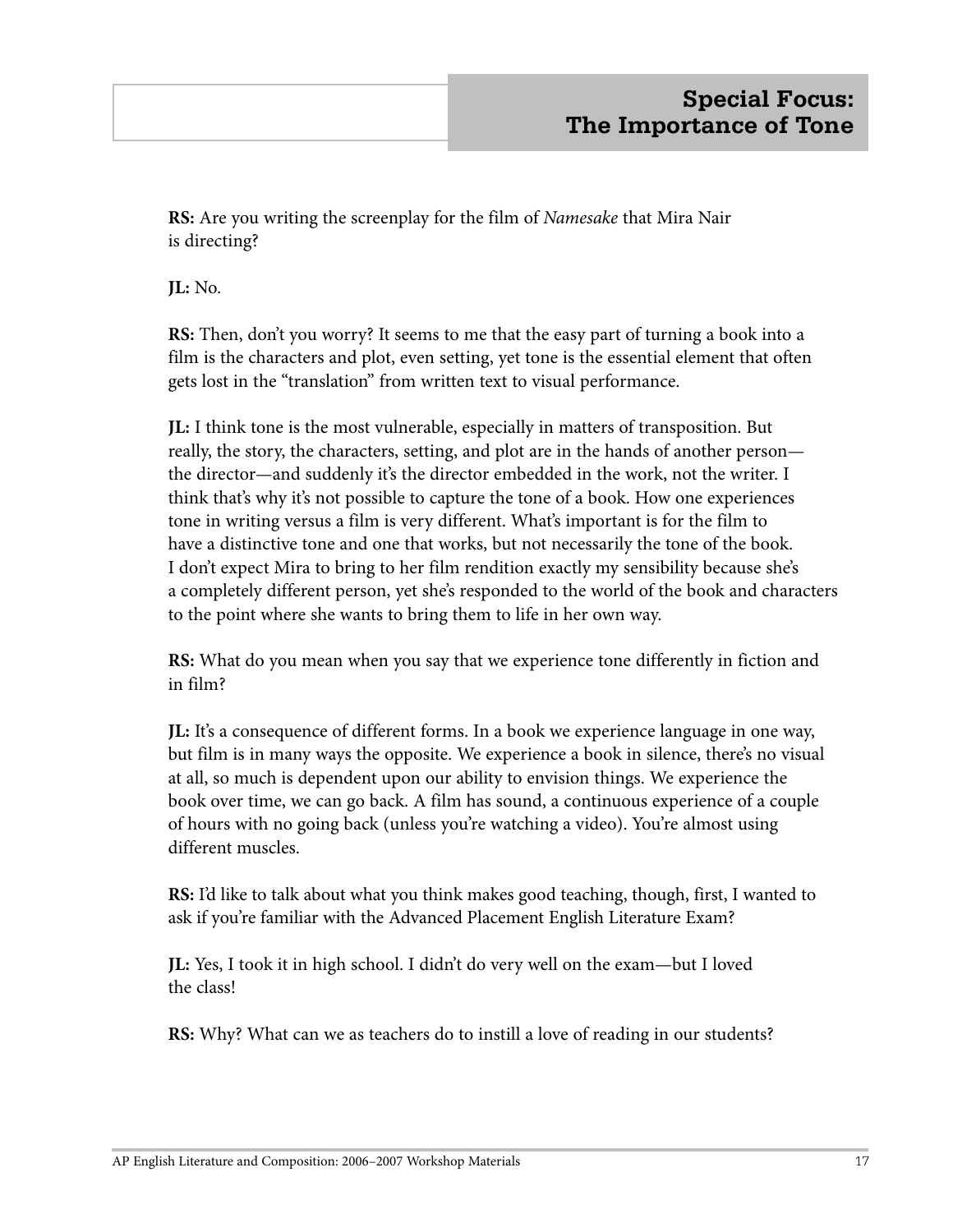**JL:** I think there is only so much a teacher can do. Some people are simply more interested in the experience of reading—that is, sitting quietly and engaging with an imagined world created out of words—than others. It's a matter of personality. I was shy as a child and physically timid. Reading felt safe and, in many ways, more rewarding than interacting with peers or running across the playground. For those less inclined to reading, a teacher's job is more difficult.

**RS:** You must have had some teachers more memorable than others, though. What do you think makes a really fine teacher?

**JL:** What I've always responded to was passion for the work, reverence for the work, feeling that literature had value and importance in the world, that it's as inspirational and essential as I believe it is. That's what I felt about the best of my teachers.

**RS:** What would you like for high school students who are reading your work to take away from that experience?

**JL:** Nothing in particular. I don't have a "big message." The stories are a way of looking at life, and I hope that readers can relate to them—and in some ways find them true and real.

#### **Note:**

A videotape of Jhumpa Lahiri reading and discussing her work is available online at www.marinerreadersguides.com.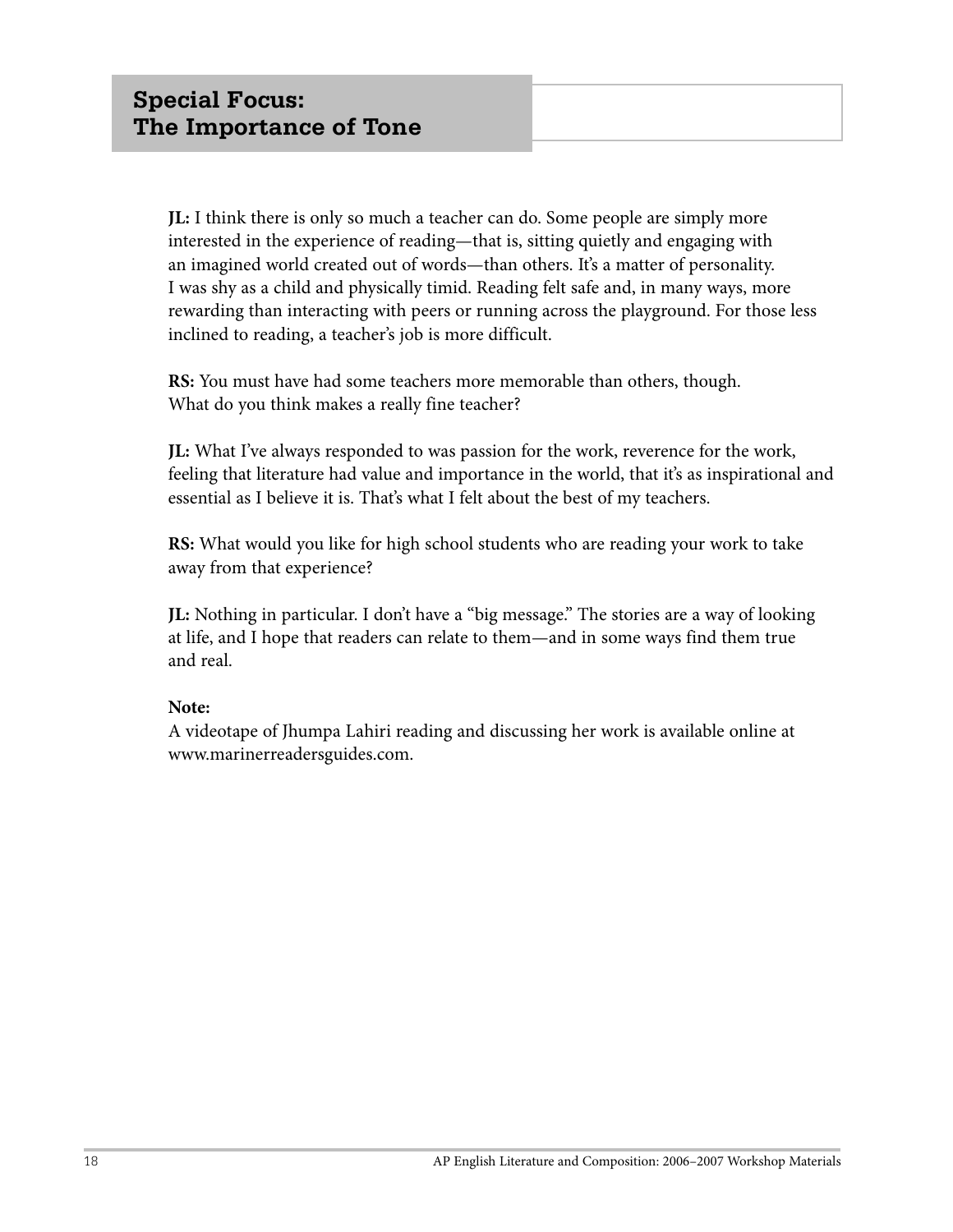# **Discovering Irony Through Inquiry: Hawthorne's "Young Goodman Brown"**

Steven Fox Retired teacher

> Irony is so pervasive a feature of mature literature that it is hard to imagine a successful reader who does not perceive and process irony when encountering it. Whether we are speaking of verbal irony, dramatic irony, or situational irony, we are always aware that there is a discrepancy, a gap, between two elements of the material at hand—between what is said and what is meant, between what the reader knows to be true and what the character believes at the moment to be true, or between what one expects and what actually happens. Because irony is so common an ingredient in our literature, we must be sure that our students do not miss it and the contribution it makes to the experience of their reading.

> A quick look at the AP English Literature Examination questions that have appeared since 1999 reveals how handicapped a candidate unresponsive to irony would have been. The prose questions since that time have included analyses of tone and characterization in excerpts from such diverse works as Cormac McCarthy's *The Crossing*, Joseph Addison's *The Spectator*, Henry Fielding's *Tom Jones*, Alain de Botton's *Kiss and Tell*, Mavis Gallant's "The Other Paris," and Henry James's "The Pupil." Anyone lacking the capacity to recognize irony could give only very limited responses to the questions put forward on any of these works. The poetry questions during those years require only a slightly less firm command of irony. Certainly readers comparing the sirens in Homer's *Odyssey* to those in Margaret Atwood's "Siren Song" experience ironic insight upon discovering the latter to be quite different in many ways from the former, in spite of any preconceived expectations. When the student is asked to compare two poems, as has often been the case in the past several years (Wordsworth's "London, 1802" and Dunbar's "Douglass," Bridges's "ΕΡΩΣ" and Stevenson's "Eros," Dickinson's "We grow accustomed to the dark" and Frost's "Acquainted with the Night"), the result will often include an investigation of the poets' attitudes and techniques, and this investigation will raise opportunities to discuss the effects of irony on the poems' subjects and meanings. The open question is also typically a rich opportunity to discuss irony. Instructions for that essay have included discussions of characters whose minds are torn asunder by two competing projects, of characters who confront a mystery, of characters who display the kind of madness Emily Dickinson writes of in "Much Madness—," of characters who are morally ambiguous, of tragic characters who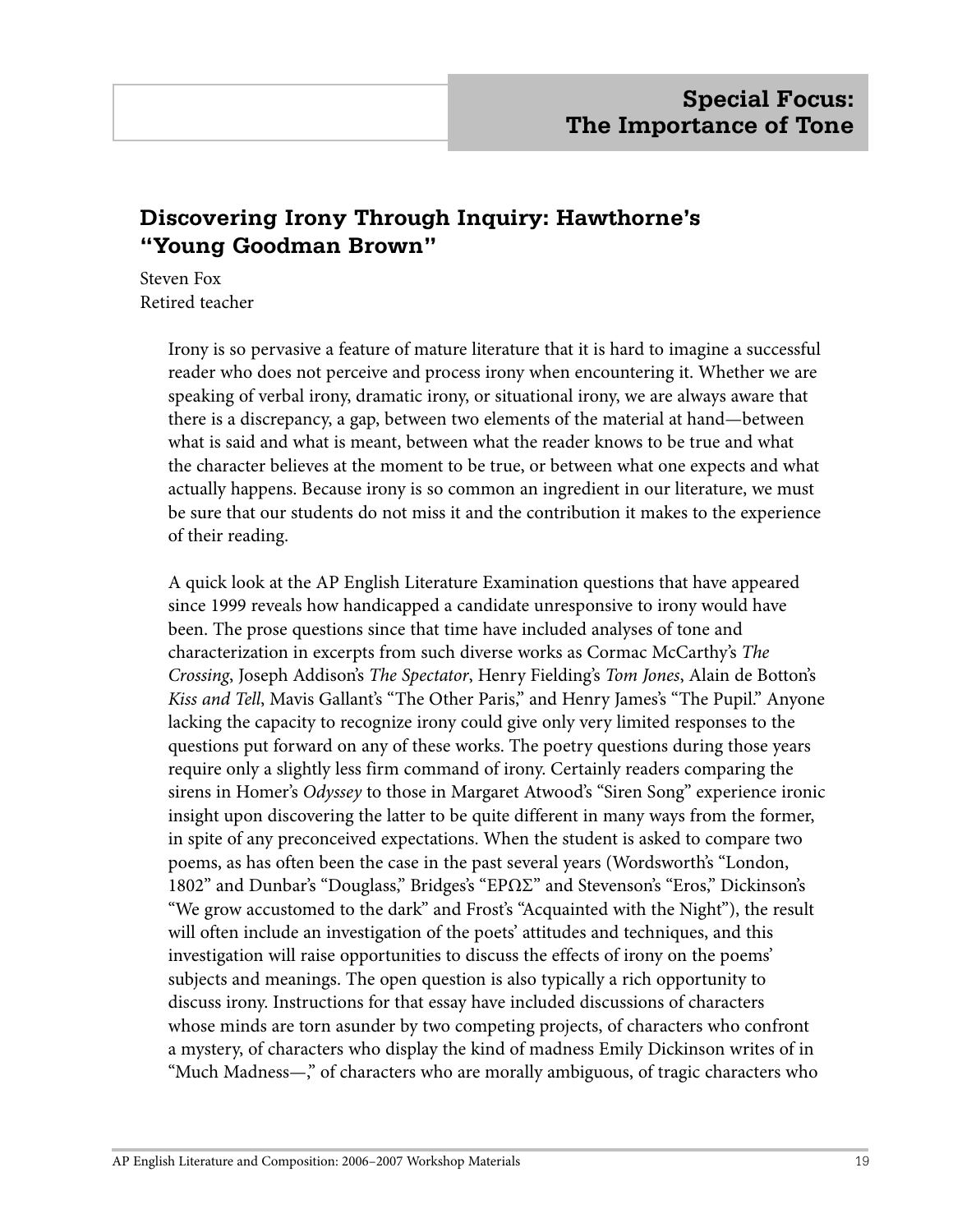function as instruments of other people's sufferings, and finally, of questions raised by novels and plays and the answers those works imply. Again, teachers should see that without a firm grasp of irony—the ability to recognize it and to see its role in the author's communication of thought—a reader will perform poorly on an exercise such as the AP English Literature and Composition Exam.

But of course we don't want our students to learn about irony so that they can do well on a test. Irony, like virtue, is its own reward. Stories, novels, poems, and plays that employ irony offer delight and wisdom, like Chaucer's solace and sentence, to the discerning reader. Our question is, then, how do we develop in our students the skill and habit of reading with an eye for irony?

In order to help students recognize irony and reconcile its discrepancies, we should encourage them to read actively and to ask questions as they move through the works of literature. Though the wording may change from one piece to another, some general questions give an idea of the kinds of investigations active readers pursue:

- **•** How many reasonable explanations can I think of for why the character made a particular decision?
- **•** Why did the character make that decision when another decision seemed at the moment to make more sense?
- **•** What do I as the reader know that the character does not, and how does that difference in knowledge affect the character's behavior?
- **•** Does the voice of the author indicate approval, criticism, amusement, frustration, or any other reaction that might be a factor in how I as the reader am allowed to perceive this material?
- **•** Do I share the character's values, or are my assumptions different from those of this character and other characters in the story?

# **Irony in a Hawthorne Story**

Looking at a short story that often appears in the AP English classroom will show how a student who asks these questions, or ones like them, will uncover the work's ironies and begin to apply them to an understanding of the story's meaning. Nathaniel Hawthorne's "Young Goodman Brown" offers the very opportunities AP teachers often seek in choosing which works to include in their curricula. The story is a challenging but rewarding one; students who ask questions while they read are likely to encounter irony almost immediately. Here is the opening of the story and a sample student inquiry that might accompany its first reading: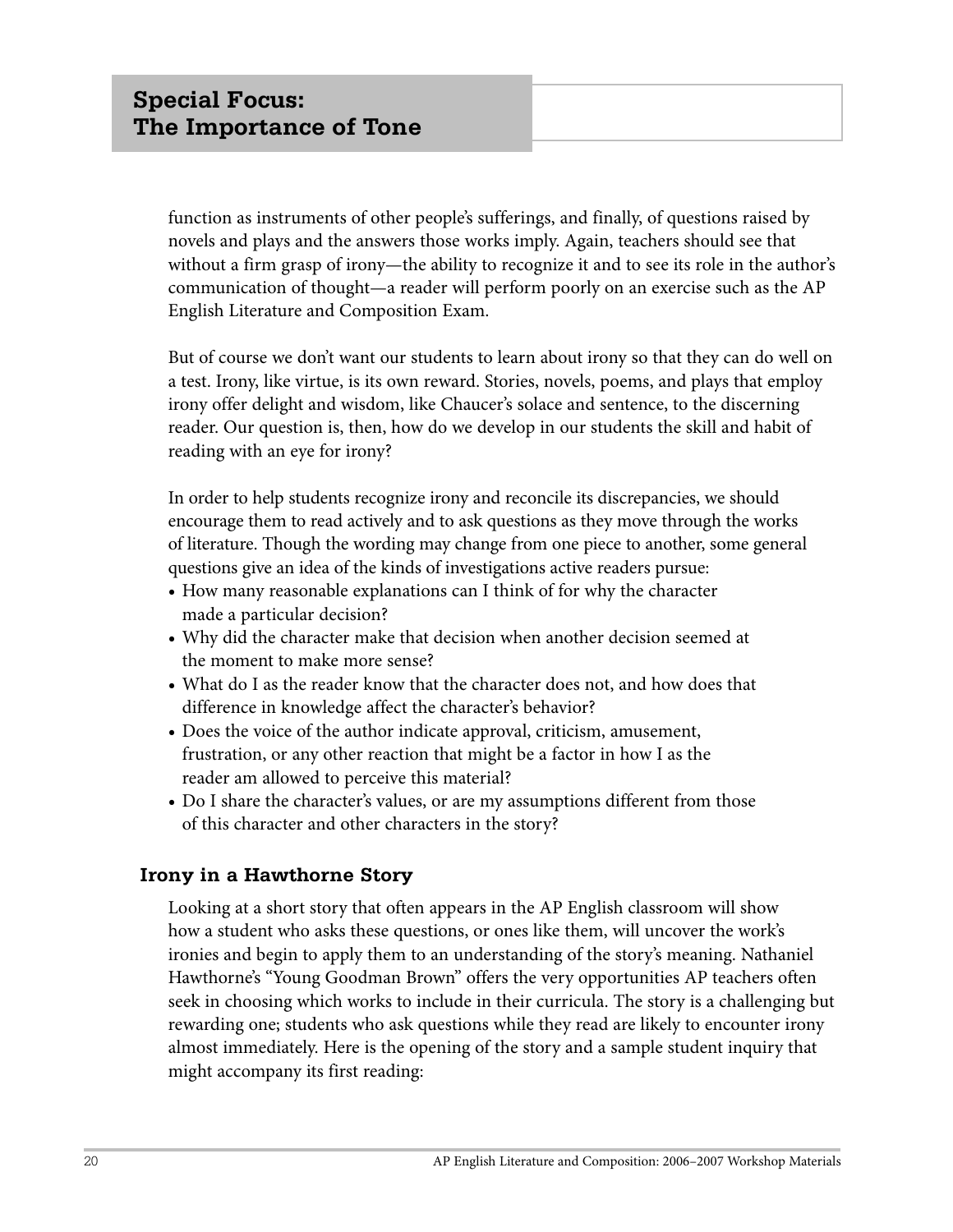Young Goodman Brown came forth at sunset into the street at Salem Village; but put his head back after crossing the threshold, to exchange a parting kiss with his young wife. And Faith, as the wife was aptly named, thrust her own pretty head into the street, letting the wind play with the pink ribbons of her cap while she called to Goodman Brown.

"Dearest heart," whispered she, softly and rather sadly, when her lips were close to his ear, "prithee put off your journey until sunrise and sleep in your own bed to-night. A lone woman is troubled with such dreams and such thoughts that she's afeard of herself sometimes. Pray tarry with me this night, dear husband, of all nights in the year."

"My love and my Faith," replied young Goodman Brown, "of all nights in the year, this one night must I tarry away from thee. My journey, as thou callest it, forth and back again, must needs be done 'twixt now and sunrise. What, my sweet, pretty wife, dost thou doubt me already, and we but three months married?"

"Then God bless you!" said Faith, with the pink ribbons; "and may you find all well when you come back."

"Amen!" cried Goodman Brown. "Say thy prayers, dear Faith, and go to bed at dusk, and no harm will come to thee."

So they parted; and the young man pursued his way until, being about to turn the corner by the meeting-house, he looked back and saw the head of Faith still peeping after him with a melancholy air, in spite of her pink ribbons.

The reader is likely to have several questions about these opening paragraphs, and some of them will reveal that there are discrepancies between what appears to be so and what must actually be so, or between what a character says and what that character actually means. Why must Goodman Brown leave his house at sunset, an unusual time to begin a journey? Even his wife believes he ought to wait until morning. Why does he tell her that his journey must be done at night? What can he be up to? And if he is the one about to embark on a suspicious enterprise (the Puritans were, after all, uncomfortable with the threat of evil lurking in the night), why does he assure her that if *she* prays, no harm will come to *her*?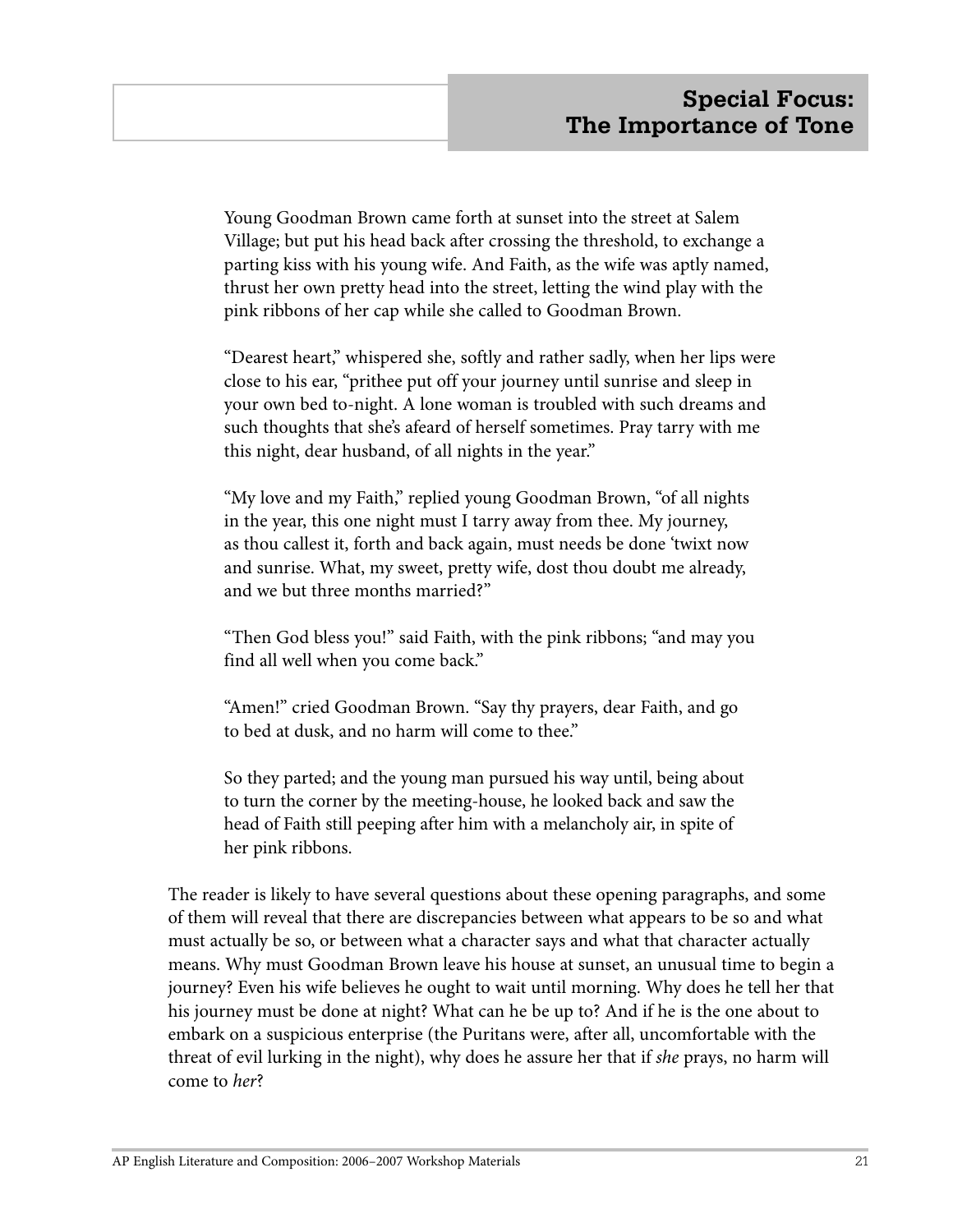To ascertain that the student is beginning to think in terms of irony, a teacher might invite the class to ask all the questions raised by the opening passage (either these six paragraphs or any portion the teacher feels is workable) and conduct a discussion of what the students think they understand at this point and what issues they feel are not yet made clear. If they continue for three more paragraphs, they find that Brown considers himself a wretch to embark on such an errand, yet he has just admonished Faith for doubting him ("and we but three months married"). If she knew the reason for the journey "'twould kill her," and the narrator even refers to Brown's activity as his "present evil purpose." The imagery of these paragraphs is notably dark and gloomy; Brown himself responds to his surroundings by wondering if "the devil himself should be at my very elbow." These details would make an observant reader question Brown's behavior. Certainly they provide an ironic counterpoint against the title "Goodman," the Puritan equivalent of "Mr.," that accompanies every mention of his name.

A thinking reader will note the discrepancy between the image Brown offers to his wife (that of a solicitous husband who says that if she just goes inside and goes to bed early, everything will be all right) and the image the narrator gives of Brown (as a sinful wretch about to undertake a journey into the forbidden forest). Later in the story, when Brown is deeper in the forest, he believes he hears a babble of voices—voices that sound familiar and recognizable as some of his townspeople, both the pious and the profligate. Among the collection of sounds one voice stands out:

There was one voice, of a young woman, uttering lamentations, yet with an uncertain sorrow, and entreating for some favor, which, perhaps, it would grieve her to obtain; and all the unseen multitude, both saints and sinners, seemed to encourage her onward.

"Faith!" shouted Goodman Brown, in a voice of agony and desperation; and the echoes of the forest mocked him, crying, "Faith! Faith!" as if bewildered wretches were seeking her all through the wilderness.

The cry of grief, rage, and terror was yet piercing the night, when the unhappy husband held his breath for a response. There was a scream, drowned immediately in a louder murmur of voices, fading into far-off laughter, as the dark cloud swept away, leaving the clear and silent sky above Goodman Brown. But something fluttered lightly down through the air and caught on the branch of a tree. The young man seized it, and beheld a pink ribbon.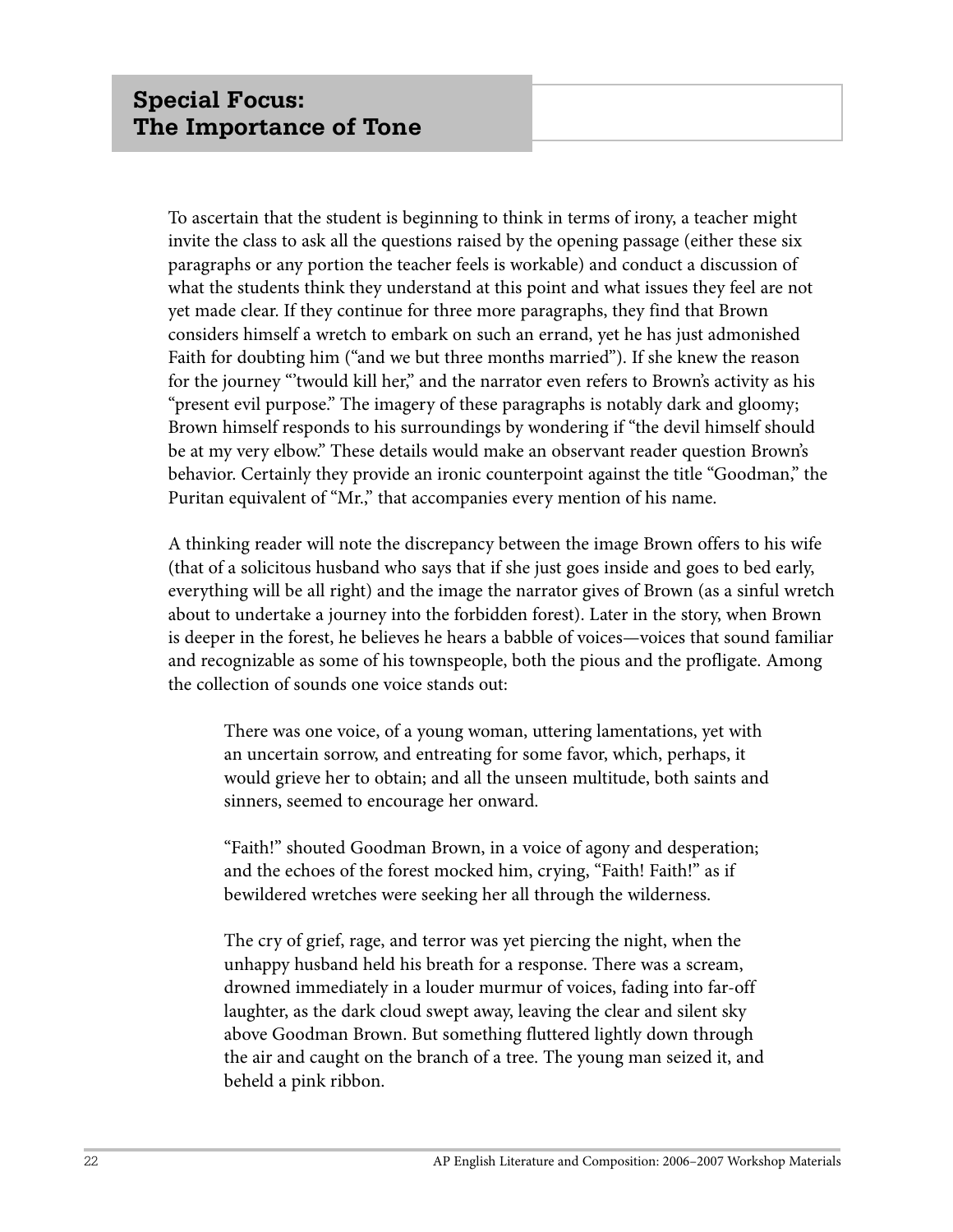"My Faith is gone!" cried he, after one stupefied moment. "There is no good on earth; and sin is but a name. Come, devil; for to thee is this world given."

The successful reader will make note of the ambiguity in Hawthorne's language. To what Faith does Brown call? Is it his wife's name, because he recognizes her voice in the cacophony, or is he calling upon his own moral strength to avert the temptation this moment exerts on him? If the former, what is Brown's wife doing in the middle of the forest, and how did she get there? If the latter, isn't it hypocritical, or even futile, for Brown to call upon the very quality he abandoned at his doorway when the story opened (and not coincidentally, the quality for which his wife is named)? And in either case, how do we explain the appearance of the pink ribbon, which earlier signified the vision of Brown's wife as he set off for the forest?

The story continues to present situations and descriptions that require the reader to bridge gaps between what appears to be so and what else might be so. Did Brown actually see the devil's initiation in the forest? Were all the good townspeople—the minister, Deacon Gookin, old Goody Cloyse—really involved in bringing young converts to worship evil? Was Faith about to be taken by Satan and rescued (if she indeed was rescued) from her damnation by Brown's last-minute entreaty?

And what difference did it all make?

Had Goodman Brown fallen asleep in the forest and only dreamed a wild dream of a witch-meeting?

Be it so if you will; but, alas! it was a dream of evil omen for young Goodman Brown. A stern, a sad, a darkly meditative, a distrustful, if not a desperate man did he become from the night of that fearful dream. On the Sabbath day, when the congregation were singing a holy psalm, he could not listen because an anthem of sin rushed loudly upon his ear and drowned all the blessed strain. When the minister spoke from the pulpit with power and fervid eloquence, and, with his hand on the open Bible, of the sacred truths of our religion, and of saint-like lives and triumphant deaths, and of future bliss or misery unutterable, then did Goodman Brown turn pale, dreading lest the roof should thunder down upon the gray blasphemer and his hearers. Often, awaking suddenly at midnight, he shrank from the bosom of Faith; and at morning or eventide, when the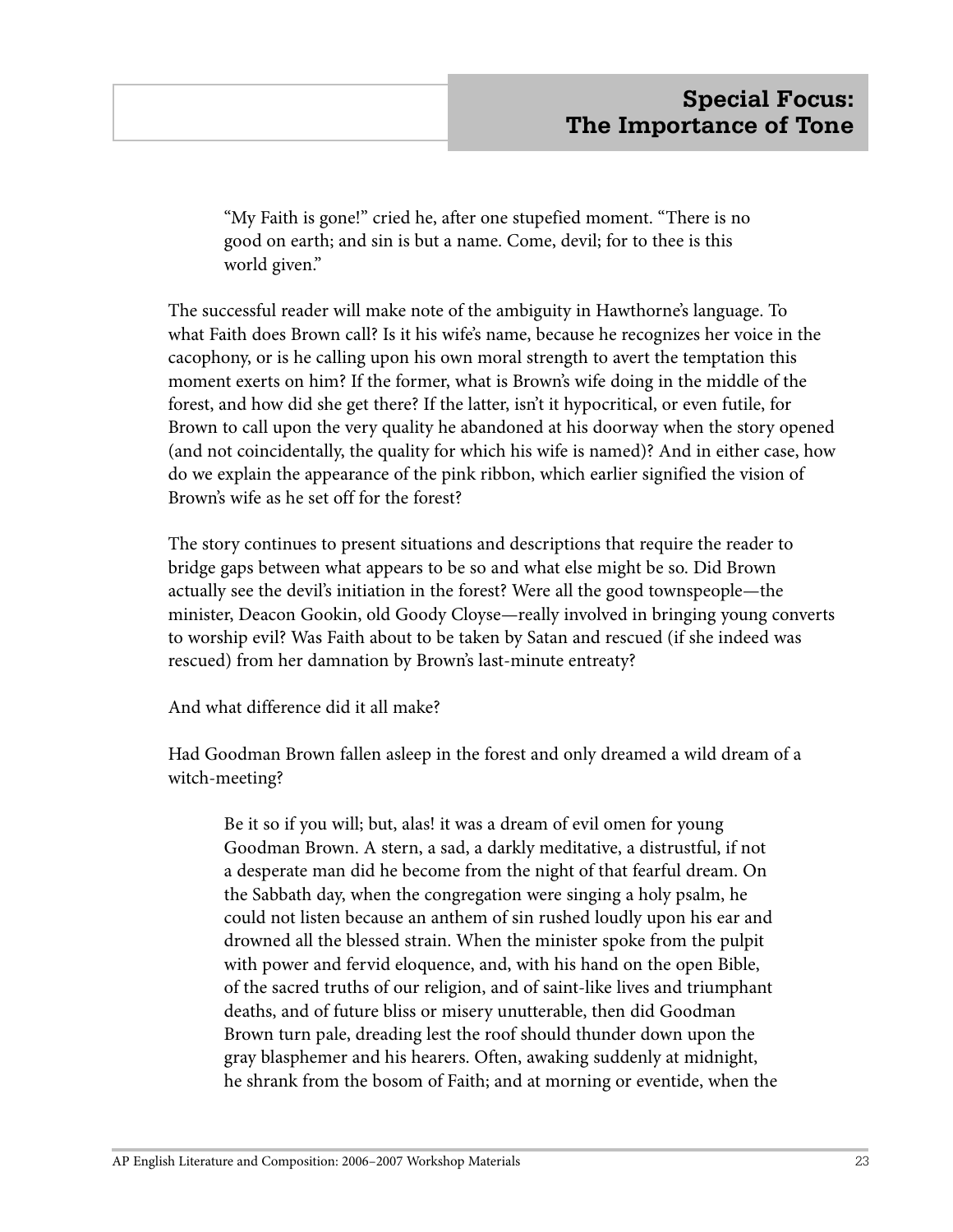family knelt down at prayer, he scowled and muttered to himself, and gazed sternly at his wife, and turned away. And when he had lived long, and was borne to his grave a hoary corpse, followed by Faith, an aged woman, and children and grandchildren, a goodly procession, besides neighbors not a few, they carved no hopeful verse upon his tombstone, for his dying hour was gloom.

Even at the end of the story the reader asks questions. The more literal-minded will always wonder whether Brown actually experienced the devil worshipping ceremony in the forest. The reader more attuned to irony will focus on the night's effect and wonder perhaps what made Brown embark on such a journey in the first place, and ask what the author invites us to think about by showing us the story of a man who had Faith but who had no faith, of a Goodman who struggled with being a good man, of one who sought to explore the discrepancies between what he was supposed to believe is true and what he suspected and feared actually was true, and who was destroyed by the very irony that he found.

The reader who takes everything at face value and fails to consider the ironic possibilities of the story comes away with a much less satisfying experience than the one who asks the questions that lead to an awareness of the story's ironies. Each teacher needs to find the best material for teaching his or her students the skill of active and inquiring reading, using questions like the ones suggested above, and then offer enough opportunities for the students to practice and master that skill; but once they have and employ it, their reading experiences will be so much the richer for it.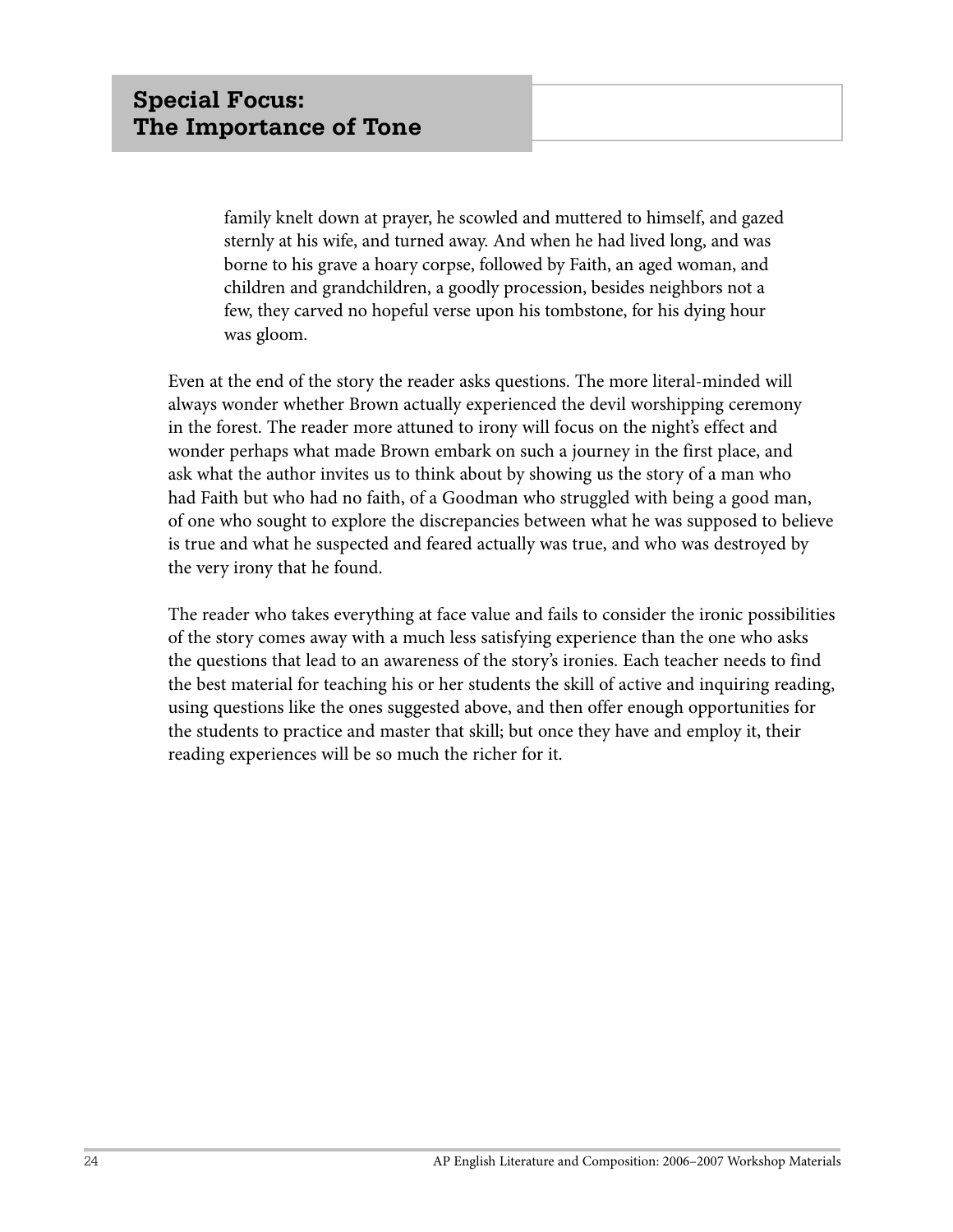# **The Teacher as the Guide on the Side: Understanding Tone in Margaret Atwood's The Handmaid's Tale**

Elfie Israel Retired teacher

#### **What Is It All About?**

"In order to make omelets you have to break a few eggs." The tone of this sentence is:

- (A) Sarcastic
- (B) Objective
- (C) Pedantic
- (D) Satirical

"Not fair!" protests one of my students. "Don't we have to know who is talking and why?"

"Absolutely!" I respond.

If a mother is speaking to her married daughter, the answer could be (a). If a chef, possibly (b). Perhaps Mr. Collins in *Pride and Prejudice*? Then (c) and possibly (d). If the quotation refers to the Commander in *The Handmaid's Tale*, it is (d). Determining the tone in a work of literature is difficult. The quandary teachers face is how to help students find and recognize a literary work's tone(s) and understand how this helps to illuminate its underlying meaning. The key is for students to unearth these themselves, guided by the teacher. The following strategies have worked with *The Handmaid's Tale* and can be adapted for many other literary pieces.

#### **A Rose by Any Other Name: Discovering Tone via Seminar**

Upon entering my room, students are handed colored Post-it notes. The males receive ones with words such as Commander, eyes, priest, guardian. What about the girls? Some are Martha. Some Jezebel. A few are aunts. The remaining females need to write either their father's or boyfriend's name on the card and then affix an "of " before that name. These will be their names in class for the week. Stephanie, for example, is Ofjohn; Mary becomes Ofstuart.

Then, seated in a circle, we begin class.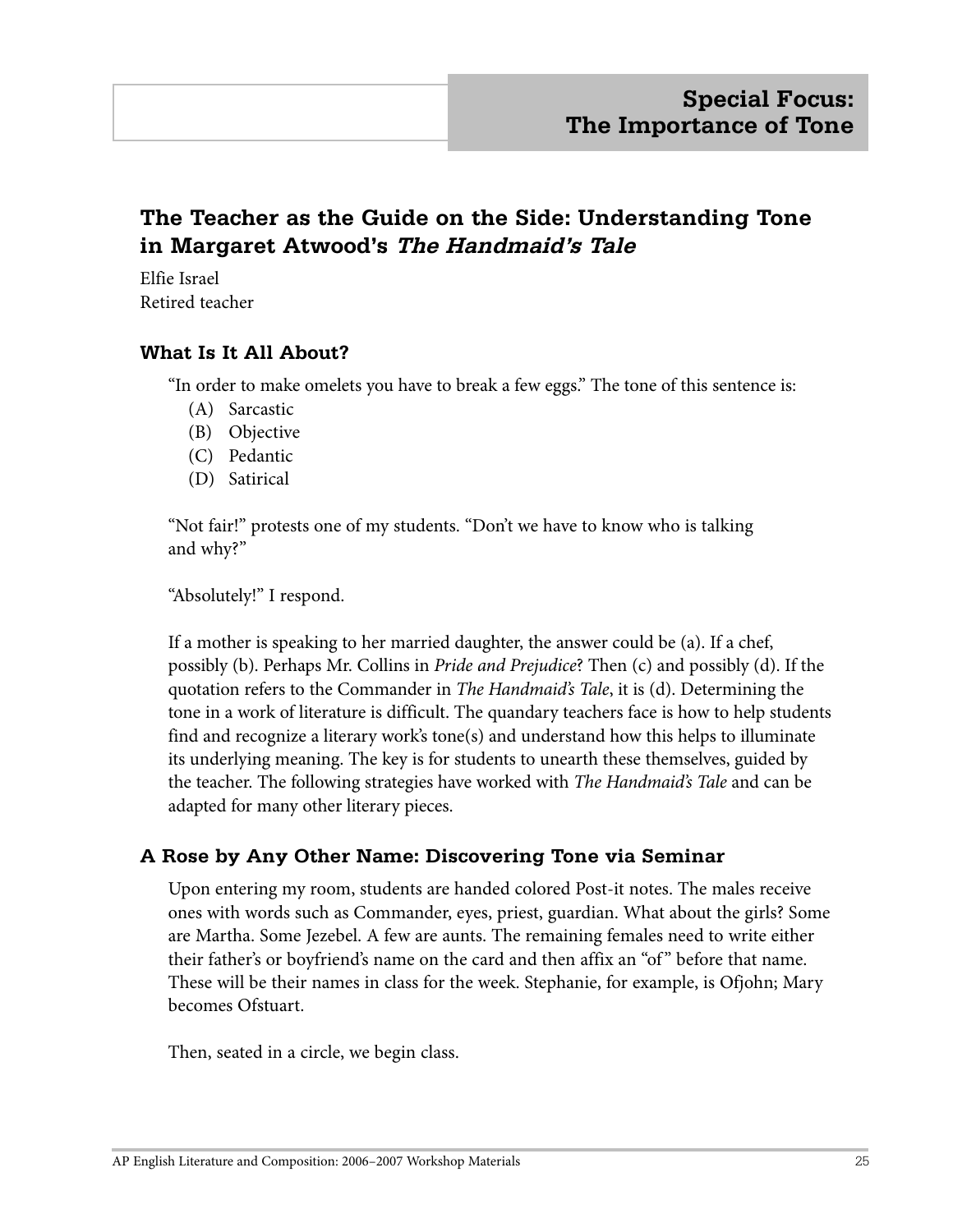"Wow! I get it."

"Offred is not a real name."

"Her name signifies her status: an object, a possession."

The class speculates on how this namelessness, this loss of personal identity, affects the characters and how it might relate to the meaning of the work that we are about to study. It is important to have students explore possibilities of themes rather than to have the instructor enumerate a list of meanings.

Since we assign the name tags after they have read only the first few chapters of the book, this student discovery method works well. Students are then asked to comment on the book's title in a five-minute quickwrite. This helps them consider the title and how it relates to both tone and possible meanings. In pairs, and then with the entire group, they share their thoughts. We repeat this exercise with the three epigrams with which the novel begins.

The "historical notes" at the end of the book lend themselves well to annotation. Students circle words they deem important, put question marks by lines they don't understand and checkmarks by "loaded" words they assume develop tone. Then the class, seated in a circle, discusses this section. Students are encouraged to talk to one another and to question one another. Over the years, this has been the most difficult section in terms of tone for my students. The anthropologists seem serious and scientific. Yet the keynote speaker at the symposium, with his pedantic and condescending tone, underscores how prejudice is still perpetuated two hundred years after the novel's events—a frightening prospect. The students, through guided and careful textual examination, annotation, and discussion, uncover his tone and Atwood's purpose.

Seminars engage the students as workers. Relinquishing the role of "sage," the instructor enables the students to discover the complexities and subtleties in the text. As a guide from the sidelines, the teacher facilitates but does not dictate. Through discussion and debate, students realize how framing the novel between the three epigraphs at the beginning and the symposium at the end develops Atwood's satirical view of contemporary society.

Seminars also provide opportunities for a thorough discussion of open-ended questions, eliciting a myriad of responses. No one answer is correct. Students listen, process, synthesize. They think.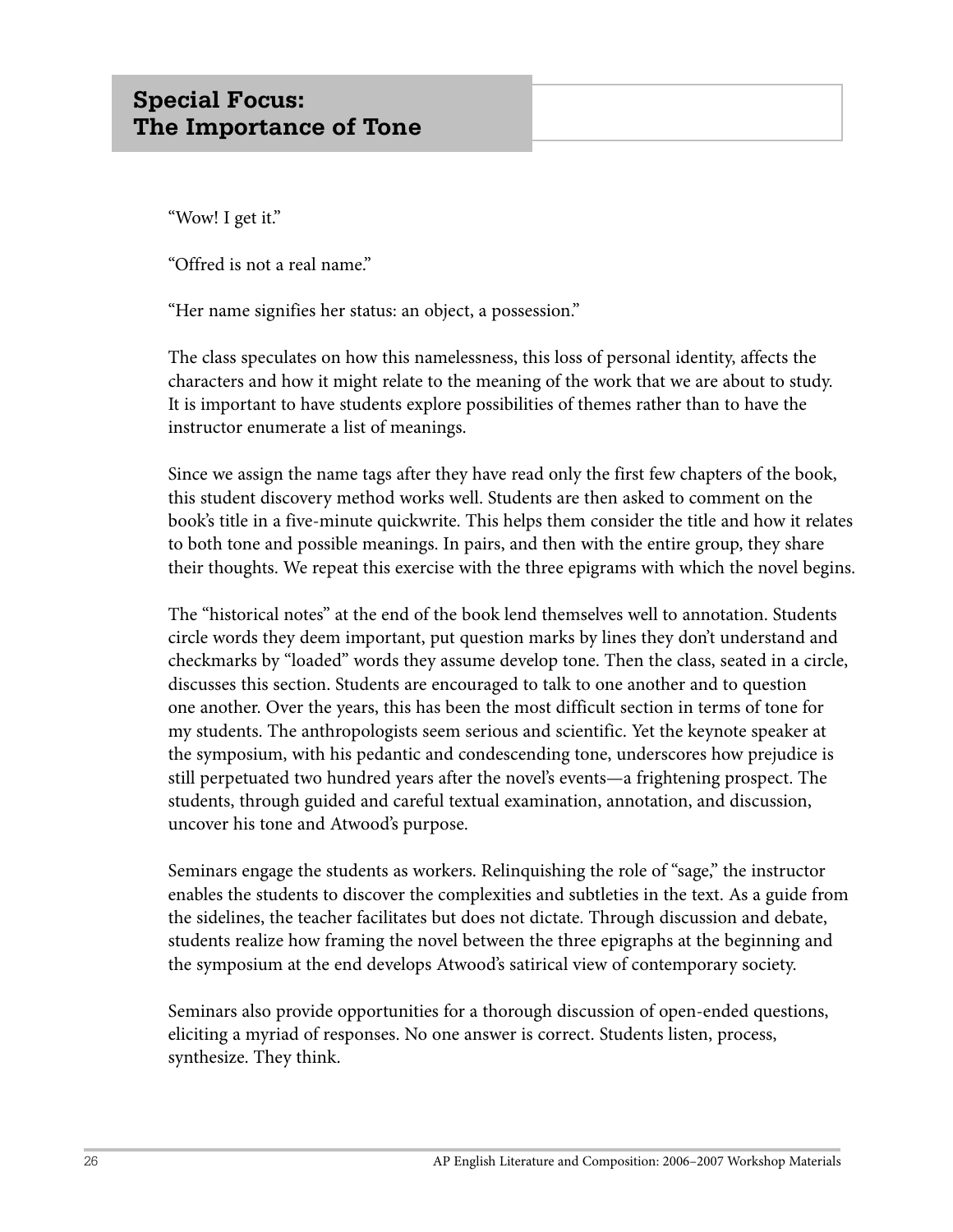#### **Peeling the Onion: Calling All Thespians**

*The Handmaid's Tale* is not simply a feminist tract on procreation and dehumanization. Nor is its tone purely satirical. Peeling the onion and looking at its many layers helps in understanding its many tones.

But first, students need to become familiar with as many tone words as possible. Using a list of tone words I provide (there are many sources for such lists in textbooks and handbooks of literary analysis, or you can create your own), students find a quote from Atwood's novel to which the assigned word applies. Or, as my colleague Sandra Igualada has suggested, they make up something a character would say. Working alone or with a partner, they perform their lines. There usually is some discussion about some of the choices. For example, a student can try out several different tones (bitter, candid, cynical, lugubrious) when reciting Offred's words, "We were the people who were not in the papers. We lived in the blank white spaces at the edges of print. It gave us more freedom." The choice depends upon the reader's understanding of her character. Most important, students do realize that here Atwood's intentions are satirical.

Are Offred's memory lapses disingenuous ploys and pleas for sympathy? Is her forgetfulness genuine? Answering these questions forms the core of many of the skits performed. Once again, the questions dominate the discussion. All reasonable responses are carefully considered.

Offred relates her story in an objective, matter-of-fact, often neutral tone. How does this add to her reliability as a narrator and to Atwood's purpose? By making Offred credible, Atwood leads readers to sympathize with her plight. Her horrific—but understated—experiences are therefore accentuated. Her seemingly innocent asides are seen to be pointed. "How furious Serena Joy must be, now that she's been taken at her word." Her longing for love, her memories of her past—these nostalgic moments seem to remind the reader how precious freedom is—and how difficult to preserve.

Another activity that has worked is to give students passages that have been identified as ironic. Working alone or in pairs, they are to rewrite the passage—in a different tone. Each group then reads what it has written. Students realize the importance of point of view, word choice, and syntax in developing tone. Once students understand and can identify many tones, discussions ensue on how these affect the novel's meanings. The book is humorous, and its varieties of ridicule are effective. For example: Offred, in her sleazy bunny outfit, shoved to the floor of the car racing to Jezebel. Atwood's point that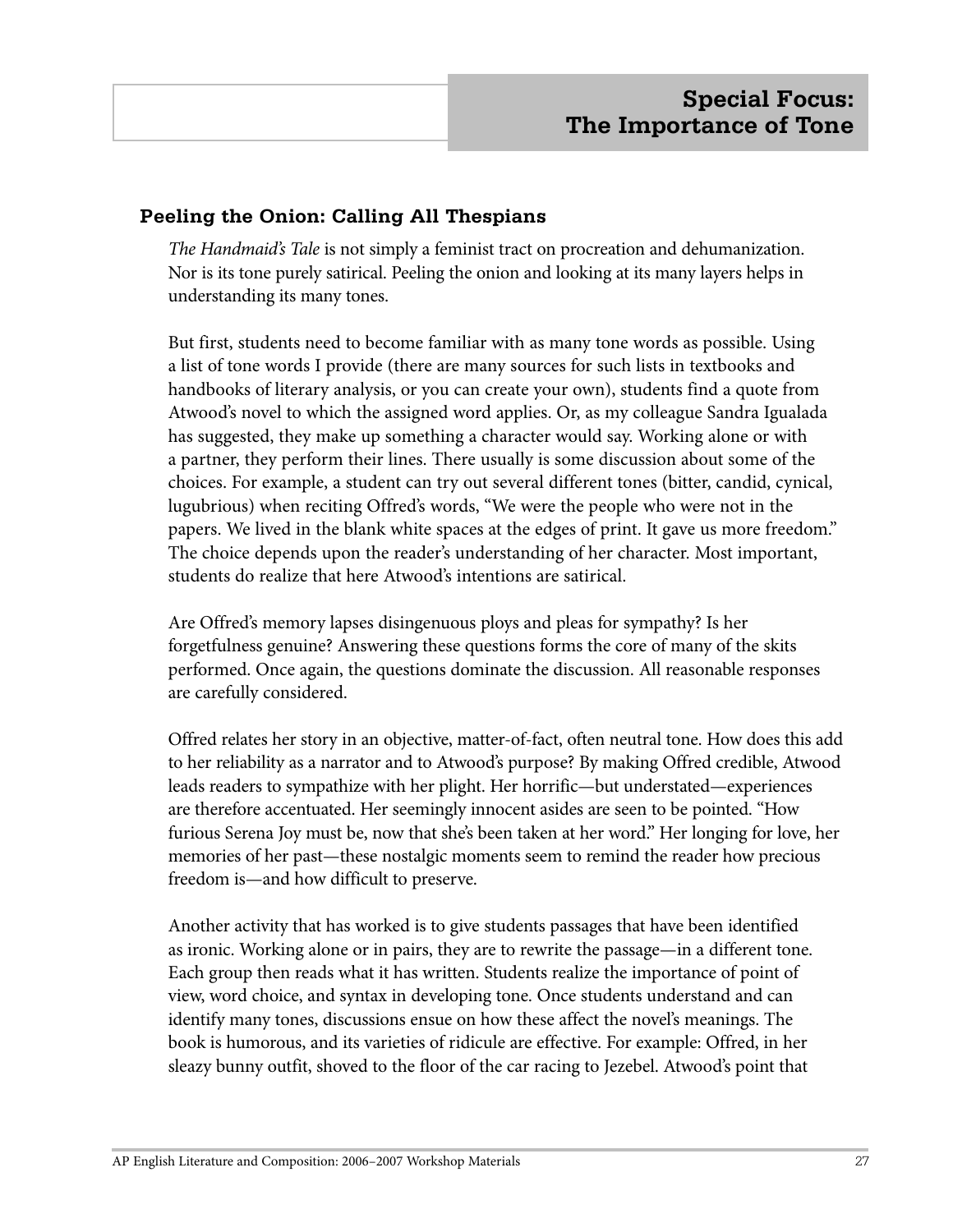Playboy clubs demean women is easily discerned—some might say too easily to make for a really complex tone at certain moments; in fact, a good class discussion can arise out of the issue of complexity. Is Atwood preaching to the choir; is there anything that cuts against the more obvious reading, once it has been grasped? Offred questions whether a deity is truly listening to the Soul Scrolls; the reader intuits Atwood's response. Looking for shifts in tone in Offred's internal monologues perhaps enables skeptical students to recognize the novel's complexities.

*The Handmaid's Tale* challenges us to facilitate our students' understanding of its many tones and nuances. By using and adapting the learning theories espoused by Bloom, Gardner, and Adler, students are the workers who mine this gold vein. Epiphanies abound. Best of all, after reading the novel, students discuss complex ideas relevant to their own lives and the world they inhabit. They recognize the sophistry of the Commander's omelet argument. Although formed by an egg and a sperm, people are not eggs ready to be made into omelets.

Students discuss the tensions between male and female. They become aware of the political nature of fiction. Environmental issues are brought to the fore. Are women accomplices in their own victimization? "Atwood blames no one group, but indicts, by sheer exposure, those who espouse simplistic solutions that deny the rights and welfare of others" (Freibert 1988).

The novel's last words resonate: "Are there any questions?" Yes there are. That may be what it *is* all about.

#### **Bibliography**

Atwood, Margaret. *The Handmaid's Tale*. Boston: Houghton Mifflin, 1986.

Freibert, Lucy M. "Control and Creativity: The Politics of Risk in Margaret Atwood's *The Handmaid's Tale*." In *Critical Essays on Margaret Atwood*, edited by Judith McCombs, 284. Boston: G. K. Hall and Co., 1988.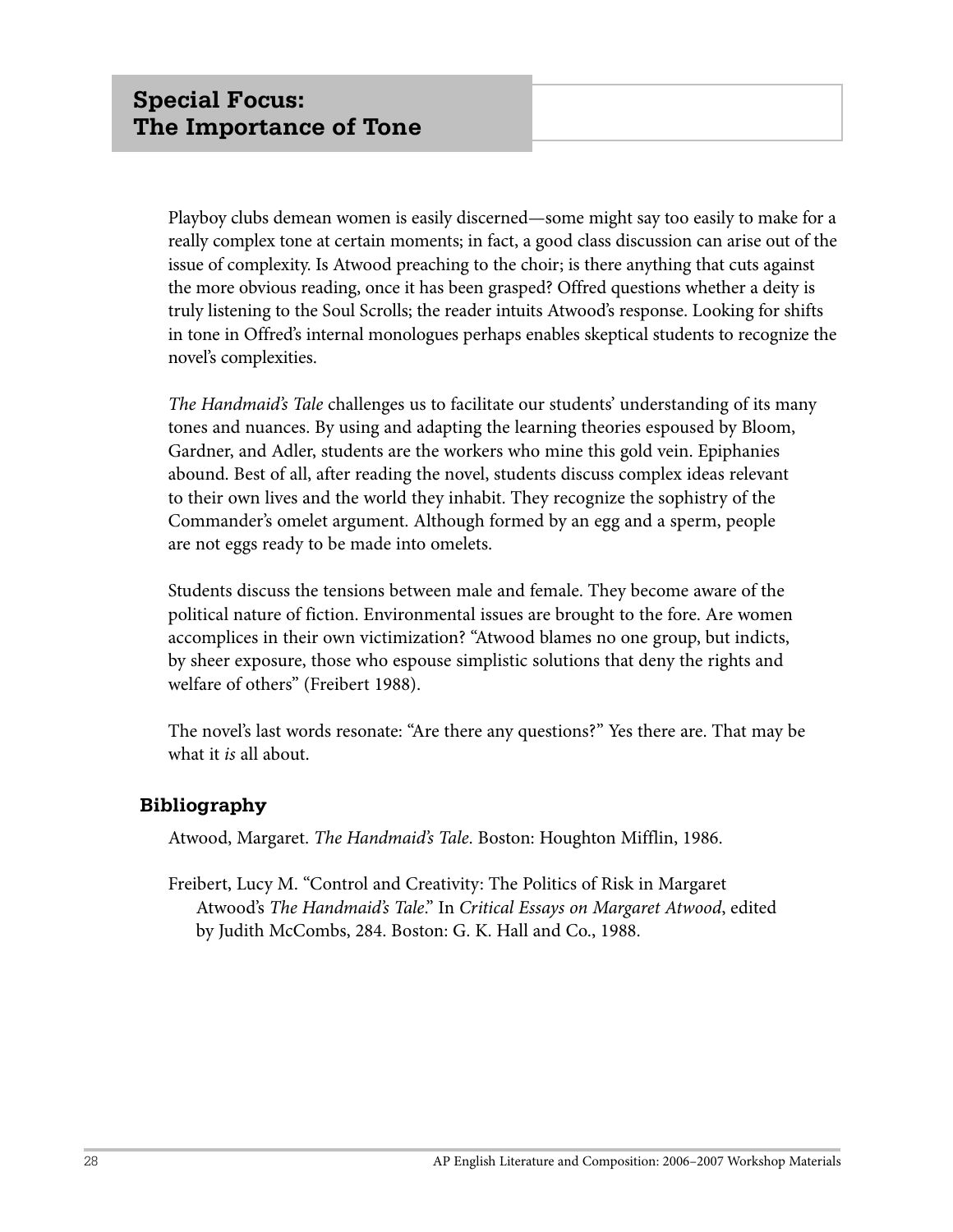# **Writerly Reading**

Daniel Orozco University of Idaho Moscow, Idaho

#### **Moving Beyond "Answers" and "Meaning"**

As a teacher of fiction writing, my primary goal is to train fiction readers. "Reading," I tell my class, "is the flip side of writing. Writers can't write fiction unless they know how to read fiction." The notion of reading fiction like a writer—what I call writerly reading arose from my frustration during discussions of master works, the short stories of established writers whose works are models for craft. The problem: inexperienced readers who come to some conclusion about the story such that they stop engaging with the text. The problem manifests itself in two ways.

#### **A reader will extract and distill some theme from a story and consider her job as a reader done.**

Examples include reducing Gish Jen's "Who's Irish?" to a story of multicultural experience, a story about Chinese generational conflicts, or simplifying Denis Johnson's "Emergency" to a vicarious exploration of drug addiction, period. In these cases, the settings of both works are so alien, so "other," to many (young, white, middle-class) students that as readers they are unable to engage the narrative experience beyond their own limited experience. So, understandably, their only recourse is: Isn't it *interesting* being Chinese! How *about* those junkies!

**A reader will render judgment upon the protagonist of a story—generally articulated as "I liked him" or "I didn't like him"—and consider his job as a reader done.**  Examples include judging the protagonist of Lorrie Moore's "You're Ugly, Too" to be an angry, embittered woman who needs to lighten up, or judging the protagonists of Andre Dubus's "The Fat Girl" and George Saunders's "The 400-Pound CEO" to be weak and self-pitying pessimists who just need to exercise some willpower and go on diets. The problem here is the reader's inexperience in recognizing *tone*—the suggestive and allusive narratorial attitude toward a protagonist that often works in tension against the reader's judgments. Lorrie Moore's Zoë Hendricks is a perpetually annoyed and miserably unhappy character, engaging in bouts of caustic humor that alienate her from others in the story. But we laugh at her jokes; the narrating tone is compassionate and generous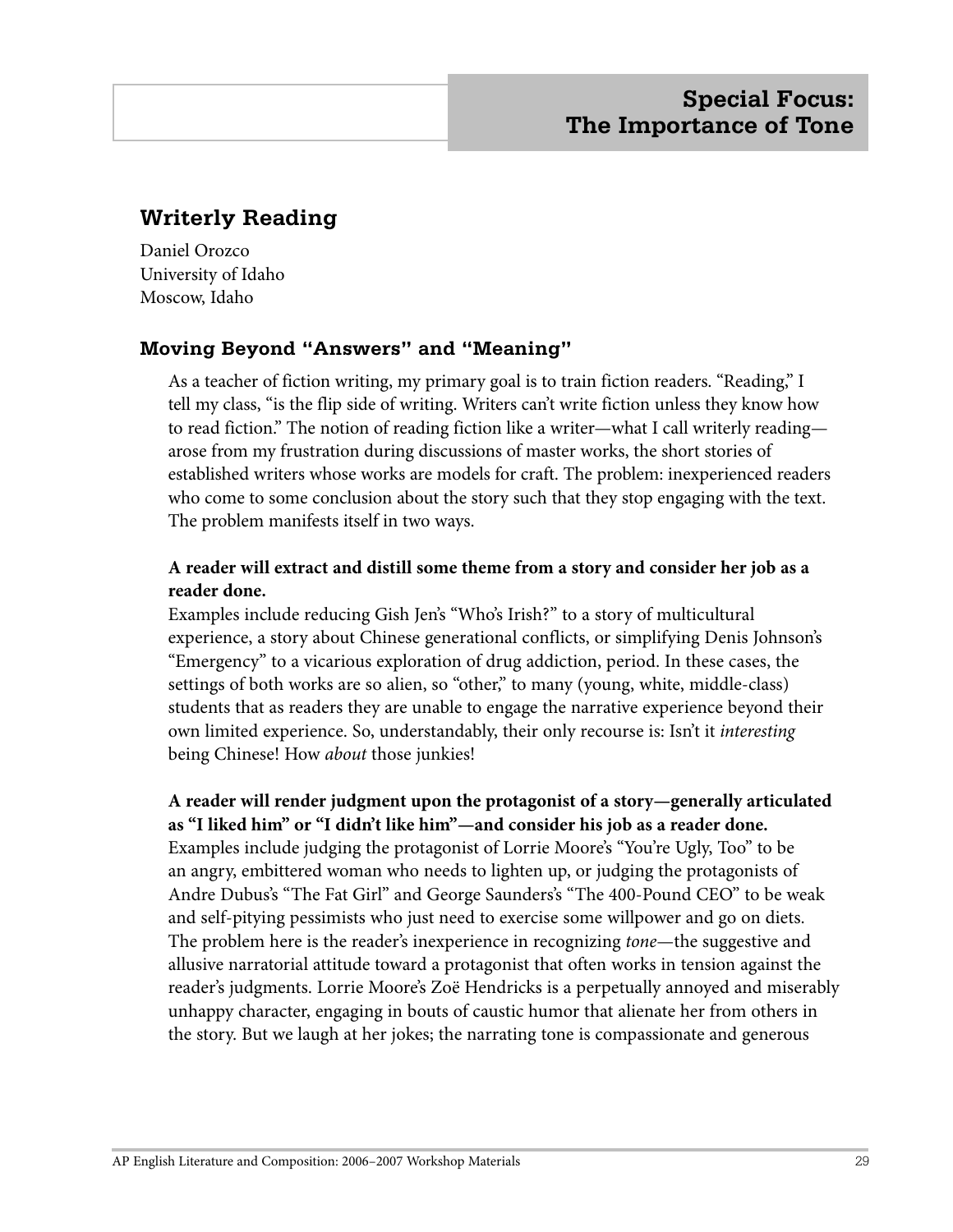toward her. Saunders's nameless protagonist is—in the world of the story he narrates—a self-pitying bore, but to us, the readers, he is funny and perceptive and kind, revealing facets of character that no one in the story recognizes.

Students have been trained to read a text by finding its "answer" and arriving at its "meaning." Thus, "reading" a story for many students means closing a door on it, rather than opening one. How, then, to get students to move beyond these summary judgments of dramatic experience? How to get them to engage with the complexities of the drama?

#### **Banish "Theme" from the Discussion (or at Least Save It for Last)**

The task of the fiction writer is to engage the reader via dramatized experience—via action and reaction, the juxtaposition of events through time, and the concrete details of setting and character. This is where fiction writing begins, and this is where fiction reading begins too.

Vladimir Nabokov said it best:

In reading, one should notice and fondle details. There is nothing wrong about the moonshine of generalization when it comes *after* the sunny trifles of the book have been lovingly collected. If one begins with a readymade generalization, one begins at the wrong end and travels away from the book before one has started to understand it.\*

One way to deflect broad thematic readings is to ask not "What is this story about?" but rather "What happens in this story?" This question—which of course will lead to the question, "How does the writer make these things happen?"—engages the story on its own terms and demands first of all a particularity of response that leads to a thorough examination of the story as it unfolds.

#### **Distinguish Between Sympathy and Empathy**

The task of the fiction writer is to dramatize the complexities of human experience. This often requires the writer to create characters that are complexly ambiguous, problematic, and, yes, unlikable. A writer cannot write a complex character if the

<sup>\*</sup> Vladimir Nabokov, "Good Readers and Good Writers," in *Lectures on Literature*, Fredson Bowers, ed., 1 (New York: Harcourt Brace, 1980).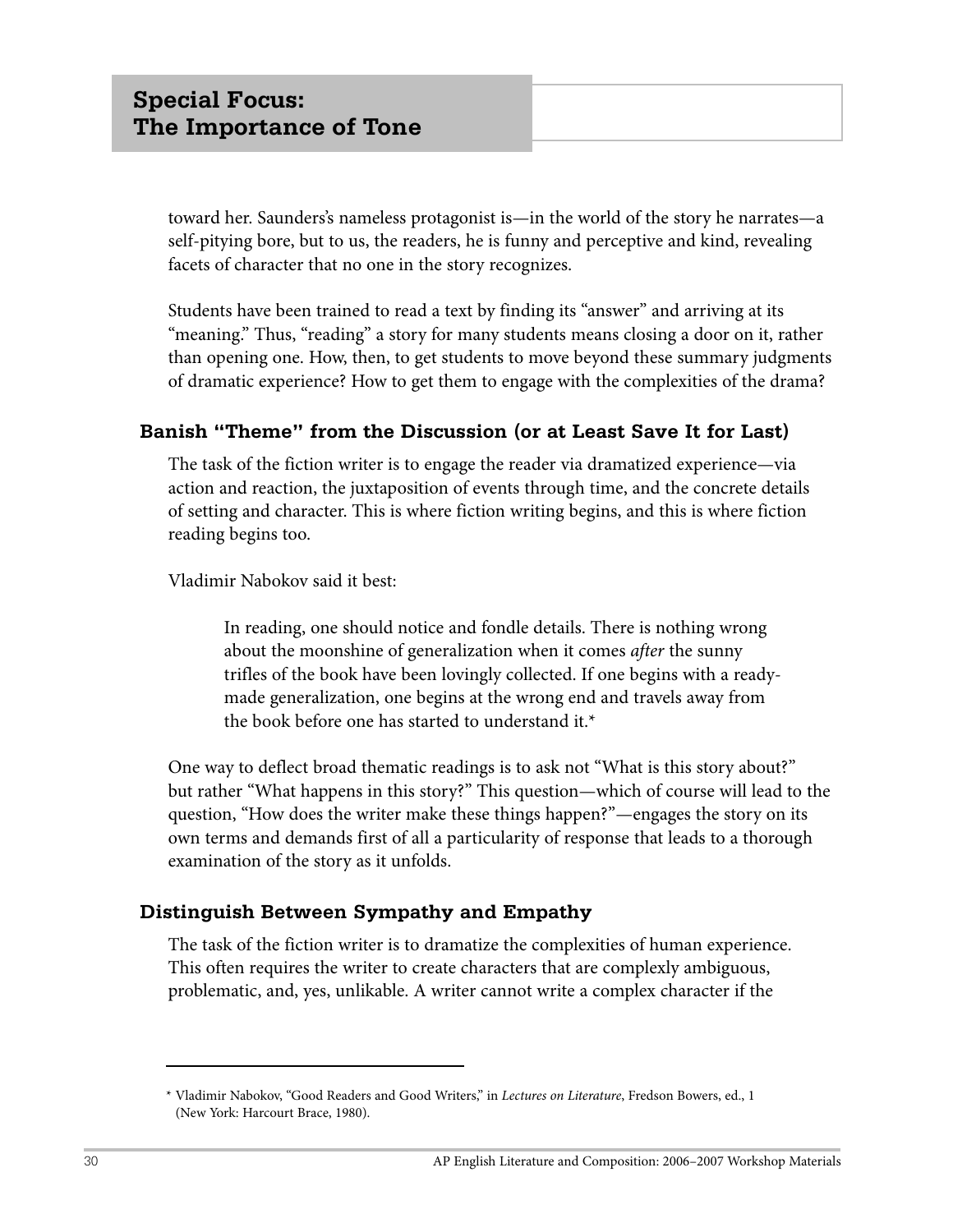writer cannot somehow understand the complexity of that character: her motives, needs, and desires. A writer doesn't have to like—or sympathize with—his character. But a writer *must* understand—or empathize with—the character. And so must a reader.

When your students begin judging the protagonist—"I liked him" or "I didn't like her" that is the time to clarify the distinction between sympathy and empathy. I have gone so far as to tell my students, "I don't care whether you *like* Zoë Hendricks or not. Tell me about *what* she does and *what* she says, and *how* she reveals herself in this story." These are small but essential pedagogical moves to get your students to delay their judgments. The hope is that, within that delay, they linger in the complexities of the text and engage in a writerly reading of a story, a reading that recognizes the nuance and complexities of dramatic experience, and, by extension, of human experience.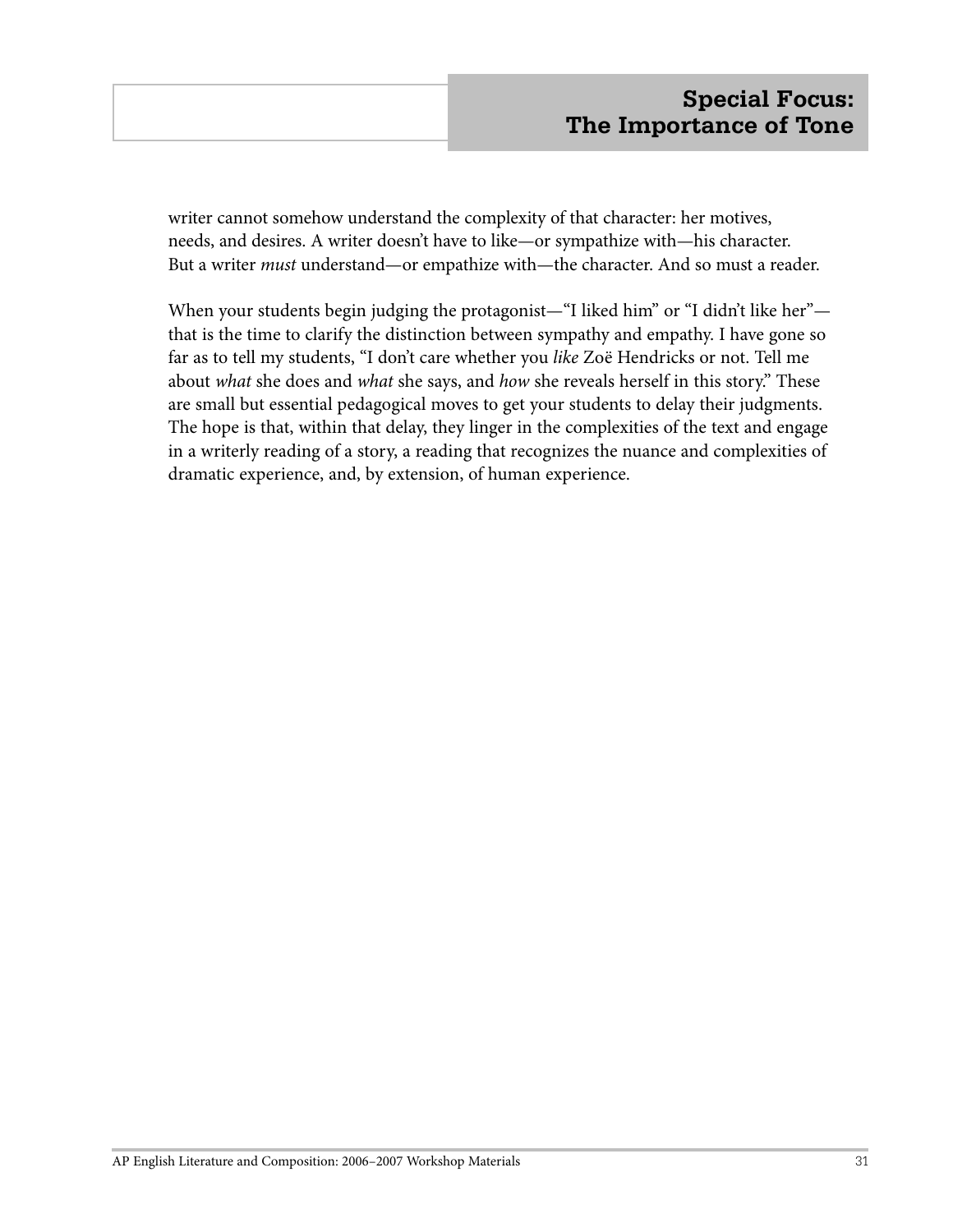# **Preparing Students for the AP Open Question**

Mary Kay Harrington Director, Writing Skills Program California Polytechnic State University: San Luis Obispo

After three years as Question Leader for the AP English Literature Exam open question, I have a sense of what students need to consider as they prepare for the exam. I realize what a daunting task it is for AP teachers to see not only that their students read appropriate texts but also that they read widely. I suggest that students focus on a few central elements in order to do well on the open question.

# **Understanding Audience**

All of us have difficulties with audience; placing ourselves in someone else's head is not easy, but it is an essential element for students to consider in this exam (and it is essential for them to use in life!). Following are some questions that students might consider in preparation for the AP open question, and some of these should be considered just before students write.

- **•** Who reads my essay? What are they like? (They are 60 percent college English teachers and 40 percent high school AP teachers.)
- **•** What are their expectations?
- **•** What strategies might I employ to win them over?
- **•** What can I do in my essay that will be unusual?
- **•** What can I assume that the AP Readers have read?
- **•** What are the risks I take if I choose a novel or play that is not on the suggested list that follows the prompt?
- **•** What shall I do to convince AP Readers that the work I have chosen is of comparable literary merit to the list given?

# **Internalizing Critical Reading Strategies**

- **•** For each work a student reads, she should have an index card, computer file, or notebook on which she writes down the characters' names, questions the work evokes, a brief outline of the plot, and her comments (all of this in the student's own language).
- **•** Students should cultivate a voice in their heads that argues, comments, and questions.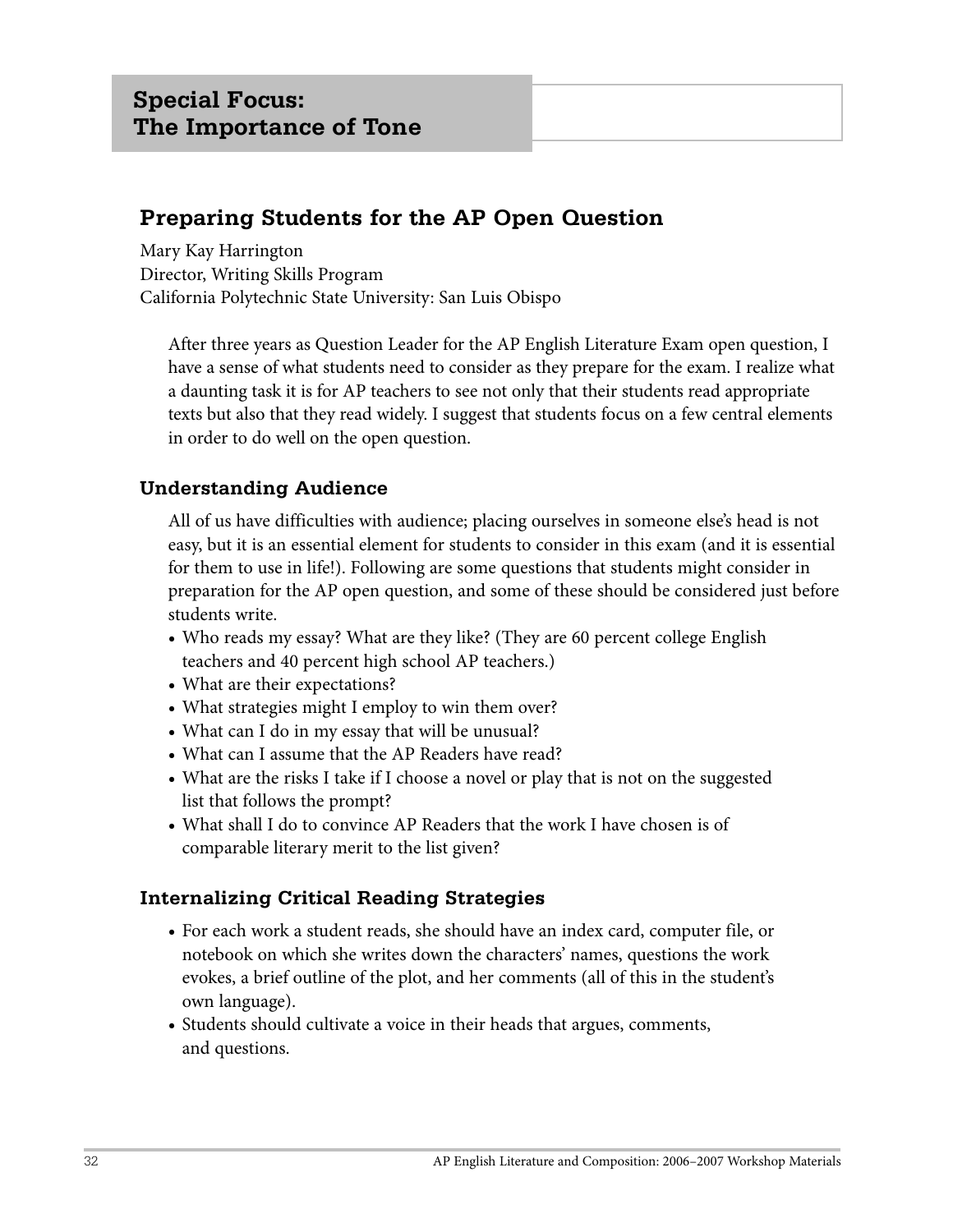- **•** Students should write comments as they read (on a note card or in the margin of the work itself). Underlining should be discouraged, in many cases, since it often becomes a passive act.
- **•** Students should understand elements of point of view.
- **•** They should train themselves to be active readers, asking questions of the text, such as: What is the central tension? What is the philosophic question posed?
- **•** They should engage in predictions about the story line and the behavior of the characters.
- **•** They should try to relate prior knowledge and their own experience to the ideas in the text.
- **•** They should hold onto the details of the text and the significant moments (as they see them).
- **•** They should try to be patient with unfamiliar syntax and attempt to parse difficult sentences.
- **•** They should learn to reread.

## **Understanding the Prompt**

Forty minutes is a very short time for students to read and understand the prompt, choose a work, and write an essay. No time should be wasted. Here are some tips for students:

- **•** Read carefully the prompt and underline the major tasks (select, explain, and so forth).
- **•** Remember to spell correctly any words used in the essay that come directly from the prompt. Readers are not overly concerned about spelling slips, but when words could be checked by reading the prompt and are not . . . well, Readers get irritated. For example, in 2003, students were asked to choose a tragic figure. Here are a few renditions of the words *tragedy* and *tragic:* trajedy, tratigy, tradegy, tragidy, tragedations, tragecic, traginess, tragicness.
- **•** Understand the task. In 2004, students were asked to analyze a central question that the work raises. For many students, phrasing a central question in a literary work became a difficult act of brevity and clarity. We had some of the following attempts: "The question posed is clearly around the issue of . . . ," or "The question is one of responsibility and blame." Essentially, the subtext of the prompt asked for a central "philosophic" question. Instead, students took the idea of "question" to mean "What if?" So, "What if Oedipus would have taken a different road, changed his mind, and not killed his father?" This line of reasoning missed the point. Of course, we all know that consideration of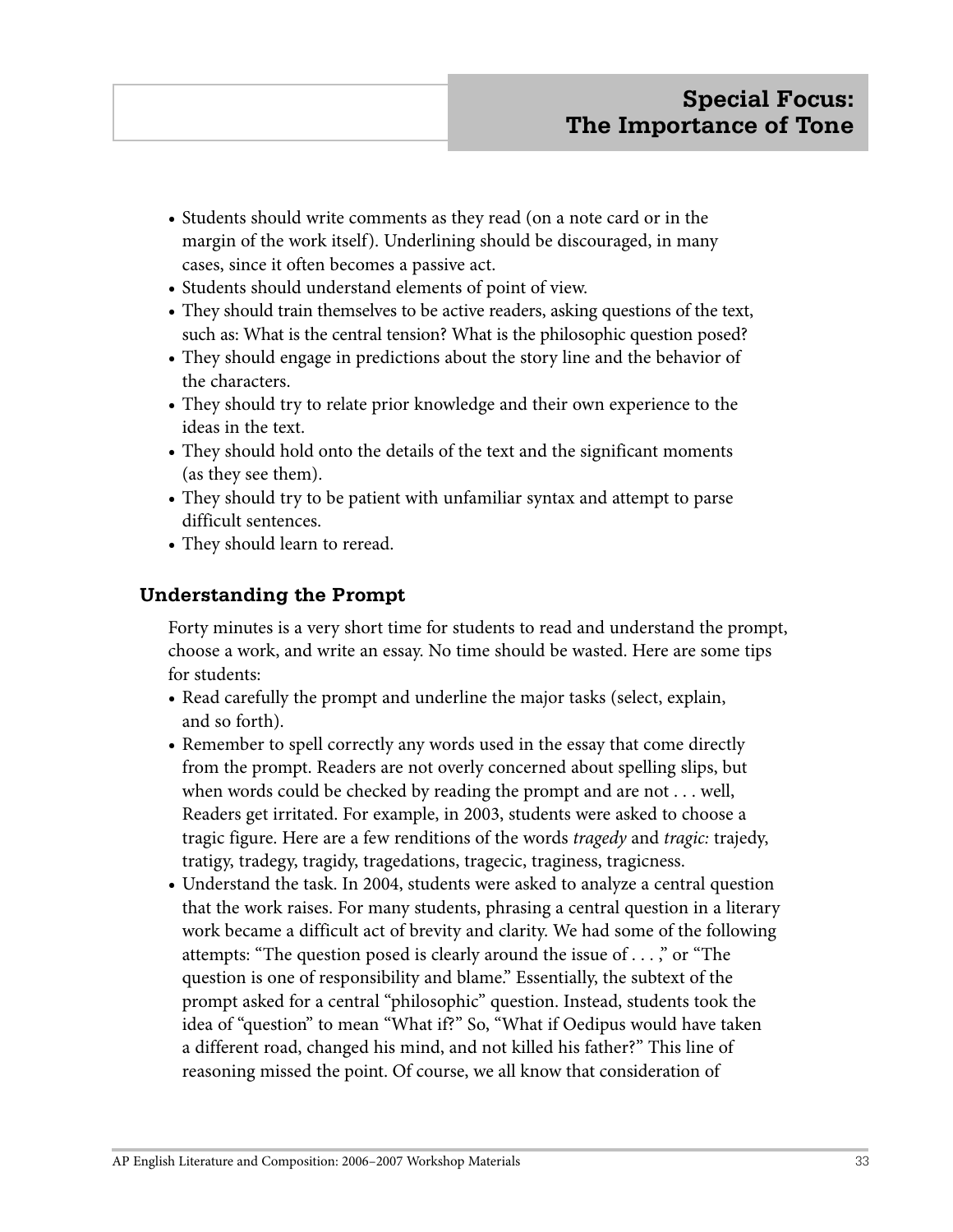philosophic questions comes with emotional maturity and (sometimes) age and experience. Still, exposure to philosophic exploration could excite students and take them beyond the sometimes dull discussions of theme. In addition, students often did not seem to understand that there is an unstated hierarchy of questions central to a work of literature. For some students, *The Great Gatsby* asked if money could buy happiness or if the American Dream is possible. However, few asked the more interesting question that the novel poses: can one recapture the past? Clearly, some questions are more intellectually challenging and interesting than others.

## **Mastering College-Level Composition Skills**

- Students should have some practice in writing a college-level persuasive essay under time pressure.
- Long plot summaries waste time—although if a student chooses a work that she thinks is appropriate to the question and perhaps unfamiliar to the AP Reader, it may be necessary for her to persuade the Reader of its importance by giving a *very brief* plot outline.
- Students should be reminded to skip clever attempts to introduce the topic and begin with the student's point/thesis.
- Students need to understand that retelling the plot is not analysis. Of course, analysis is one of the most difficult intellectual tasks to teach. The trick is persuading students to take apart the parts, hold them up to the light, and somehow see their relationship to the whole work.
- Students should be reminded that the organization of a composition helps guide the reader through the logic of the writer's argument. Not only does paragraphing guide the reader, but topic sentences are even more helpful. (No, this is *not* an endorsement of the five-paragraph structure or any form of formulaic writing.)
- Often, students waste time when, in their conclusion, they recapitulate their points, failing to see that the conclusion to a short essay is an opportunity to pull all the analyzed threads together, to "finish off " rather briefly. Edward Corbett makes the useful distinction between stopping rather than ending. In a short essay, a conclusion must be pithy, wise, and brief.

#### **Choosing an Appropriate Text**

• Students should be encouraged to give themselves a few minutes of thinking time to list a few texts that might best fit the prompt. They should choose a text that they know well.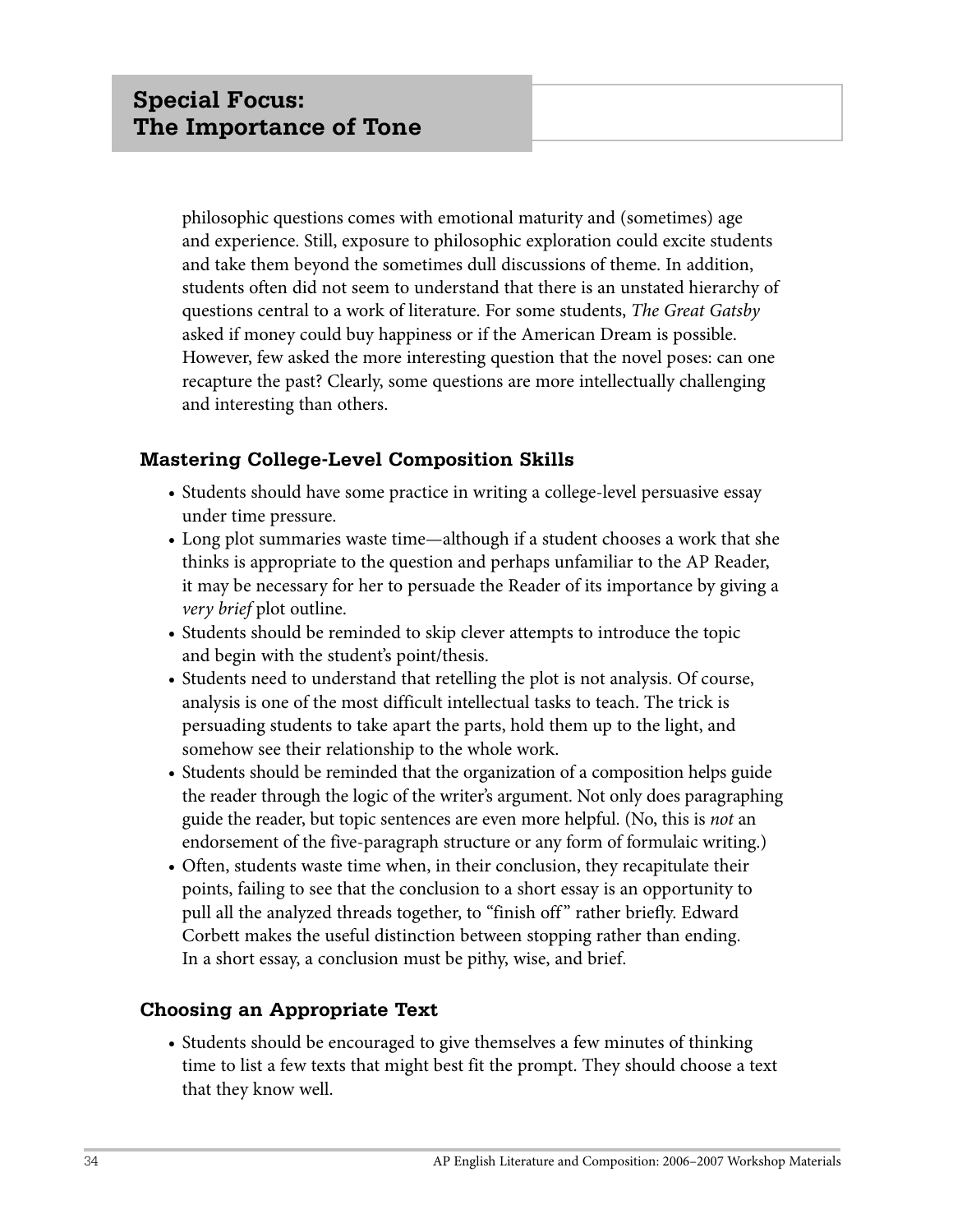- "To be or not to be?" Because *Hamlet* is the one Shakespeare play that many students read and know relatively well, and it fits many of the AP open question topics, many students choose it. *Hamlet* worked well for the last three years' of open question prompts. Some think that *Hamlet* ought to be avoided because so many students use it; however, if it is the work a student knows well and it fits the prompt, then by all means, we ought to encourage the student to use it.
- Details of the work: Certainly, under so much time pressure, students can be forgiven if they misspell a few words or confuse one character for another. However, more and more, AP Readers have noticed how careless students are about the characters' names. In the last two years, *Death of a Salesman* was an appropriate and common choice for many students. The following is a short list of names for Biff: Beef, Pip, Biv, Beck, Buddy, Buzz, Benji, Bliff, Billy, Bo, Harpy, Ernie, Skip, Biffy, Ted, Buffy, Pete, Sunny, and Mic. Although these slips do have elements of comedy, they often signal a pervasive pattern: a consistent lack of precision.
- Apart from knowing the plot and characters' names, students should have a sense of the work's meaning and the primary questions and concerns it raises.

#### **Literary Merit**

This topic brought about a great deal of discussion at the June 2004 AP Reading. After students read the prompt, they were instructed to "select a work from the list below or another novel or play of comparable literary merit." What constitutes literary merit? We all applaud the broadening of the canon to include contemporary works, ethnic literature, science fiction, and so forth, works that may appeal to students and encourage them to read more and maybe even become lifelong readers.

However, we found that this year, more than ever before, the works students chose were inappropriate (*The Cat in the Hat* and *Goodnight Moon*, for example) or works with which many AP Readers were unfamiliar (*School Days*, *Just a Couple of Days*, *Kit's Law*). Now, those who wrote about elementary-school books were probably faced with a task they could not attempt, or they may have been playing a small joke on the process. However, a more serious issue was that of texts that were not widely known or whose literary merit was questioned by the Readers. What to do? I suppose that we must work with students to find a definition for literary merit. We might posit, for example, that a work of literary merit has a distinctive voice and style, raises social concerns, moves from the particular to the universal, has layered complexity and ambiguity, and deals with basic universal truths.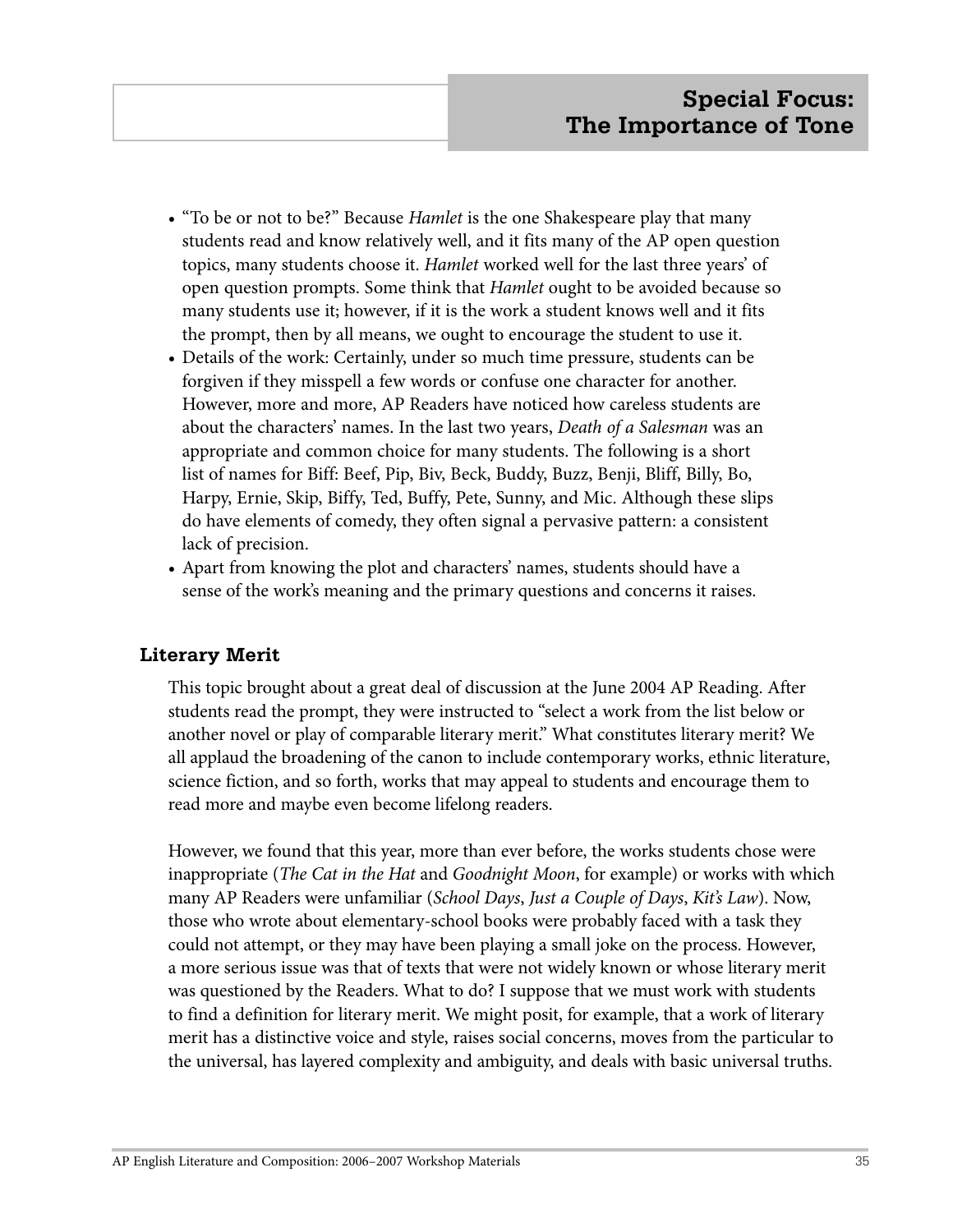Perhaps discussion in the classroom about what constitutes literary merit might be in order. That is, we place stories, novels, plays, and movies in categories. For example, I could not stop reading *The Da Vinci Code*, but I would never argue that it has literary merit. It was a good read, and I recommend it, but the often-hackneyed quality of language and style alone keep it from most serious consideration of literary merit.

For students struggling to embrace reading, distinctions should be made between the books that may uphold the test of time and those that entertain (and are probably quite forgettable). In this country, we sometimes make the distinction between movies (*Spider-Man*) and cinema (*Blow-Up*). Introducing students to "good reads" is absolutely justifiable, but students need to develop their own definitions and categories of works of literary merit—just as all of us have.

AP students who succeed are careful readers who write with clarity and authority. Teaching these essentials is no easy task. Teaching them to read carefully and write clearly means that these skills carry over to their adult lives, to reading *USA Today*  and their voting pamphlets. Much is at stake.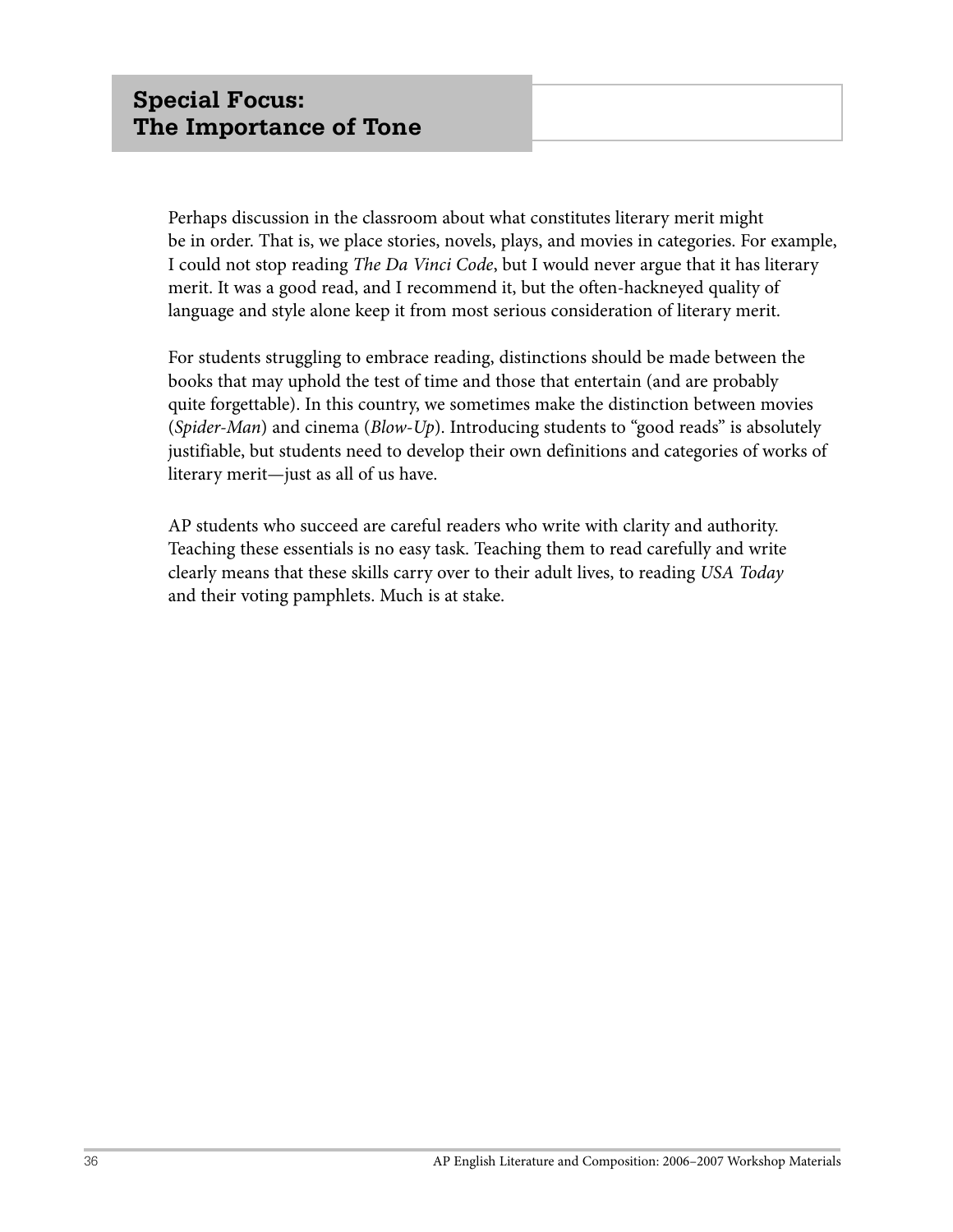# **Tone and Voice in Macbeth**

Donna Tanzer Milwaukee Institute of Art and Design and Marian College Fond du Lac, Wisconsin

Drama, with its emphasis on voice, interpretation, and subtext, is a bountiful source of ideas for teaching an awareness of literary tone. Student actors, having worked with text and subtext, are often most adept at observing and articulating the nuances of tone in literature. An intense study of drama in the AP English Literature class can lead all of our students to begin developing this crucial sensitivity. The menacing atmosphere of secrecy, murder, and vengeance in William Shakespeare's *Macbeth* provides abundant opportunities for students to hear a broad range of tones and voices in the sharply contrasting characters while they also consider varied interpretations supported by the text.

#### **Listening for Tone: Performance and Oral Reading**

Most high school students, even those experienced in reading Shakespeare, greatly benefit from physically hearing the bard's language either through reading the entire text aloud in class, through listening to a taped performance, or by doing both—reading selected passages aloud; pausing to discuss voice, characterization, tone, and theme; and then listening to professional renditions on tape or CD. Such dual exposure can guide students as they move beyond basic familiarity with plot and characterization and into a more nuanced awareness of tone and interpretation. Most students will not be able to hear tone inside their heads until they've heard it with their ears. As they read aloud, have them pause frequently, asking them to consider not only what is happening and how these developments delineate character and theme, but what is going on "beneath the text"—the subtext, or tone, that is conveyed with words. What choices could an actor or director make in delivering these lines? Which interpretations seem most valid and supportable? As the students then listen to a professional recording, they can hear and validate or even question the choices made by actors and directors.

#### **Understanding Tone Through Diction**

Although I will highlight several situations and lines where tone is significant, these examples offer only a few of the many starting points for rich discussions of text, meaning, and tone. An alert teacher will watch for moments when the students are most engaged; those are the scenes where they can dig deeply into the text. Keeping in mind that diction creates tone, students can tap their increasing comfort with Shakespearean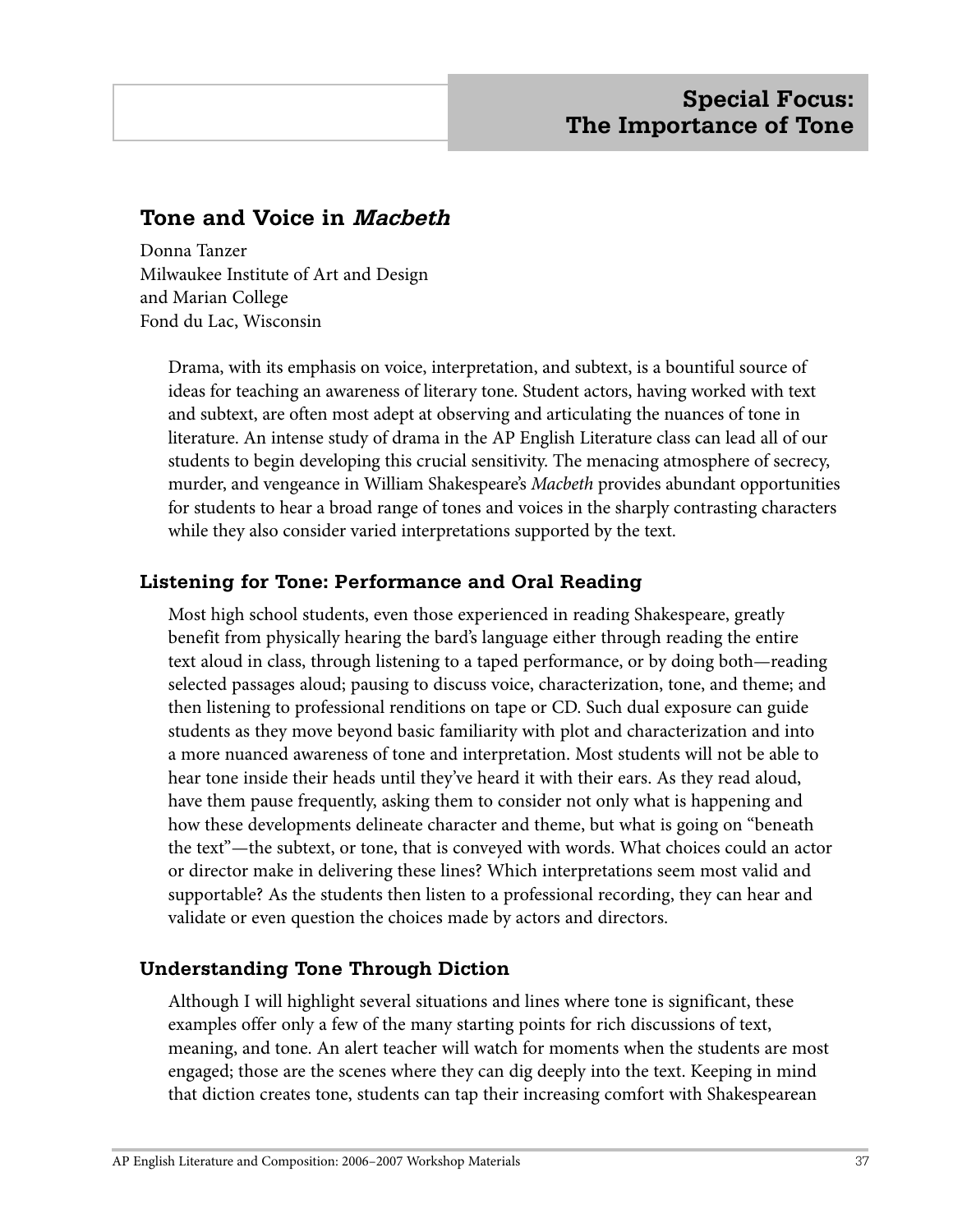language as they look for words, lines, and phrases through which tone creates or amplifies meaning, underlies character portrayal and the unfolding of themes, or, through quick or subtle shifts in tone, signals crucial developments in the text.

Just as the dark and sinister opening of *Macbeth* establishes the brooding tone of the entire play, so, too, can it set the mood of intense and exciting classroom scrutiny of the play. The very presence of the witches suggests the bleak vision of the entire play, and the urgency of their diction as they prepare to meet Macbeth ("Where the place? / Upon the heath / There to meet with Macbeth") heightens their riddling reference to everything being its opposite: "Fair is foul, and foul is fair / Hover through the fog and filthy air." Only 10 lines into the play, we already sense uncertainty, secrecy, and the anticipation of evil deeds, underscored by the portentous sympathy between the stormy weather and "night's black agents." Point out to students that this "fair" versus "foul" contrast, a major theme of the play, is carried out tonally throughout act 1 with quick shifts between "dark scenes" (the opening witches' lines, the witches' anticipation of first meeting Macbeth, their prophecies, Macbeth's darkly brooding reflections that go straight to contemplation of murder, and Lady Macbeth's immediate thoughts of regicide) and "light scenes" (the captain's account of Macbeth's bravery and victory, Duncan's pride in the military victory, the honor of title bestowed on Macbeth, and the king's joyful plans to visit Macbeth). Students can demonstrate their increasing consciousness of tone by finding phrases and lines supporting these tonal states and shifts, which are audible in the alteration between iambic pentameter ("For brave Macbeth—well he deserves that name— / Disdaining fortune, with his brandished steel") and the witches' steadily droning trochaic tetrameter ("Weary sev' nights nine times nine, / Shall he dwindle, peak and pine"). The first act's vacillating tone derives from two very contradictory rhythms and its pervasive light and dark imagery.

Act 1, scene 5 provides opportunities for further examination of tone as we both see the loving, domestic relationship of Macbeth and Lady Macbeth ("my dearest partner of greatness," "[m]y dearest love") and hear their increasingly sinister words as secret thoughts of murder become the reality of their evil plans. Only a few short speeches into the first dialogue of Macbeth and Lady Macbeth, Shakespeare gives us sufficient ambiguity to infer several possible tones, all plausible in the context of the tormented Macbeth who, as Lady Macbeth so well knows, "wouldst wrongly win" the coveted throne. After Lady Macbeth's effusive greeting ("Great Glamis! Worthy Cawdor!"), Macbeth raises the topic of Duncan: "My dearest love, / Duncan comes here tonight." These short, unadorned lines convey a tone of hesitancy: he knows he wants to talk about Duncan, the only obstacle to the throne, but he will let Lady Macbeth take the lead in planning murder. She, too, is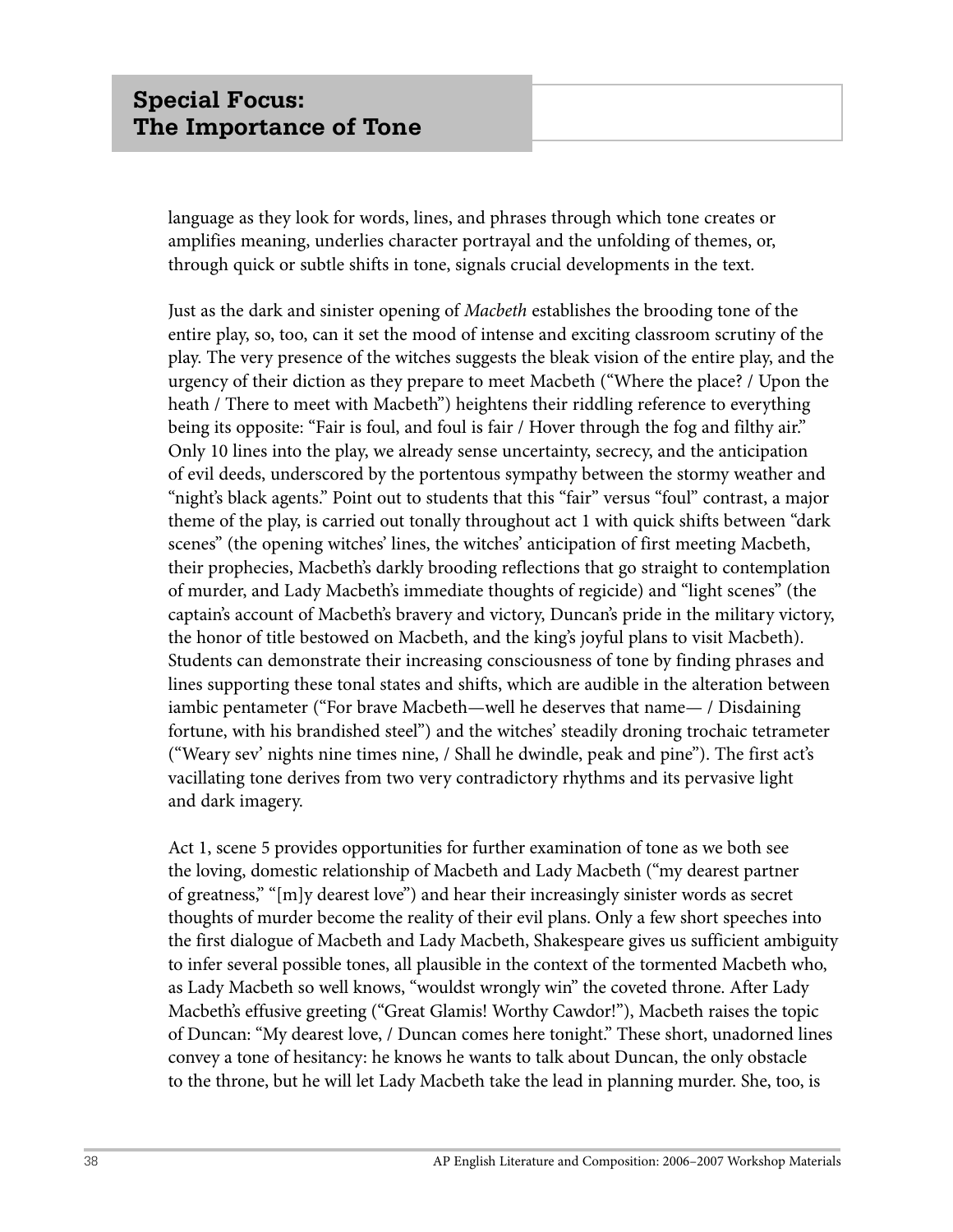cautious, perhaps breathless at the thought of Duncan being so near and the murderous plans taking substance: "And when goes hence?" Macbeth's short reply— "Tomorrow, as he purposes" —opens the door to the study of ambiguity in tone, leading students to interpret for themselves the extent of Macbeth's villainy at this point. Is his answer purely factual and guileless ("he's leaving tomorrow") or imbued with further implications ("He *thinks* he's leaving, but we know otherwise") of a conspiratorial Macbeth who has already committed himself to murder? A Macbeth who is still vacillating could convey indecision ("He thinks he'll leave tomorrow, but will he? Can we stop him?") or dawning awareness ("Tomorrow . . . but maybe not: I see what you're suggesting") or urgency ("We'd best be about it if we're going to do it").

#### **Tone and Symbolism: Water and Blood**

As they examine the symbolism of water and blood that plays out so vividly in *Macbeth*, students should certainly look closely at Lady Macbeth's tone in act 2, scene 2 and the despondent, remorseful echoes of her words in act 5, scene 1. Consider Macbeth's hyperbole after he has killed Duncan: "Will all great Neptune's ocean wash this blood / Clean from my hand? No; this my hand will rather / the multitudinous seas incarnadine, / Making the green one red." He is horrified, panicked, and rueful if not remorseful ("Wake Duncan with thy knocking! I would thou couldst!"), but it is Lady Macbeth's tone throughout this scene that students should see as the more meaningful development.

First, they might notice that she cannot herself commit the murder because the sleeping Duncan reminds her of her father: "Had he not resembled / My father as he slept, I had done 't." These words reveal the first fissure in the icy resolve she has shown to this point. But she is unimaginatively literal as she impatiently chides Macbeth for being unwilling to bring the bloody daggers back into the murder room: "Infirm of purpose! / Give me the daggers. The sleeping and the dead / Are but as pictures." Can students see in these words not only controlling impatience but a too-easy assumption that the deed can be put behind them, and a deafness to the voice of conscience that will ultimately destroy her? An even richer dramatic irony clings to her later words, "A little water clears us of this deed." Students may see the same tone of ironic futility in these words as are found in the biblical Pontius Pilate's attempts to wash his hands of the blood of Christ. They should also be guided to see the ironic foreshadowing in these lines, possibly by returning to them later after witnessing Lady Macbeth's anguished sleepwalking in act 5, scene 1 and hearing the wrenching despair in the hyperbole that echoes Macbeth's earlier words: "Here's the smell of blood still. All the perfumes of Arabia will not sweeten this little hand. Oh, oh, oh!" Only by hearing her tone of unbending tenacity in act 2, scene 2 will students fully grasp the intensity of Lady Macbeth's later breakdown.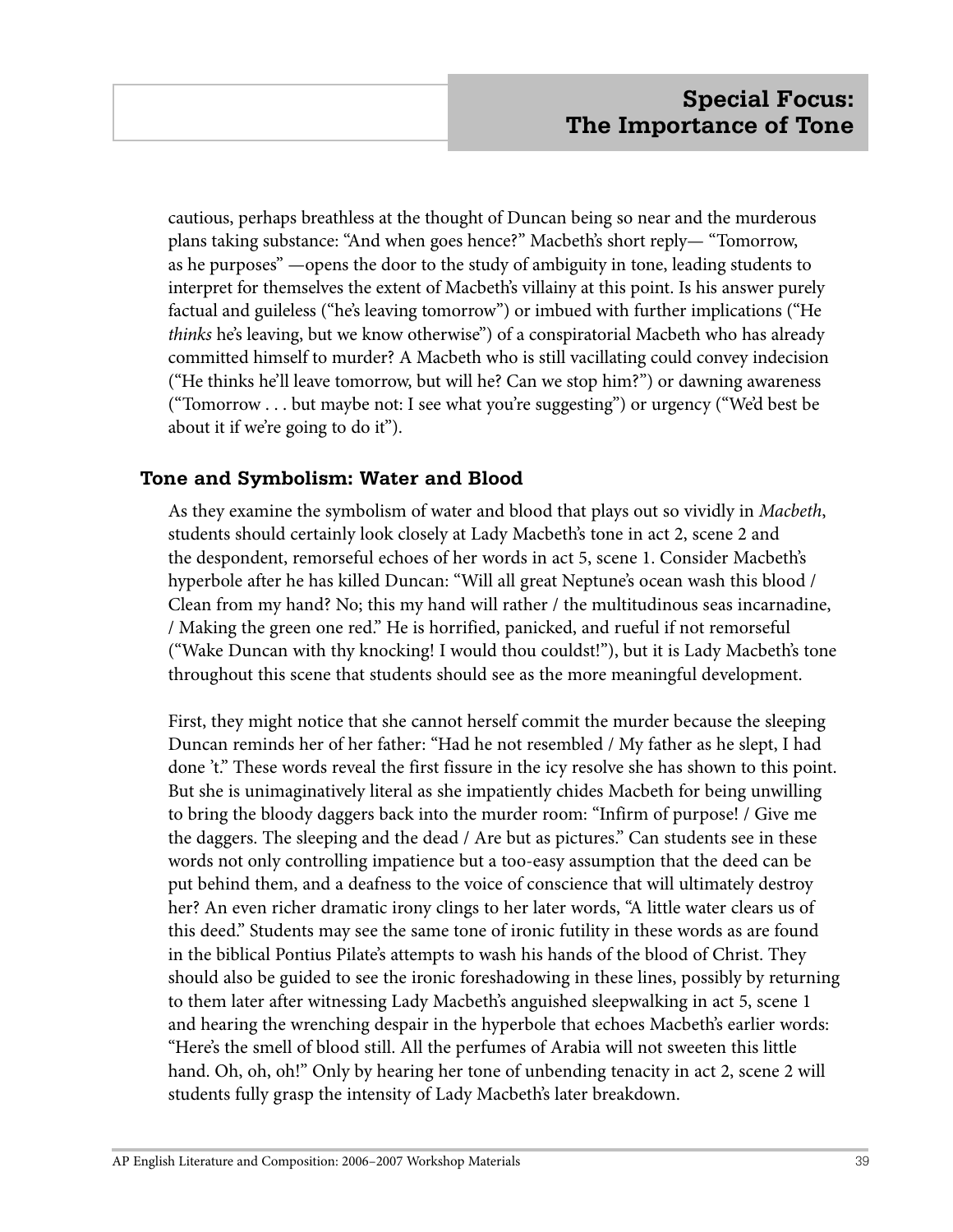#### **Reversals in Character Through Tonal Shifts**

Working through the play, students can also note that the vacillating, hesitant Macbeth gradually becomes inured to killing while the once resolute Lady Macbeth, no longer in his confidence, begins to crack. Careful attention to the language of the play will reveal many instances of these reversals. A quiet but important domestic moment occurs in act 3, scene 2, where Lady Macbeth's tone reveals increasing despair in a short soliloquy: "Naught's had, all's spent, / Where our desire is got without content: / 'Tis safer to be that which we destroy / Than by destruction dwell in doubtful joy." Students should listen carefully for Lady Macbeth's sudden shift to a tone of forced optimism as Macbeth enters and she greets him, curbing the naked emotion we have just witnessed. As she tries to pacify her husband with her banal assurance ("What's done is done"), it is primarily her own misgivings she tries to quell. Students can no doubt relate to the experience of affirming something that's not quite true in an effort to persuade themselves as much as their listeners. Lady Macbeth's tone, but not her underlying mood, changes as she takes on her perceived role of loving, dutiful wife—trying to mollify her vexed husband with empty words that fail them both.

#### **The Banquet Scene: Staging in the Classroom**

In its vivid spectacle, the banquet scene (act 3, scene 4) provides more evidence of these character reversals and, more significantly, disturbing signs of the increasing disorder effected by Macbeth's rule. Acting out this scene in the classroom is a powerful way to illustrate just how crazed and bloodthirsty Macbeth has become and how horribly Scotland is suffering under its evil sovereign.

Teachers without directing experience can comfortably incorporate minimal staging in the English classroom. Simply set up two desks or chairs at the front of the room for the monarchs and turn the remaining tables or desks to face each other in a manner suggesting a long banquet table. Every student should take part in this scene, with Macbeth, Lady Macbeth, and the ghost at the front of the class and all others seated at the table; such an arrangement best allows the students to feel in their bones the tension and horror of this spectacle. Even the two students who initially play the murderers at the top of the scene should return to the table where the lords and ladies all rise, sit, and toast when indicated in the text. The student playing Banquo's ghost should hide (a map or projection screen works effectively), entering—and sitting in Macbeth's seat—only when Macbeth calls him to the table, toasts him ("I drink . . . to our dear friend Banquo, whom we miss"), or expresses distress at his absence. The black humor of Banquo's conveniently "agreeable" appearances plays nicely in the classroom, but more importantly, students enact and witness the horror of a sovereign ruler going mad before their eyes. Moreover,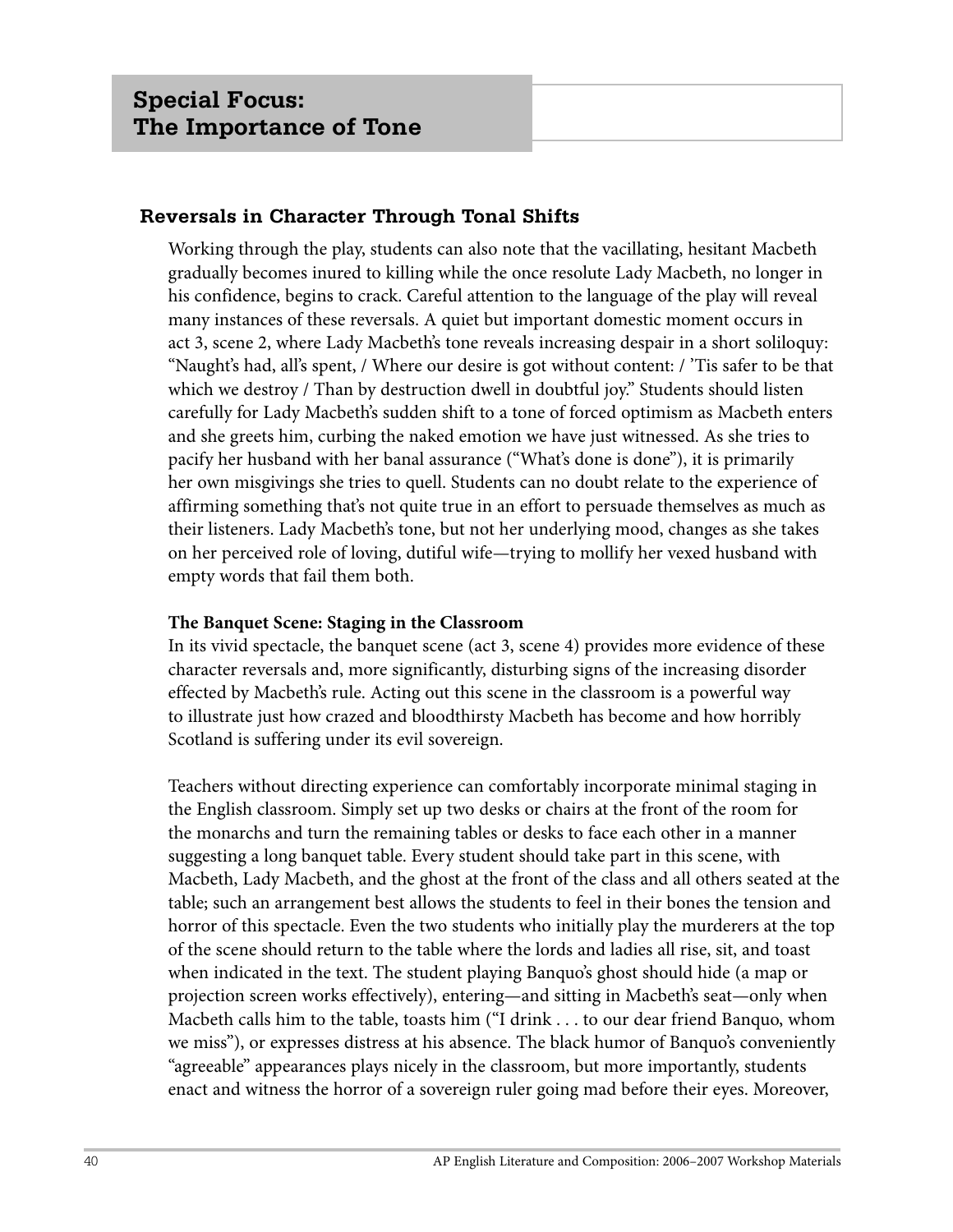acting out this scene will clarify the points where Macbeth alternately addresses the ghost, Lady Macbeth, and his guests and where Lady Macbeth speaks to Macbeth only or to the guests. The scene provides a paradoxical tone (bringing again to mind the "fair is foul" theme) as Macbeth affirms his well-being, dismissing his outbursts as "a strange infirmity, which is nothing / To those that know me" only to fly into hysterical rage at the sight of the bloody ghost he alone can see. The vivid imagery of Macbeth's ravings at the ghost anticipates the feverish tone we will encounter again in act 5.

There are rare moments when the irony and paradox that seam the text are deliberately applied by the characters. One occurs shortly after the banquet scene, as Lennox speaks to a lord in act 3, scene 6. In hushed, secretive tones, revealing the fearful state of Scotland at this point, Lennox drily informs the lord (and us) that "Things have been strangely borne." Irony intensifies to outright sarcasm in Lennox's speech beginning, "How it did grieve Macbeth!" Since this short and unspectacular scene may elude students' attention, it is worth emphasizing not only the important plot developments it offers (Macduff now lives in disgrace; Malcolm and the English king, Edward, have formed an alliance) but also the implication of Lennox's ironic tone in tracing Macbeth's loss of authority as the play progresses.

#### **Macbeth's Intense Tone Shifts Through Crisis and Doom**

As Macbeth's mania intensifies in act 4, students will find further opportunities to study tone—darkly supernatural riddles from the witches as Macbeth visits them a final time, the melodrama of Lady Macduff and her son heroically facing death, and the fearful, guarded tone of Malcolm accusing himself of imaginary faults before finally trusting that Macduff truly wants to see him restored to his rightful throne. However, it is the play's final short act through which students can absorb not only Lady Macbeth's despair and demise but Macbeth's mercurial shifts in tone as he recognizes his imminent doom. Act 5, scene 3 opens as Macbeth prepares for battle, trying unsuccessfully to convince himself that Birnam Wood cannot come to Dunsinane and that he need fear "no man of woman born." His boastful, overconfident tone betrays his growing doubt about the witches' riddles, and his insecurity, revealed in the frenzied insults he hurls at a terrified servant ("cream-faced loon," "lily-livered boy," "whey-face"), is quickly supplanted by introspection ("I have lived long enough. My way of life / Is fall'n into the sear, the yellow leaf "), which in turn gives way to bitter mockery of the doctor ("Throw physic to the dogs, I'll none of it"). Similarly, as act 5, scene 3 opens, Macbeth expresses restored confidence ("Our castle's strength / Will laugh a siege to scorn") but is soon moved by the cry of women to a state of subdued reminiscences ("I have almost forgot the taste of fears") and then, having learned of Lady Macbeth's death, voices his memorable reflections on life's futility ("Tomorrow and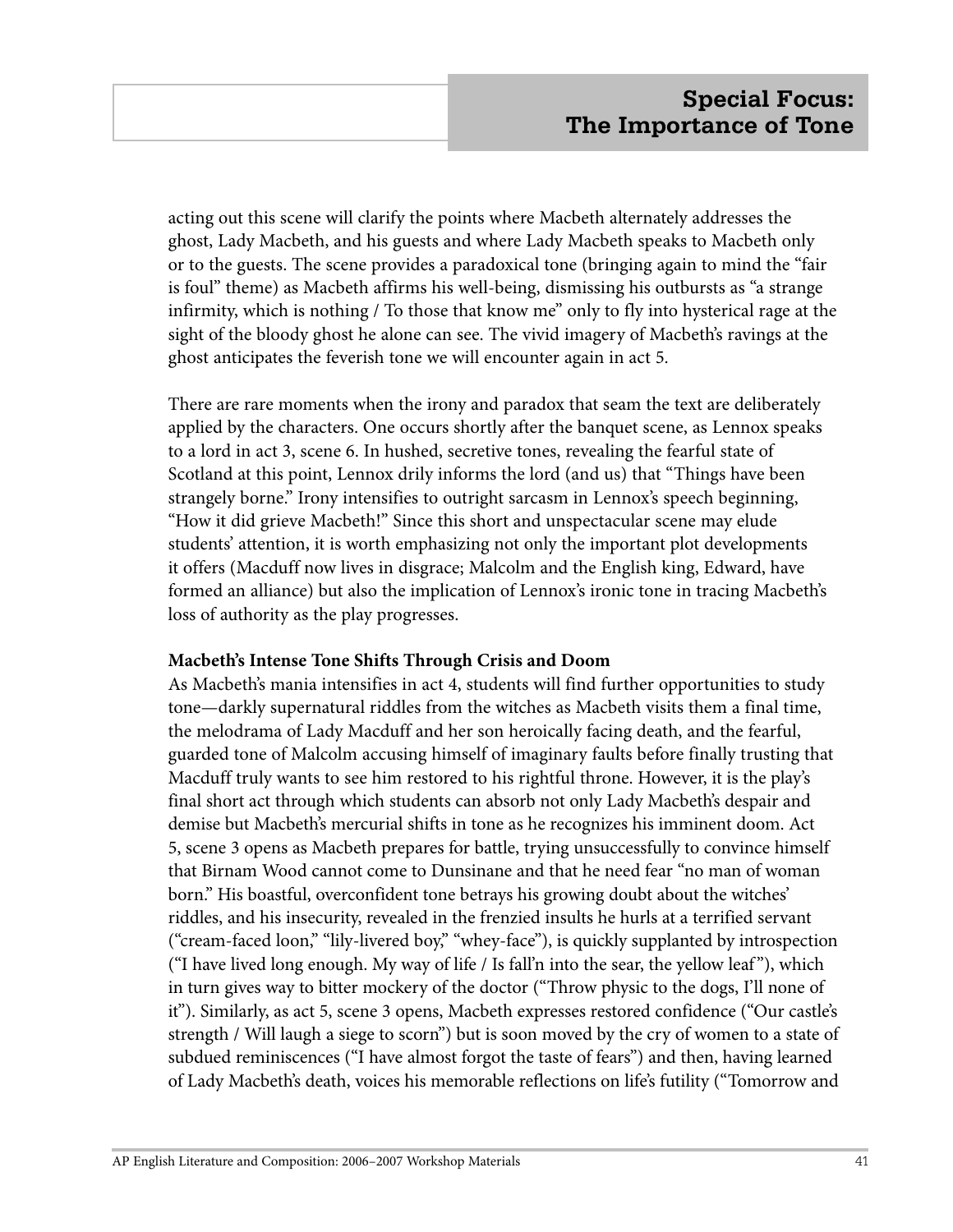tomorrow and tomorrow..."). His tone reverts again to rage ("Liar and slave!") when he is told of the "moving grove," and his dawning realization of the witches' duplicity renews his determination to play out his fate ("At least we'll die with harness on our back"). As Macbeth faces defeat and death throughout act 5, his abrupt tone shifts illustrate for students the remarkable complexity of human emotions in times of crisis and change.

*Macbeth* enthralls us—and our students—with its powerful characters, its tightly focused, suspenseful plot, its enduring theme, and Shakespeare's unparalleled language. Though these may seem sufficient to stimulate our students' literary taste buds as we satisfy our own palates, focusing on the extensive range of tones and voices can greatly enhance the overall study of this masterpiece. Such a concentration can deepen students' understanding of *Macbeth* while also solidifying their insights into tone as a fundamental and dynamic element of all literature.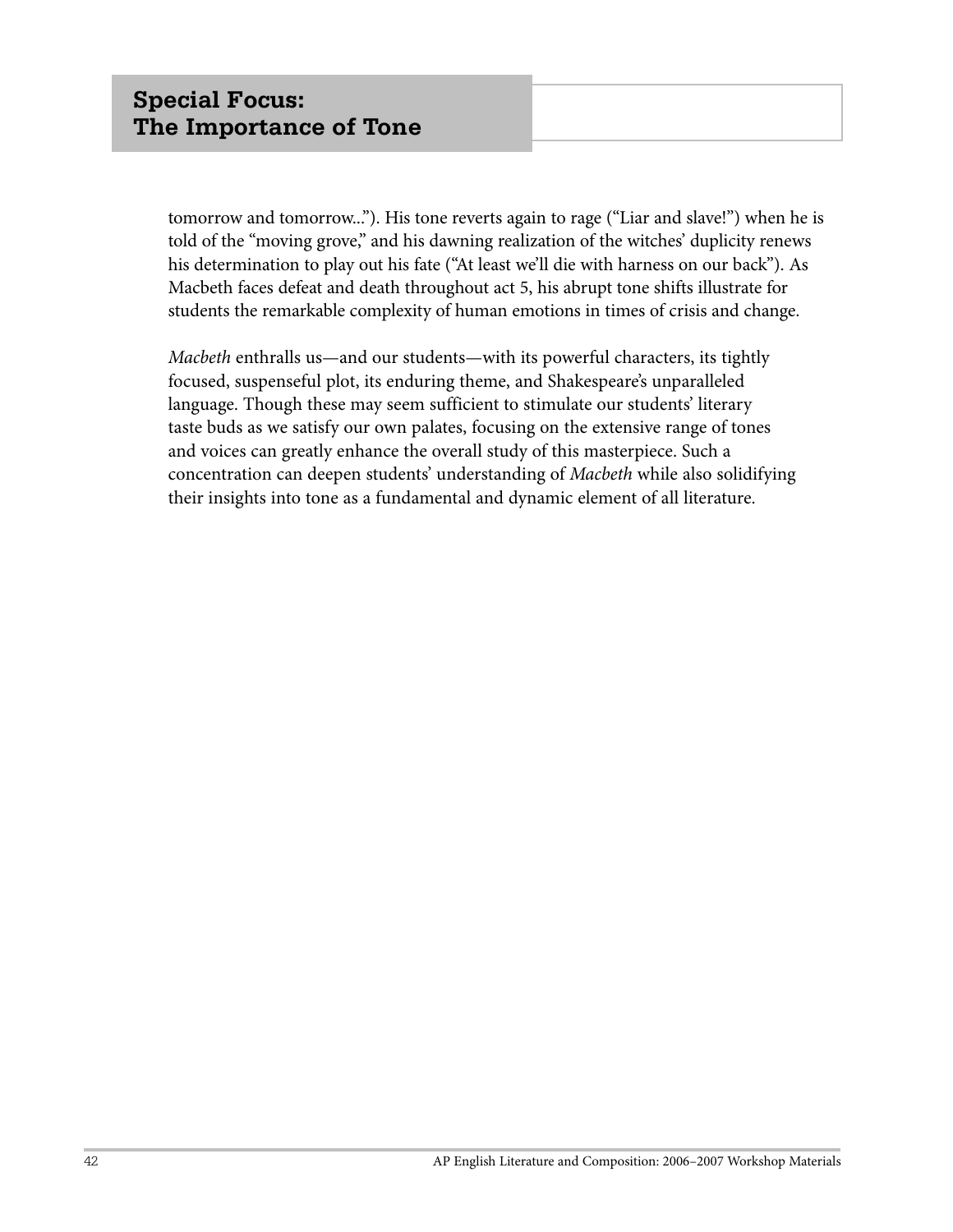# **Contributors**

*Information current as of original publish date of September 2005.*

## **About the Editor**

**Carol Jago** teaches English and is department chair at Santa Monica High School in Santa Monica, California. She also directs the California Reading and Literature Project at UCLA and edits the California Association of Teachers of English quarterly journal, *California English*. Carol has written a weekly education column for the *Los Angeles Times*, and her essays have appeared in *English Journal, Language Arts, NEA Today, The Christian Science Monitor,* and *GOAL Magazine* as well as in other newspapers across the nation. She is currently the content advisor for AP English Literature. She served as director of the National Council of Teachers of English Commission on Literature and as a member of NCTE's Secondary Section. NCTE has published her series *Nikki Giovanni in the Classroom, Alice Walker in the Classroom,* and *Sandra Cisneros in the Classroom*. Her books *With Rigor for All: Teaching the Classics to Contemporary Students, Beyond Standards: Excellence in the High School English Classroom,* and *Cohesive Writing: Why Concept Is Not Enough* are published by Heinemann. Her book *Classics in the Classroom: Designing Accessible Literature Lessons* (Heinemann 2004) was published with an accompanying video. In August 2005, Heinemann will publish Carol's latest book, *Papers, Papers, Papers: An English Teacher's Survival Guide*. Jago served on the planning committee for the 2009 NAEP Reading Framework and currently is consulting with the American Institute of Research on the NAEP Writing Assessment.

**Robin Aufses** is the English department chair at J. F. Kennedy High School in Bellmore, New York. She taught high school English for many years to students at all levels, and she has been an AP English teacher for the last seven years. As department chair, she has the pleasure of training young teachers, many of whom will have the chance to teach AP early in their careers.

**Ellen Greenblatt** teaches at University High School in California and online for UCLA Extension. She has been a member of the AP English Development Committee, member and chair of the SAT Subject Test in Literature development committee, and an AP Reader and Table Leader. She leads workshops for teachers in the United States and abroad. Recently, she has written for the College Board about the work of Richard Rodriguez and about teaching poetry.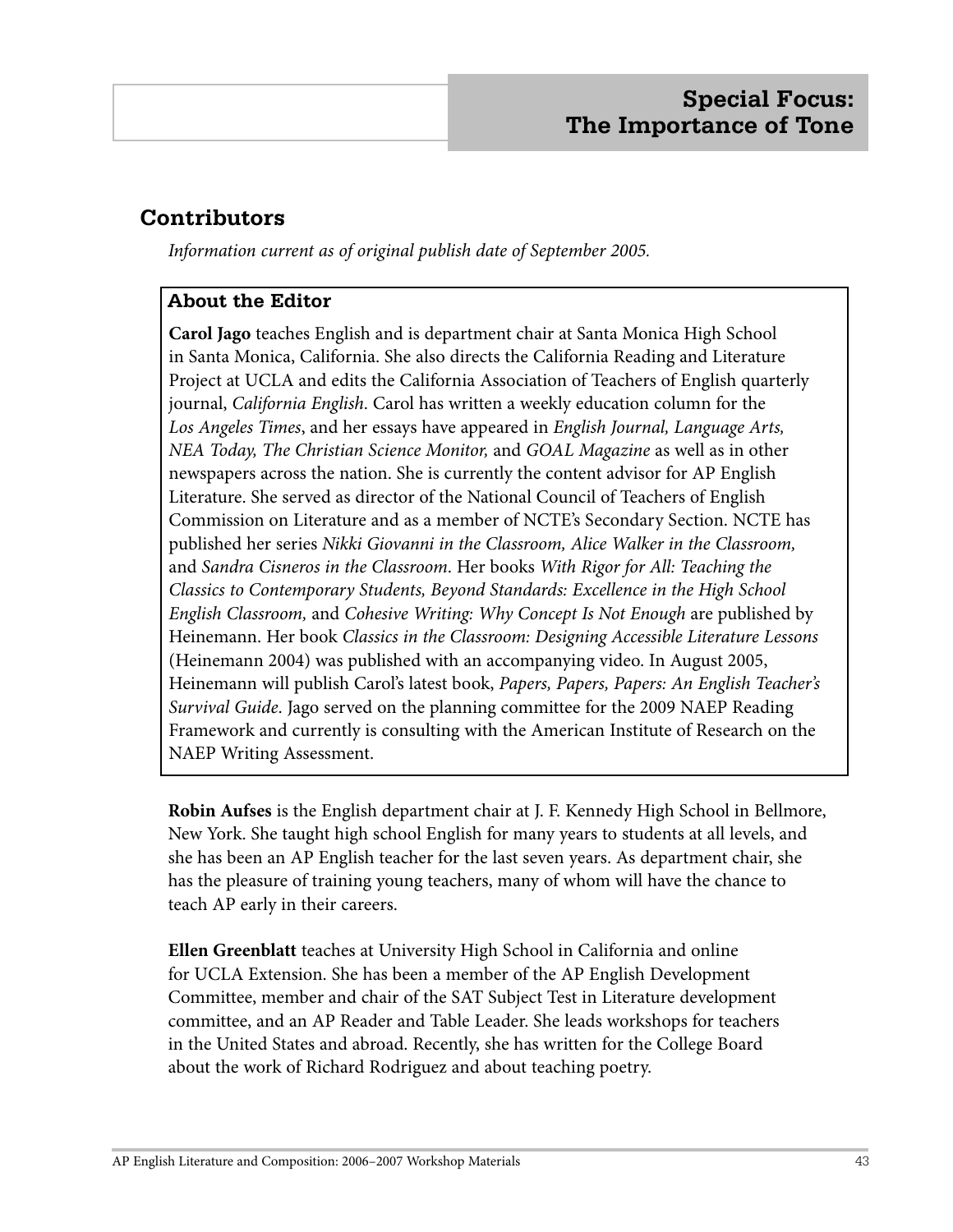**Renee H. Shea** is a professor of English at Bowie State University in Maryland, where she directed the freshman composition program for five years. She teaches courses in rhetoric, women's studies, and world literature as well as freshman composition. A former high school AP English teacher as well as Reader and Question Leader for both the AP English Language and Literature Exams, she is currently the content adviser for AP English Language. Dr. Shea is a member of the NCTE Commission on Literature.

**Steven Fox** taught English for more than 30 years at Shaker Heights High School in Ohio. He was named the Outstanding English Language Arts Educator in 1988 by the Ohio Council of Teachers of English Language Arts, and in the same year he was selected for a Fulbright Teaching Exchange to England, allowing him to spend a year teaching in rural Lincolnshire. He has been a Reader and Table Leader at both the AP English Literature and AP English Language Examination Readings, and he conducts one-day AP training conferences and weeklong summer institutes in both AP English areas and on several Pre-AP topics. He is the author of the critical reading and writing sections of the College Board's *Official SAT Study Guide* and its accompanying *Teacher's Guide*. In addition to his work with the College Board, he is a consultant, author, and staff developer for the AVID Center of San Diego.

**Elfie Israel** has been teaching AP English Language and AP English Literature since 1982. She was an AP Reader for seven years. A graduate of Barnard College, she earned her doctorate from Nova Southeastern University. Some of her publications include Amsco's *AP Literature and Composition: Preparing for the Advanced Placement Examination*, "Examining Multiple Perspectives in Literature" in *Inquiry and the Literary Text*, several *English Journal* articles, and two practicums published in ERIC. A mentor for both inexperienced and experienced teachers, she facilitates workshops for the College Board and the Florida League of Teachers.

**Daniel Orozco** has taught fiction writing for more than 10 years at the University of Washington, San Francisco State University, and Stanford University, where he was the Jones Lecturer in Fiction from 1999 to 2002. His stories have appeared in a number of journals and magazines, most recently in *Harper's Magazine*, and have been selected for inclusion in the *Best American Short Stories* and *Pushcart Prize* anthologies. He is currently assistant professor of English in the Creative Writing Program at the University of Idaho.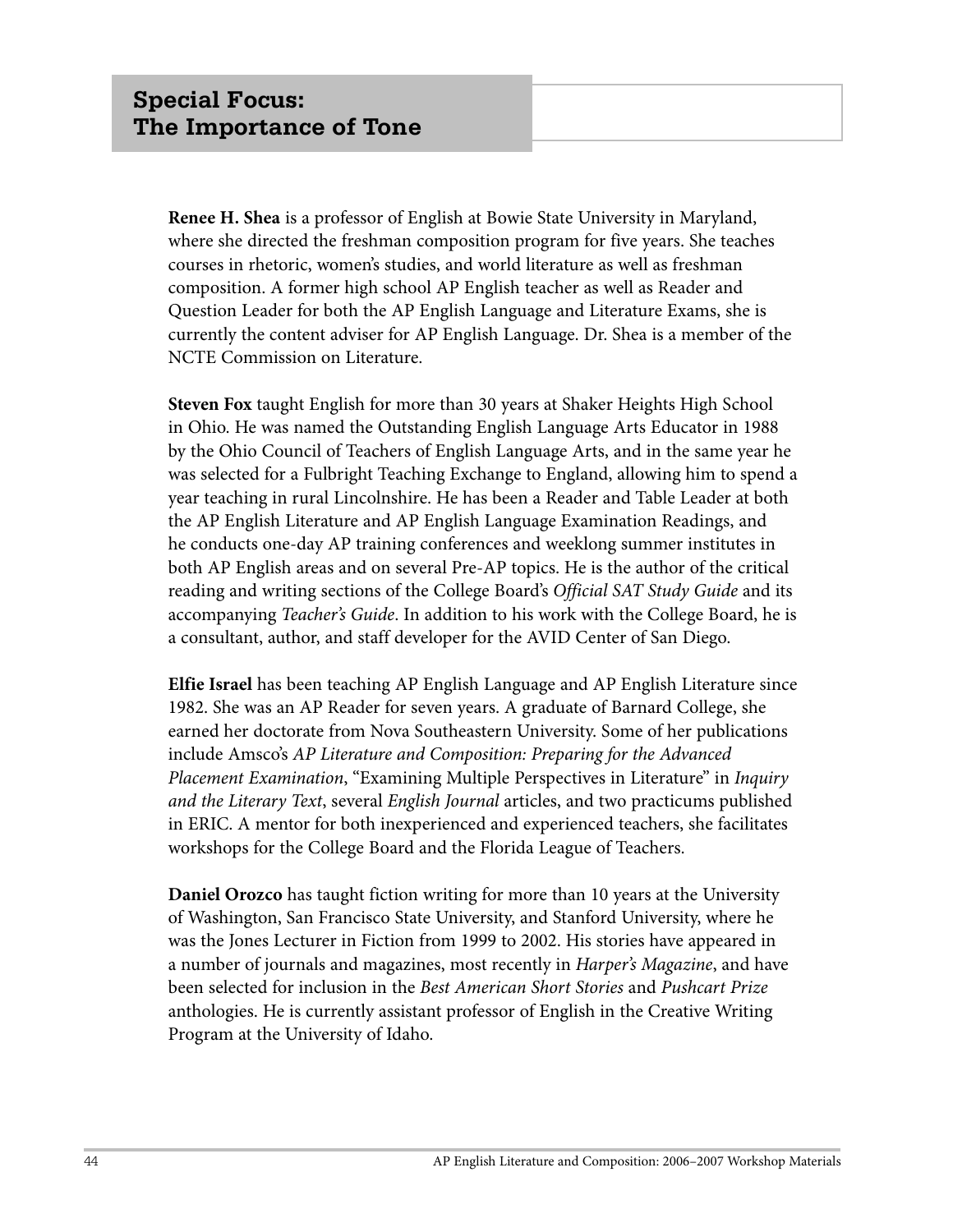**Mary Kay Harrington** directs the Writing Skills Program at California Polytechnic State University, San Luis Obispo. From 1999 to 2002, she was the California State University English faculty consultant to the chancellor's office. She has been on a number of statewide committees: the English Placement Test Development Committee, the Academic Literacies task force, the Graduation Writing Assessment Requirement review committee, and the Non-Fiction Reading and Writing in the 12th Grade task force. In the spring of 2005, she conducted workshops in Beirut, Lebanon, for college English teachers who wanted to find ways to motivate their students as well as ways to assess their work. From 2002 until the present, she has been a Question Leader for the AP Literature Exam.

**Donna Tanzer** teaches composition at the Milwaukee Institute of Art and Design and a graduate-level education course at Marian College in Fond du Lac, Wisconsin. She previously taught all levels of high school English, including AP English Literature, at West Allis Central High School in West Allis, Wisconsin. As a high school theatre director, Tanzer has focused primarily on bringing classic literary works to the stage, including Shakespearean comedy and an original stage adaptation of *Pride and Prejudice*.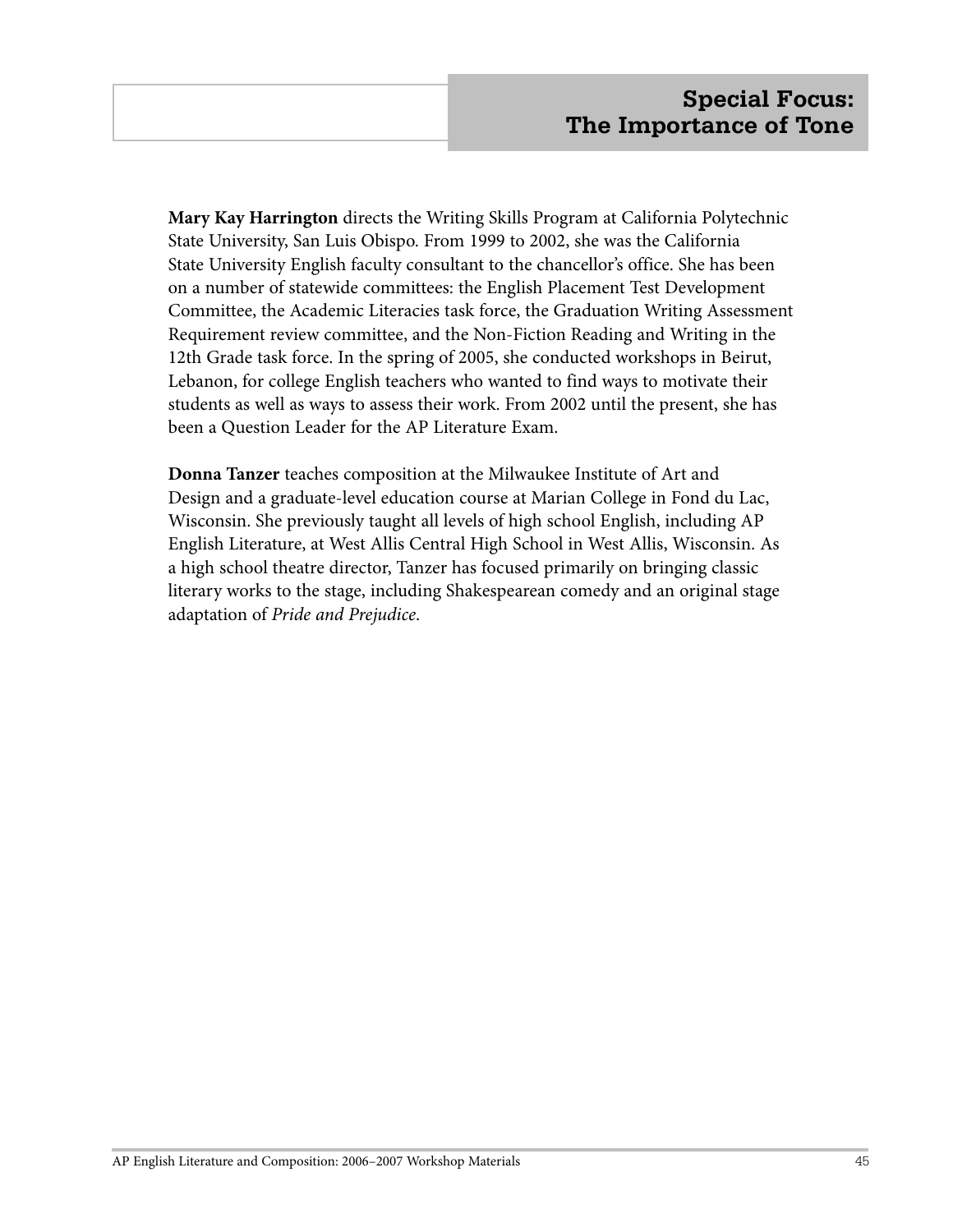# **Contact Us**

# **College Board Regional Offices**

#### **National Office**

Advanced Placement Program 45 Columbus Avenue New York, NY 10023-6992 212 713-8066 Email: ap@collegeboard.org

#### **AP Services**

P.O. Box 6671 Princeton, NJ 08541-6671 609 771-7300 877 274-6474 (toll free in the U.S. and Canada) Email: apexams@info.collegeboard.org

#### **AP Canada Office**

1708 Dolphin Avenue, Suite 406 Kelowna, BC, Canada V1Y 9S4 250 861-9050 800 667-4548 (toll free in Canada only) Email: gewonus@ap.ca

#### **AP International Office**

Serving all countries outside the U.S. and Canada 45 Columbus Avenue New York, NY 10023-6992 212 373-8738 Email: apintl@collegeboard.org

#### **Middle States Regional Office**

Serving Delaware, District of Columbia, Maryland, New Jersey, New York, Pennsylvania, Puerto Rico, and the U.S. Virgin Islands 2 Bala Plaza, Suite 900 Bala Cynwyd, PA 19004-1501 866 392-3019 Email: msro@collegeboard.org